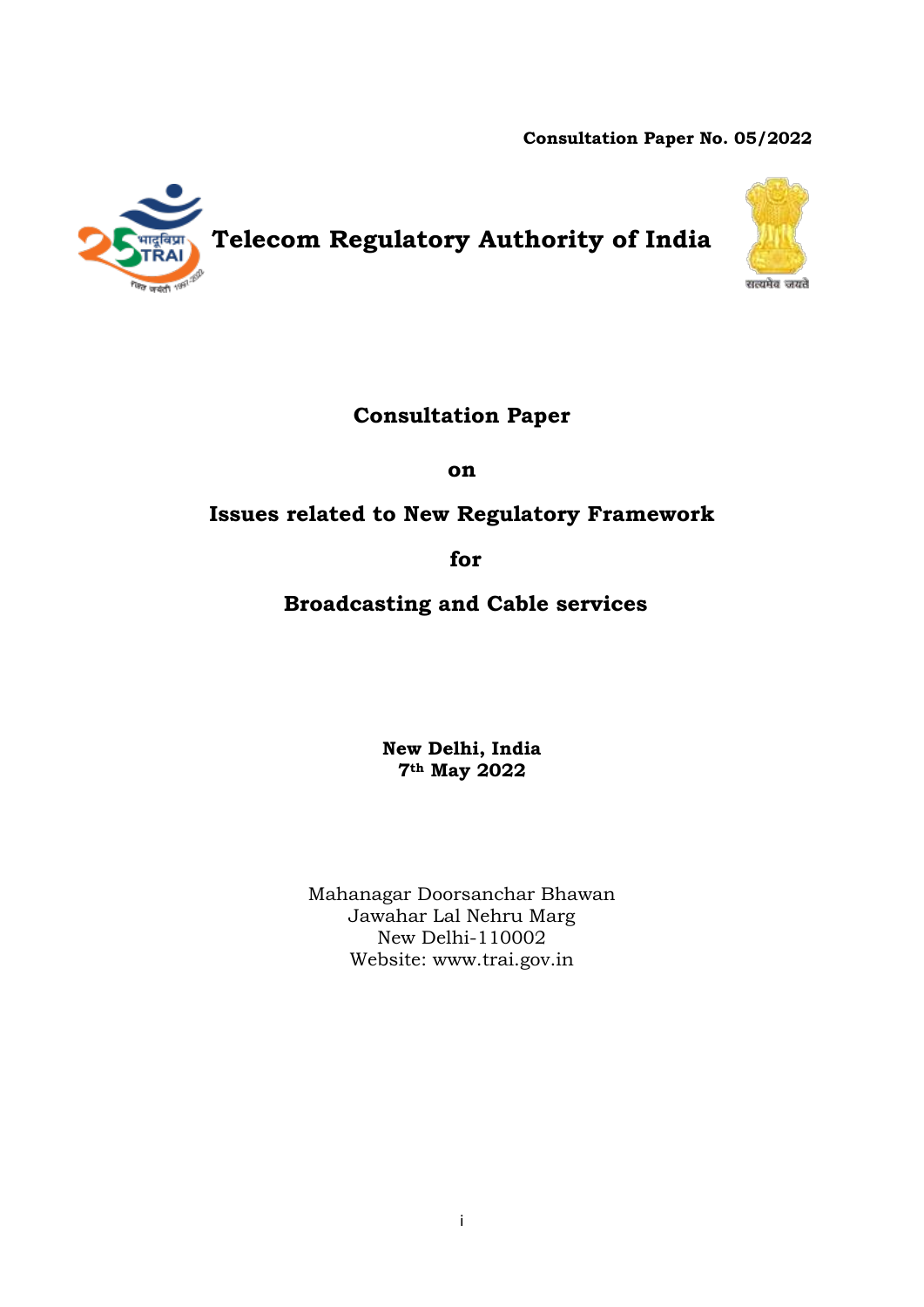**Written comments on the consultation paper are invited from the stakeholders by 30th May, 2022. Counter comments, if any, may be submitted by 6th June, 2022.** 

**The comments and counter comments may be sent, preferably in electronic form to Shri Anil Kumar Bhardwaj, Advisor (B & CS), Telecom Regulatory Authority of India, on the e-mail: [advbcs-2@trai.gov.in](mailto:advbcs-2@trai.gov.in) and [jtadvbcs-1@trai.gov.in.](mailto:jtadvbcs-1@trai.gov.in)** 

**Comments and counter comments will be posted on TRAI's website [www.trai.gov.in.](http://www.trai.gov.in/)**

**For any clarification/ information, please contact Shri Anil Kumar Bhardwaj, Advisor (B & CS) at Tel. No.: +91-11- 23237922.**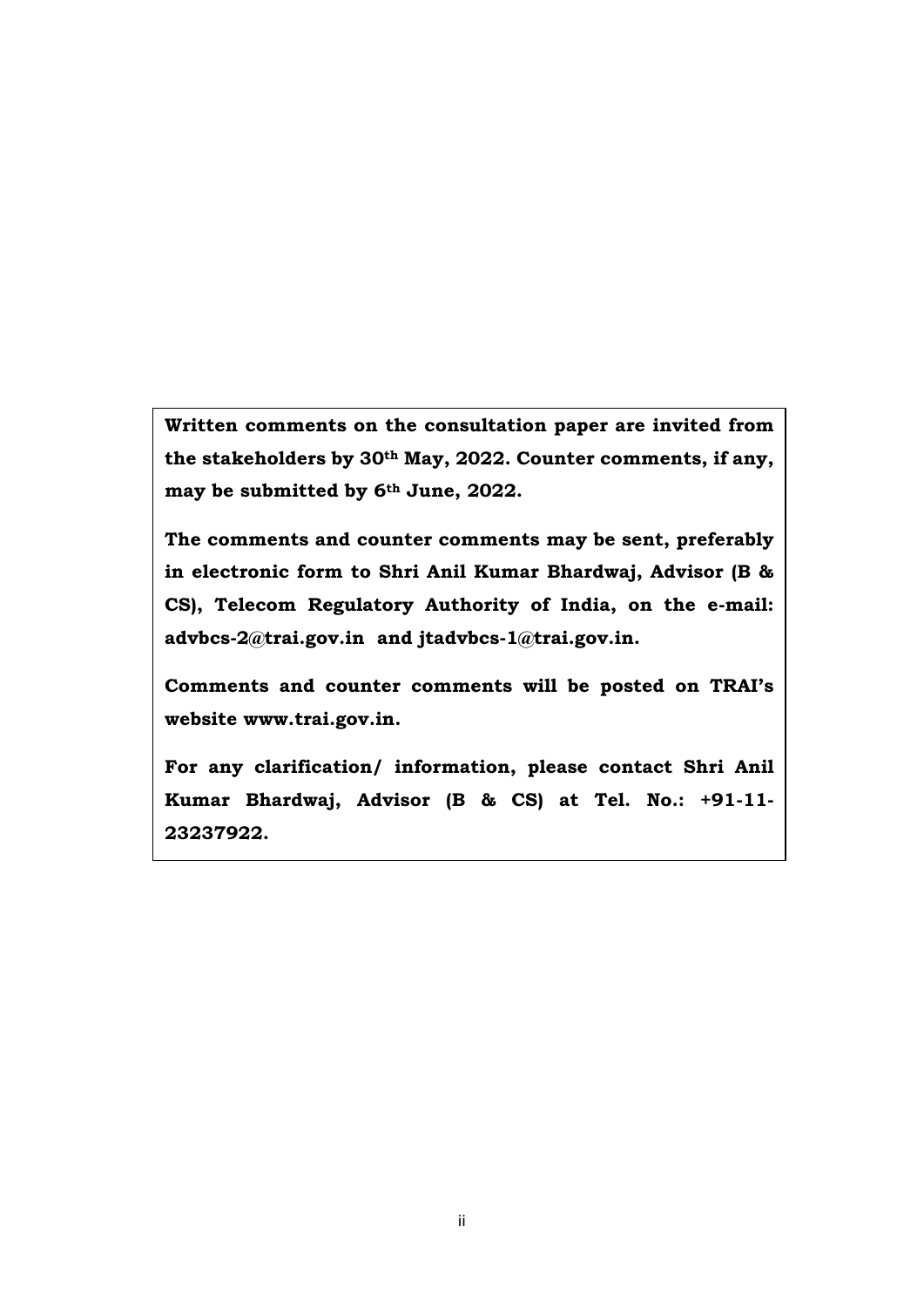# **Content**

| Chapter I   | Introduction                                      |  |
|-------------|---------------------------------------------------|--|
| Chapter II  | <b>Issues related to New Regulatory Framework</b> |  |
| Chapter III | Summary of Issues for Consultation                |  |

## **Tables**

| Table 1 | Comparison of New Regulatory Framework 2017 and<br>New Regulatory Framework 2020                                              |  |
|---------|-------------------------------------------------------------------------------------------------------------------------------|--|
| Table 2 | Growth of OTT Video customers                                                                                                 |  |
| Table 3 | Effect of varying the Discount on Sum of a-la-carte<br>prices of constituent TV Channels on price of bouquet<br>for consumers |  |

## **Annexures**

| Annexure I   | Salient features of New Regulatory Framework 2017                                                         | 35 |
|--------------|-----------------------------------------------------------------------------------------------------------|----|
| Annexure II  | Salient features of New Regulatory Framework 2020                                                         | 38 |
| Annexure III | TRAI's letter dated 12.10.2021 to all broadcasters for<br>implementation of New Regulatory Framework 2020 | 39 |
| Annexure IV  | TRAI's letter dated 22.12.2021 regarding formation of<br>Committee of Stakeholders                        | 40 |
| Annexure V   | Record of Discussions of Committee of Stakeholders<br>dated 23.12.2021                                    | 41 |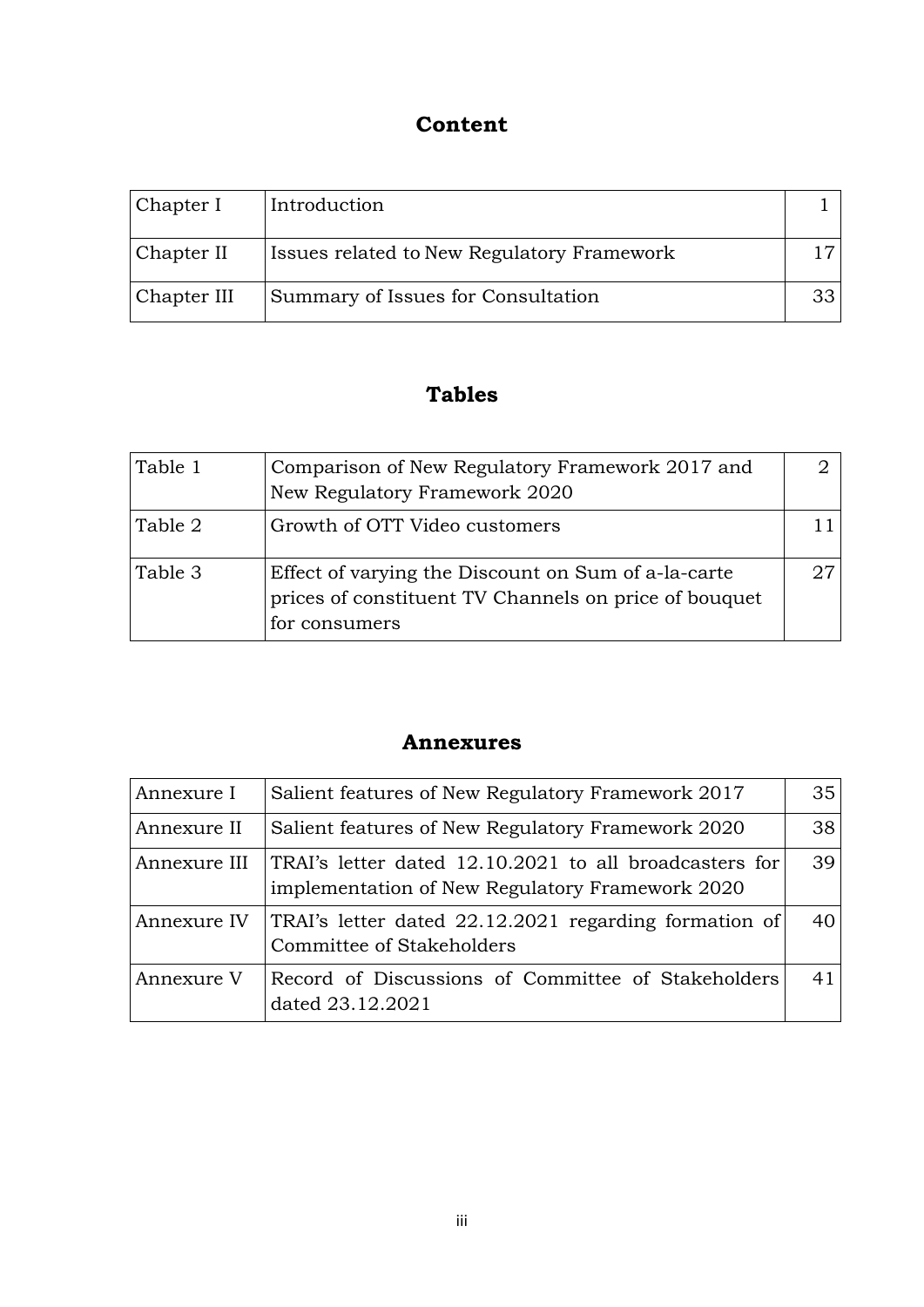# **Chapter 1 Introduction**

- 1.1 Digital Addressable Systems (DAS) was introduced in January 2012 for digitalization of the Cable Television Services in four phases through an amendment in 'The Cable Television Networks (Regulation) Act 1995'. The countrywide deployment of DAS based systems got completed in March 2017. Initially, only DTH services were provided using DAS based systems. As Cable Television Networks provided services in analogue mode, the regulations for DTH and Cable Television services were dissimilar. It was natural that pursuant to implementation of DAS for Cable Television services the regulatory regime for DTH as-well-as Cable Television services are aligned.
- 1.2 In view of anticipated completion of DAS implementation, TRAI started consultations for a new regulatory framework in 2016. After due consultations that lasted more than one and a half years, the Telecom Regulatory Authority of India (TRAI) notified the New Regulatory Framework 2017 on 3rd March 2017. However, the framework could not be implemented due to legal challenges. After passing legal scrutiny (in Hon'ble High Court Madras and Hon'ble Supreme Court), the new framework came into effect from 29th December 2018. The framework brought about a paradigm shift to the television distribution value chain. Transparency, non-discrimination and revenue assurance to all stakeholders were the underlying principles of the new framework. The framework enabled consumers like never before, with full control over their subscribed channels. The subscriber could choose any channel that she/he wished to view. More details of the enabling features of the New Regulatory Framework 2017 are in Annexure I.
- 1.3 After implementation of the New Regulatory Framework 2017, TRAI carried out a consumer survey in July and August 2019. TRAI noticed some inadequacies impacting the consumers. There were quite a few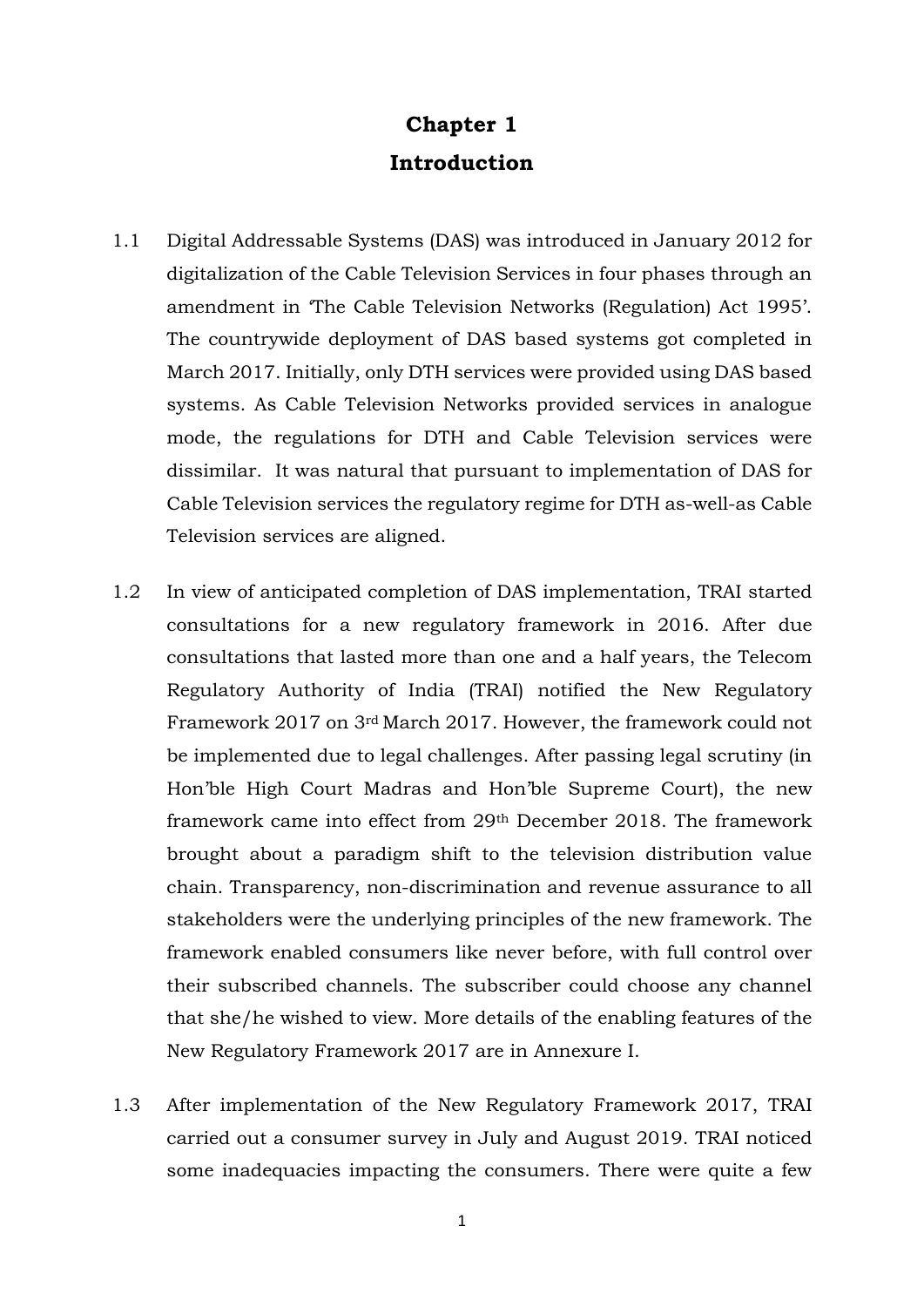consumer representations also. As the New Regulatory Framework changed quite a few business rules, many positives emerged. Consumers could exercise their choices like never before. The stakeholders in value chain were assured of their revenue shares. The trust-based audit regime through third party empaneled auditors started functioning. These measures enabled orderly growth in the broadcasting sector. Yet, it was observed that few service providers were exploiting available flexibilities of the framework to their advantages. The Authority took up a consultative exercise to address these issues. After due consultation with stakeholders, TRAI notified the New Regulatory Framework 2020 by amending the New Regulatory Framework 2017, on 1st January 2020. Salient features of New Regulatory Framework 2020 are given in Annexure II.

1.4 Main provisions of New Regulatory Framework 2020, which differentiate it from New Regulatory Framework 2017, inter-alia, are given in Table 1 below:

| Table 1: Comparison of New Regulatory Framework 2017 and New |  |
|--------------------------------------------------------------|--|
| <b>Regulatory Framework 2020</b>                             |  |

| S.  | <b>New Regulatory Framework</b>                                                             | <b>New Regulatory Framework</b>                                                                                           |
|-----|---------------------------------------------------------------------------------------------|---------------------------------------------------------------------------------------------------------------------------|
| No. | 2017                                                                                        | 2020                                                                                                                      |
| 1.  | <b>NCF</b>                                                                                  |                                                                                                                           |
|     | • Maximum Rs. 130/- for <b>100</b> SD<br>channels<br>• Maximum Rs. $20/-$ for each          | • Maximum Rs. 130/- for <b>200</b> SD<br>channels and all mandatory<br>channels                                           |
|     | additional block of 25 SD<br>channels                                                       | • Maximum Rs. $160/-$ for more<br>than 200 SD channels                                                                    |
|     |                                                                                             | • Flexibility to DPOs to declare<br>different NCFs for different<br>geographical regions/areas<br>within its service area |
| 2.  | <b>Multi TV home</b>                                                                        |                                                                                                                           |
|     | • DPOs are required to declare<br>NCF for each subscriber<br>• Multi TV home not recognized | • Multi TV home defined as a<br>household having multiple<br>connections in the name of a                                 |
|     | • Some DPOs were charging NCF<br>of Rs. 130/- for each TV in<br>multi TV homes.             | single person under single ID<br>and a single bill is generated for<br>such home                                          |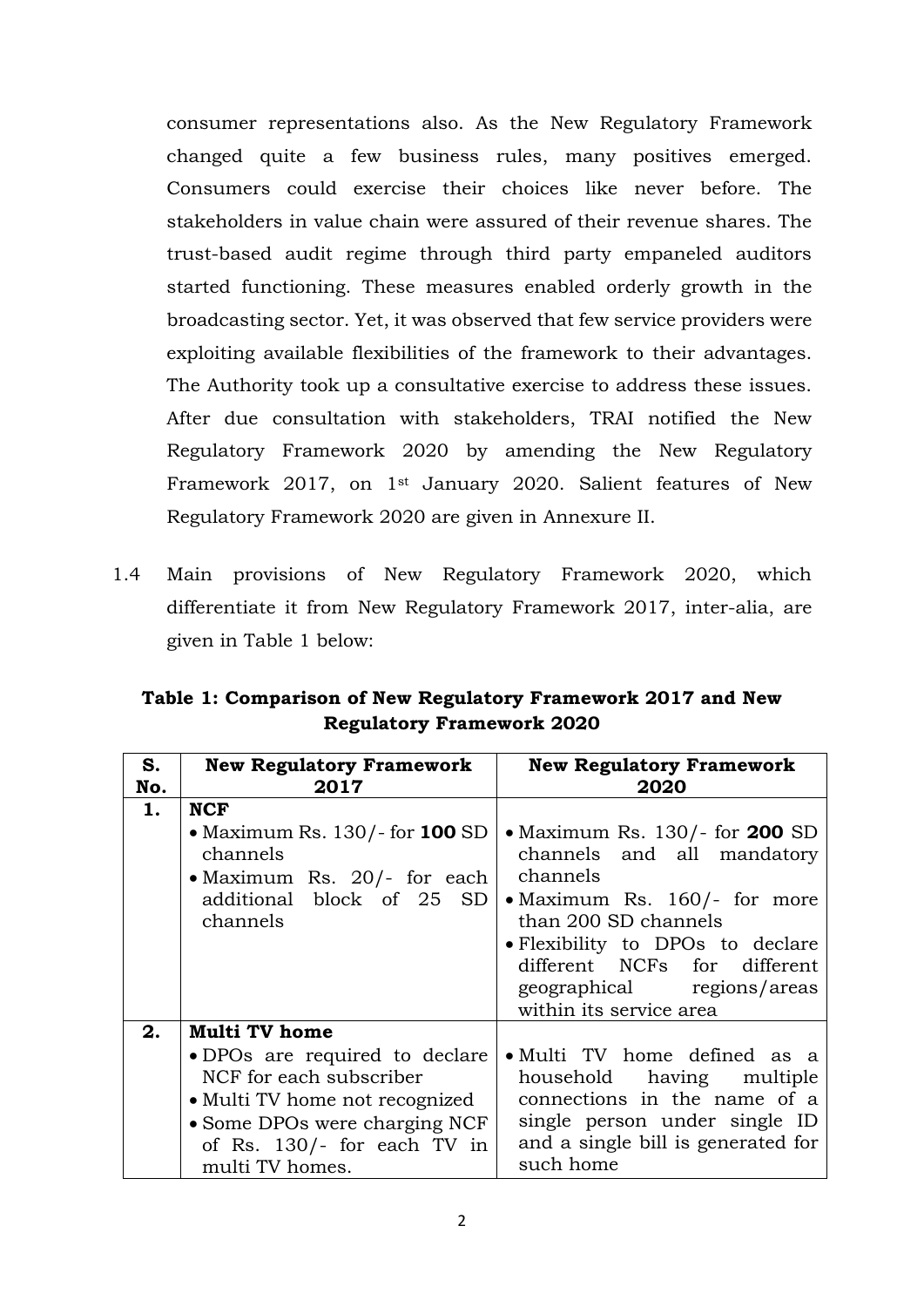| 3. | <b>Long Term Subscriptions</b><br>• No provision                                                                                                                                                                                                                                                                                                                                                               | • DPOs can declare full NCF for 1st<br>TV in a multi-TV Home<br>• NCF for 2nd & subsequent TV<br>cannot be more than 40% of<br>declared NCF<br>TV<br>for<br>1st<br>connection<br>· Subscribers can choose different<br>set of channels for each TV<br>connection in a multi-TV home<br>• Defined as a subscription for a<br>duration of 6 months or more, for<br>which an advance payment has<br>been made by the subscriber<br>· DPOs may offer discounts on<br>NCF and DRP on long term                                                                                                                                                                                                           |
|----|----------------------------------------------------------------------------------------------------------------------------------------------------------------------------------------------------------------------------------------------------------------------------------------------------------------------------------------------------------------------------------------------------------------|-----------------------------------------------------------------------------------------------------------------------------------------------------------------------------------------------------------------------------------------------------------------------------------------------------------------------------------------------------------------------------------------------------------------------------------------------------------------------------------------------------------------------------------------------------------------------------------------------------------------------------------------------------------------------------------------------------|
| 4. | MRP of a channel to be part of<br>a bouquet<br>• Rs. $19/-$                                                                                                                                                                                                                                                                                                                                                    | subscriptions<br>• Rs. $12/-$                                                                                                                                                                                                                                                                                                                                                                                                                                                                                                                                                                                                                                                                       |
| 5. | Reasonable pricing of a-la-<br>carte channels and bouquets<br>by broadcasters<br>condition<br>below<br>A<br>as<br>was<br>prescribed,<br>however<br>not<br>implemented as Hon'ble<br>High<br>Court of Madras held this clause<br>arbitrary<br>and<br>$un-$<br>as<br><i>implementable:</i><br>• Bouquet price cannot be more<br>than 85% of sum of prices of a-<br>channels<br>la-carte<br>that<br>in<br>bouquet | • Twin conditions as below were<br>prescribed:<br>i) the sum of the a-la-carte rates<br>of the pay channels (MRP)<br>forming part of a bouquet shall<br>in no case exceed one and half<br>times the rate of the bouquet of<br>which such pay channels are a<br>part; and<br>ii) the a-la-carte rates of each pay<br>channel (MRP), forming part of<br>a bouquet, shall in no case<br>exceed three times the average<br>rate of a pay channel of the<br>bouquet of which such pay<br>channel is a part.<br>(Hon'ble High Court of Bombay<br>struck down the second twin<br>condition)<br>• MRP of a channel in a bouquet<br>cannot be more than the MRP of<br>any bouquet containing that<br>channel |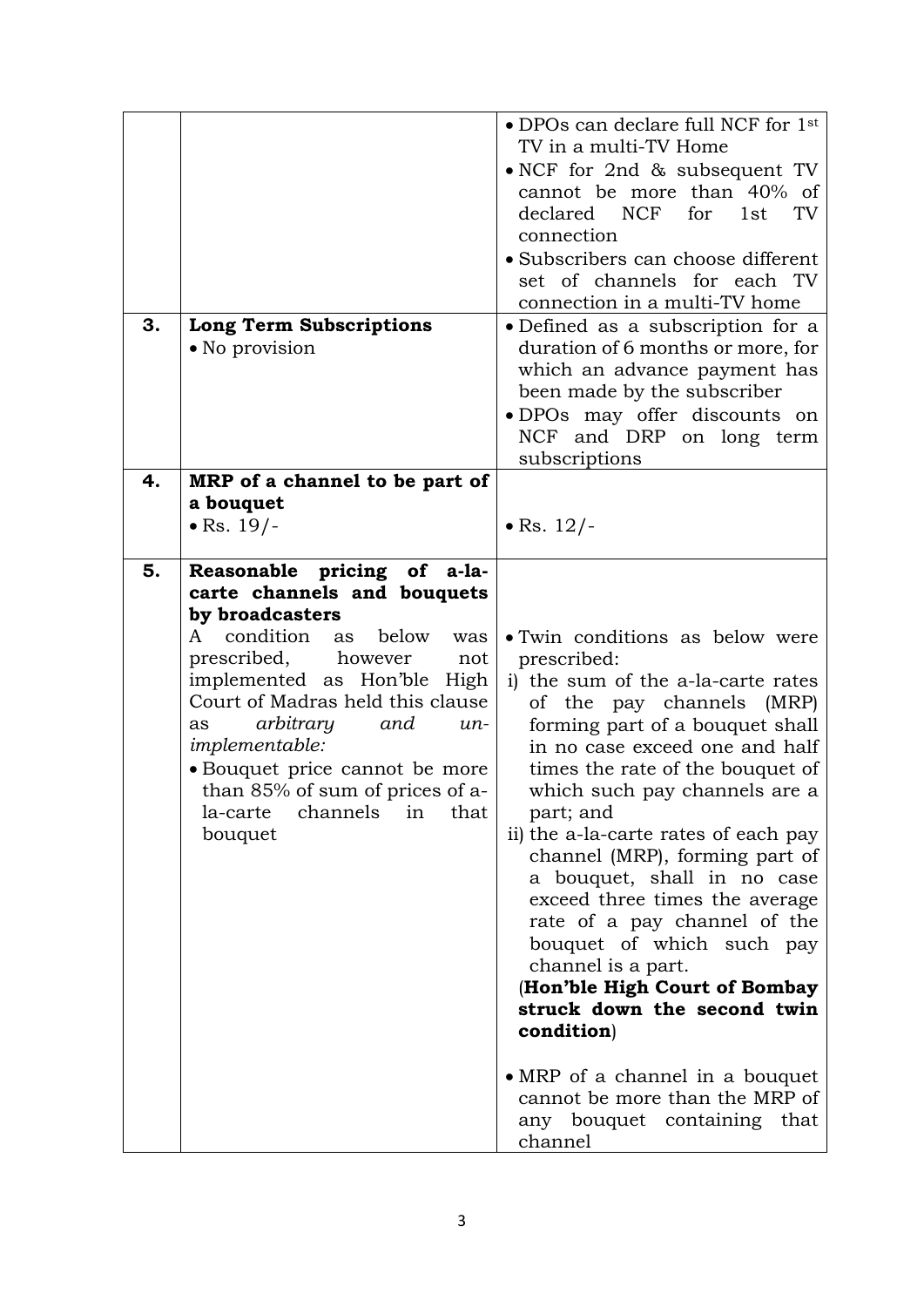| 6. | Number of bouquets offered by |                                                                                    |
|----|-------------------------------|------------------------------------------------------------------------------------|
|    | a broadcaster                 | • Number of bouquets of pay                                                        |
|    | ∣ • No limit                  | channels cannot be more than<br>number of pay channels offered<br>by a broadcaster |

- 1.5 In order to address the concern of huge carriage fee, the Authority mandated that MSOs, HITS operators, IPTV service providers would not have target market bigger than State or Union Territory as the case may be. In addition, a cap of Rs.4 lakh per month has been prescribed on carriage fee payable by a broadcaster to a DPO in a month for carrying a channel in the country. This would protect interests of small broadcasters. DPOs have been given more flexibility to place the TV channels on Electronic Programme Guide (EPG) and mandated that channels of a language in a genre would be kept together while placing channels on EPG.
- 1.6 Provisions of New Regulatory Framework 2020 as listed at Sr. No. '1' to '3' in Table 1 have already been implemented by the respective stakeholders mainly covering DPOs. However, provisions at Sr. No. '4' to '6' were challenged by the Indian Broadcasting & Digital Foundations (IBDF) and others in the High Court of Bombay.
- 1.7 Provisions at Sr. No. '1' to '3' mentioned in Table 1 were also challenged by All India Digital Cable Federation (AIDCF) and others in the High Court of Kerala. However, these were duly implemented in April 2020 after the interim orders of the Hon'ble High Court of Kerala. In its final judgement dated 12th July, 2021, Hon'ble High Court upheld the amendments introduced by the Tariff Order, 2020.
- 1.8 With the implementation of certain provisions of New Regulatory Framework 2020 as mentioned above, many benefits of the 2020 amendments have already accrued to the consumers. Every consumer now can get 228 TV channels instead of 100 channels earlier, in a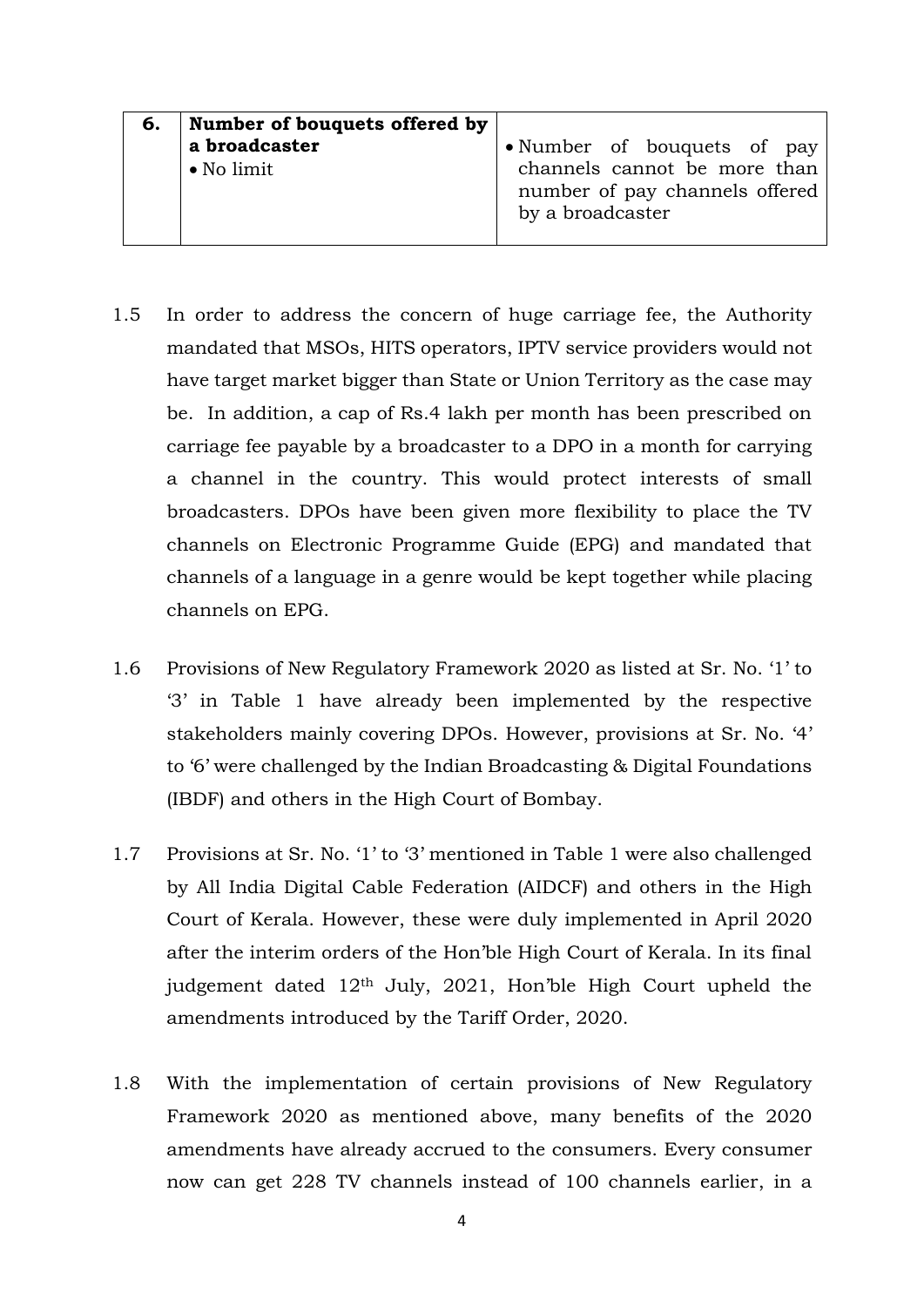maximum NCF of Rs. 130/-. This has enhanced the availability of more television channels to the consumers, thereby enabling consumers to reduce their NCF for availing similar number of channels as per 2017 framework, by an estimated amount varying from Rs. 40/- to 50/-.

- 1.9 Additionally, the amended NCF for multi-TV homes have enabled further savings to the tune of 60% on second (and more) television sets.
- 1.10 Some broadcasters and other stakeholders challenged various provisions of Tariff Amendment Order 2020, Interconnection Amendment Regulations 2020 and QoS Amendment Regulations 2020 in various High Courts including in the Hon'ble High Court of Bombay vide Writ Petition (L) No. 116 of 2020 and other connected matters therewith.
- 1.11 Hon'ble High Court of Judicature at Bombay, vide its Judgement dated 30th June 2021 upheld the validity of New Regulatory Framework 2020 except for the condition of the average test provided in the third proviso to sub-clause (3) of clause 3 of the Telecommunication (Broadcasting and Cable) Services (Eighth) (Addressable Systems) Tariff (Second Amendment) Order, 2020 (herein after referred as Tariff Amendment Order 2020).
- 1.12 The petitioners in Bombay High Court filed Special Leave Petitions (SLPs) in the Hon'ble Supreme Court of India, challenging the judgement dated 30<sup>th</sup> June 2021 of the Hon'ble High Court of Judicature at Bombay. The matter was heard by the Hon'ble Supreme Court on 18.08.2021. However, after subsequent hearing, no interim relief was granted by the Hon'ble Supreme Court.
- 1.13 Subsequently, on 15th February 2022 the petitioners submitted an affidavit in Hon'ble Supreme Court for withdrawal of SLPs. On the same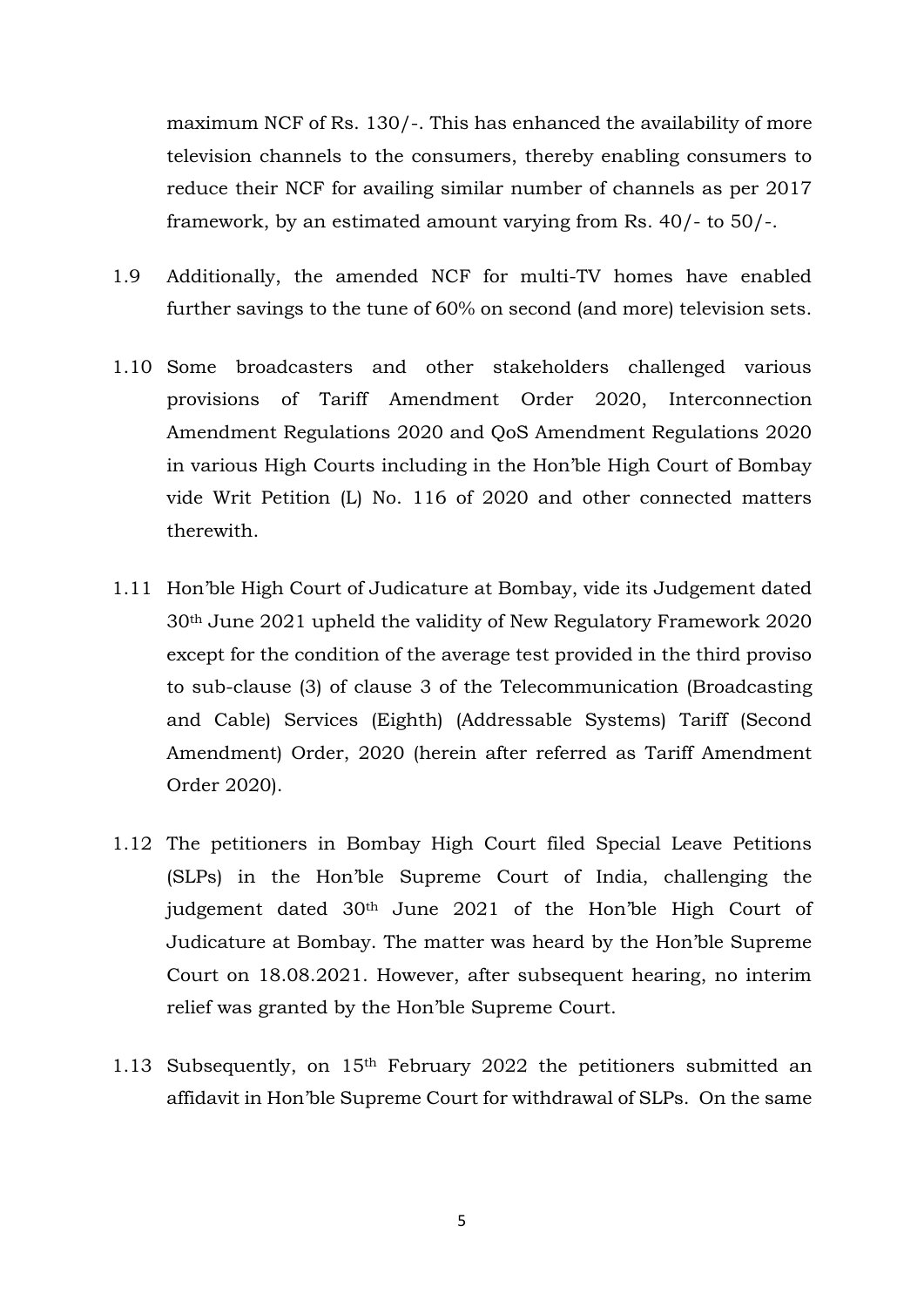day Hon'ble court was pleased to grant permission for the withdrawal of the SLP and passed the following order *1*:

"*The Special Leave Petitions are dismissed as withdrawn. All questions of law open are kept open*."

- 1.14 Meanwhile, considering that no interim relief was granted by Hon'ble Supreme Court on the judgement of Hon'ble Bombay Court, the Authority issued a letter dated 12th October 2021 (**Annexure III**) to all such broadcasters seeking compliance with all the provisions of New Regulatory Framework 2020 as upheld by Hon'ble Court of Bombay within 10 days. Consequently, most of the broadcasters submitted their Reference Interconnect Offer (RIOs) to TRAI in line with New Regulatory Framework 2020 and also published these on their websites in November 2021.
- 1.15 New tariffs announced by the major broadcasters reflected a common trend i.e., the prices of their most popular channels including sports channels were enhanced beyond Rs. 20/- per month. Complying to the extent provisions, as regards the inclusion of pay channels in a bouquet, all such channels priced beyond Rs. 12/- (per month) are kept out of bouquet and are offered only on a-la-carte basis. The revised RIOs as filed indicate a wide-scale changes in composition of almost all bouquets being offered.
- 1.16 Immediately after new tariffs were announced, TRAI received representations from Distribution Platform Operators (DPOs), Associations of Local Cable Operators (LCOs) and Consumer Organizations. DPOs also highlighted difficulties likely to be faced by them in implementing new rates in their IT systems and migrating the consumers in bulk to the new tariff regime through the informed exercise of options, impacting almost all bouquets, due to upward

<sup>1</sup> https://main.sci.gov.in/supremecourt/2021/15611/15611\_2021\_2\_11\_33436\_Order\_15-Feb-2022.pdf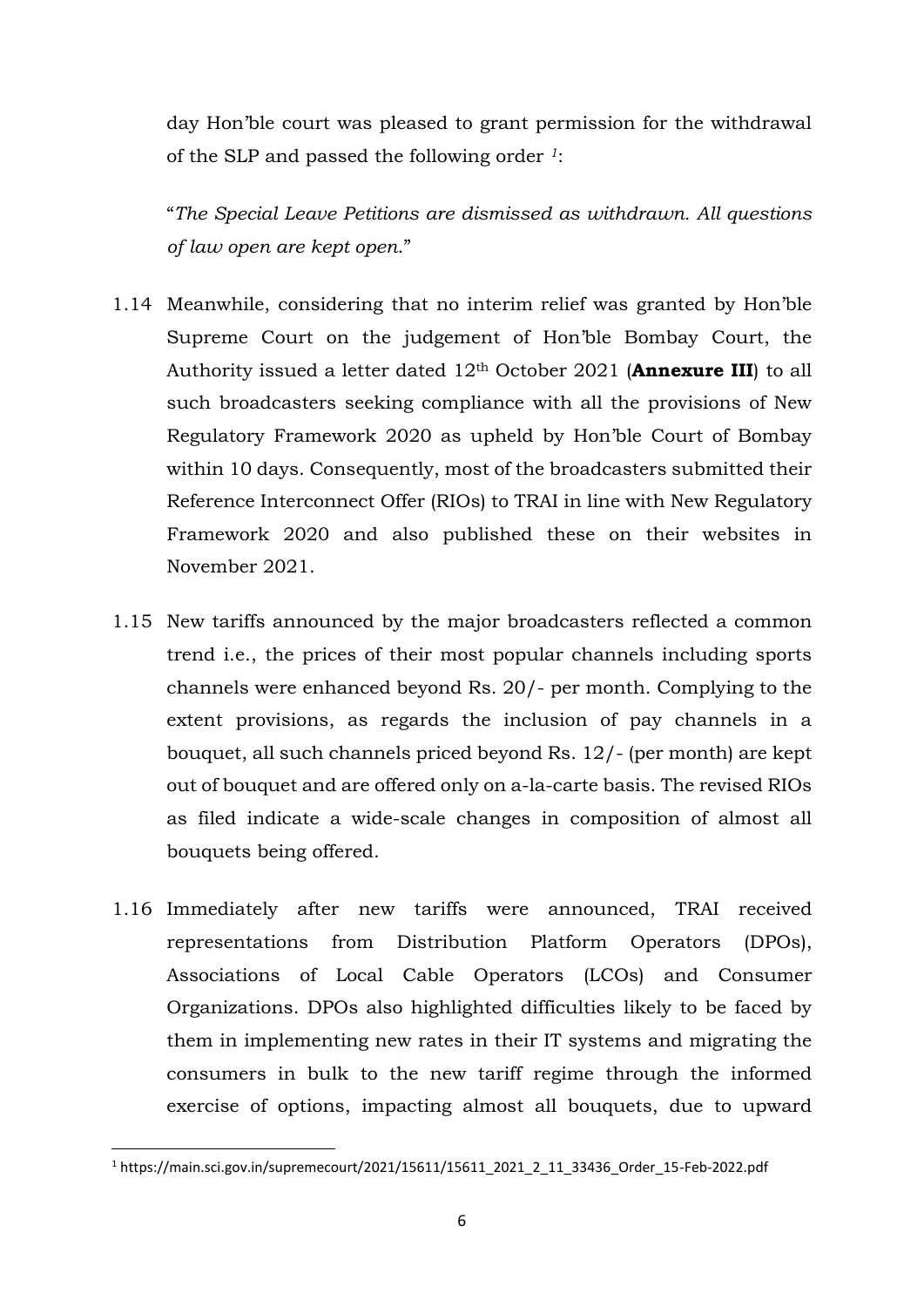revision in the rates of pay channels and bouquets declared by broadcasters.

- 1.17 In consideration of impending changes in consumer offerings, the Authority accepted to provide sufficient time to stakeholders for the benefit of consumers. Accordingly, TRAI on 10.11.2021, issued a letter<sup>2</sup> to all the service providers on "Implementation plan- New Regulatory Framework 2020". The plan provided that the broadcasters may report to the Authority, any change in name, nature, language, Maximum Retail Price (MRP) per month of channels, the composition of bouquets and MRP of bouquets of channels as per the New Regulatory Framework 2020, latest by 31st December 2021 and simultaneously publish such information on their website. The broadcasters who had earlier submitted their RIOs were also allowed to revise the same.
- 1.18 On the basis of the representations TRAI also started engaging with the stakeholders through formal/ informal interactions for facilitating the smooth implementation of the pending provisions of the New Regulatory Framework 2020 with almost no major disruptions in ongoing services of the consumers.
- 1.19 Additionally, the representations from LCOs also highlight the adverse impact on subscription of linear TV with reduction in number of subscribers and declining television viewership, due to the increasing popularity of Free Dish (no cost to the consumers except installations of dish antenna) and Subscribed Video on Demand (SVOD), popularly known as Over The Top (OTT) services. The consumer organizations have highlighted likely increase in their subscription due to the price rise of popular channels, consequent upon implementation of proposed RIOs filed by the broadcasters.

<sup>2</sup> https://trai.gov.in/sites/default/files/Implementation\_11112021\_1\_0.pdf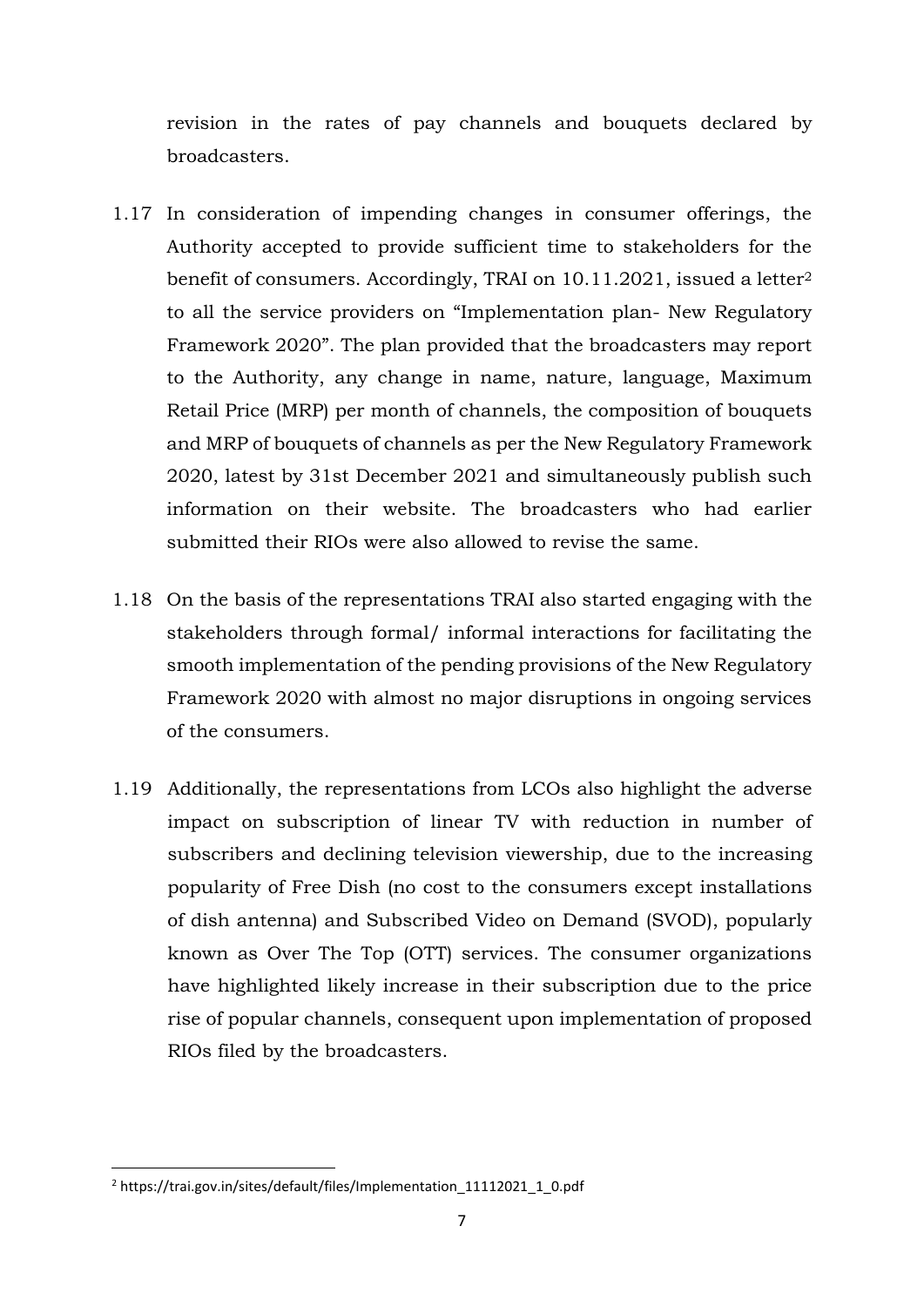- 1.20 In view of above, the stakeholders requested TRAI to take immediate measures to address certain issues, arising due to the implementation of pending provisions of New Regulatory Framework for safeguarding the growth of the sector including those of viewership.
- 1.21 Figure 1 below illustrates the revenue flow in broadcasting value chain.



**Figure 1: Revenue flow in broadcasting value chain-An Illustration**

1.22 The figures below indicate the trend in television viewership and revenue generations. During last more than one-year (approx. 8 quarters) total active number of DTH subscribers has decreased from 70.99 million to 68.89 million (refer figure 2). Similarly, number of total active subscribers of major MSOs/HITS operators having more than 1 million subscribers, has decreased from 47.58 million to 45.55 million (refer figure 3). The revenue of broadcasters as well as DPOs is projected to decrease in FY 2020-21(refer figure 4). The advertisement revenue of broadcasters is also projected to decrease in FY 2020-21(refer figure 5).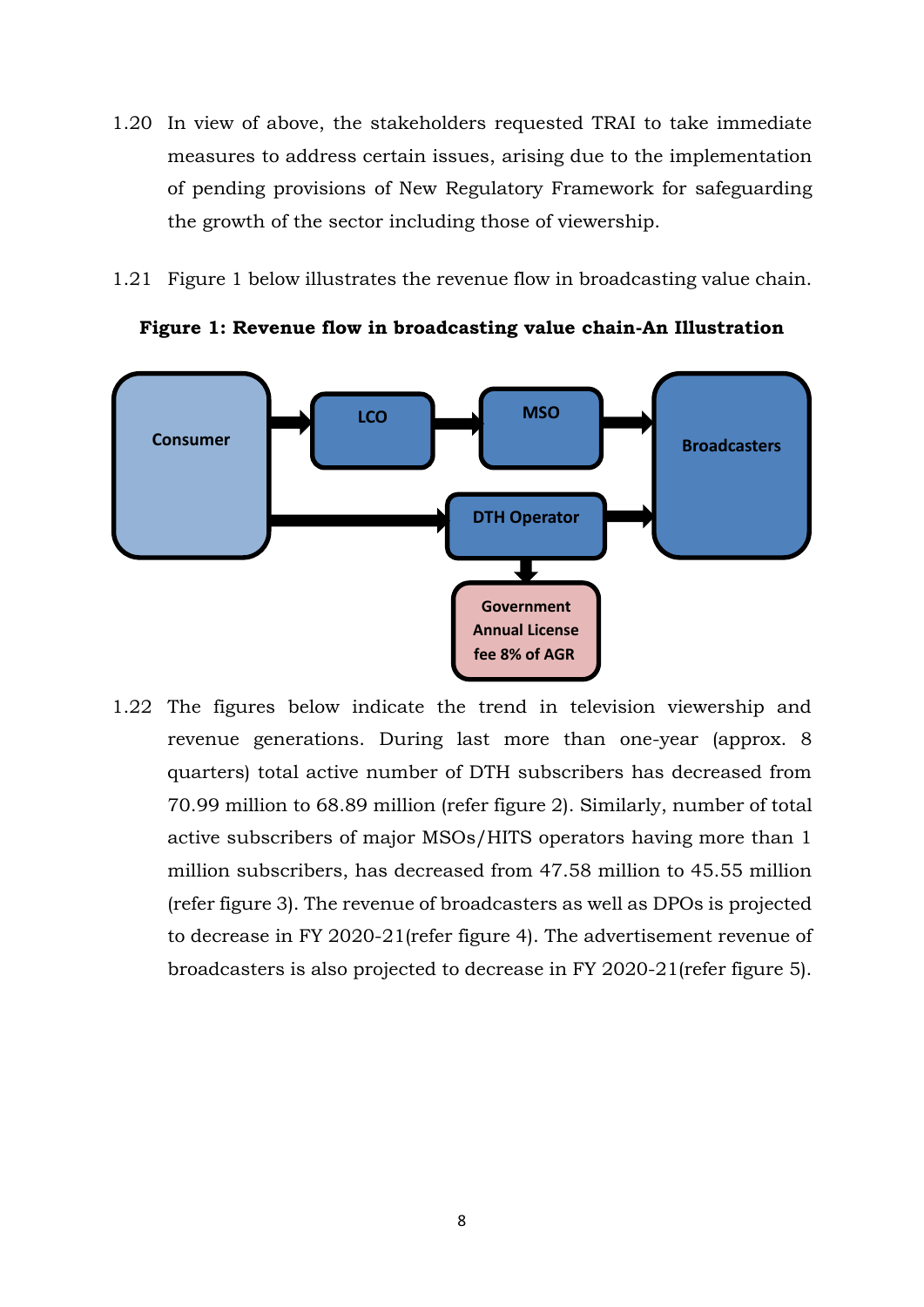



Source: Stakeholders' Report to TRAI

## **Figure 3: Total Active Subscriber Base of Major MSOs/HITS Operators (having more than 1 million subscribers)**



Source: Stakeholders' Report to TRAI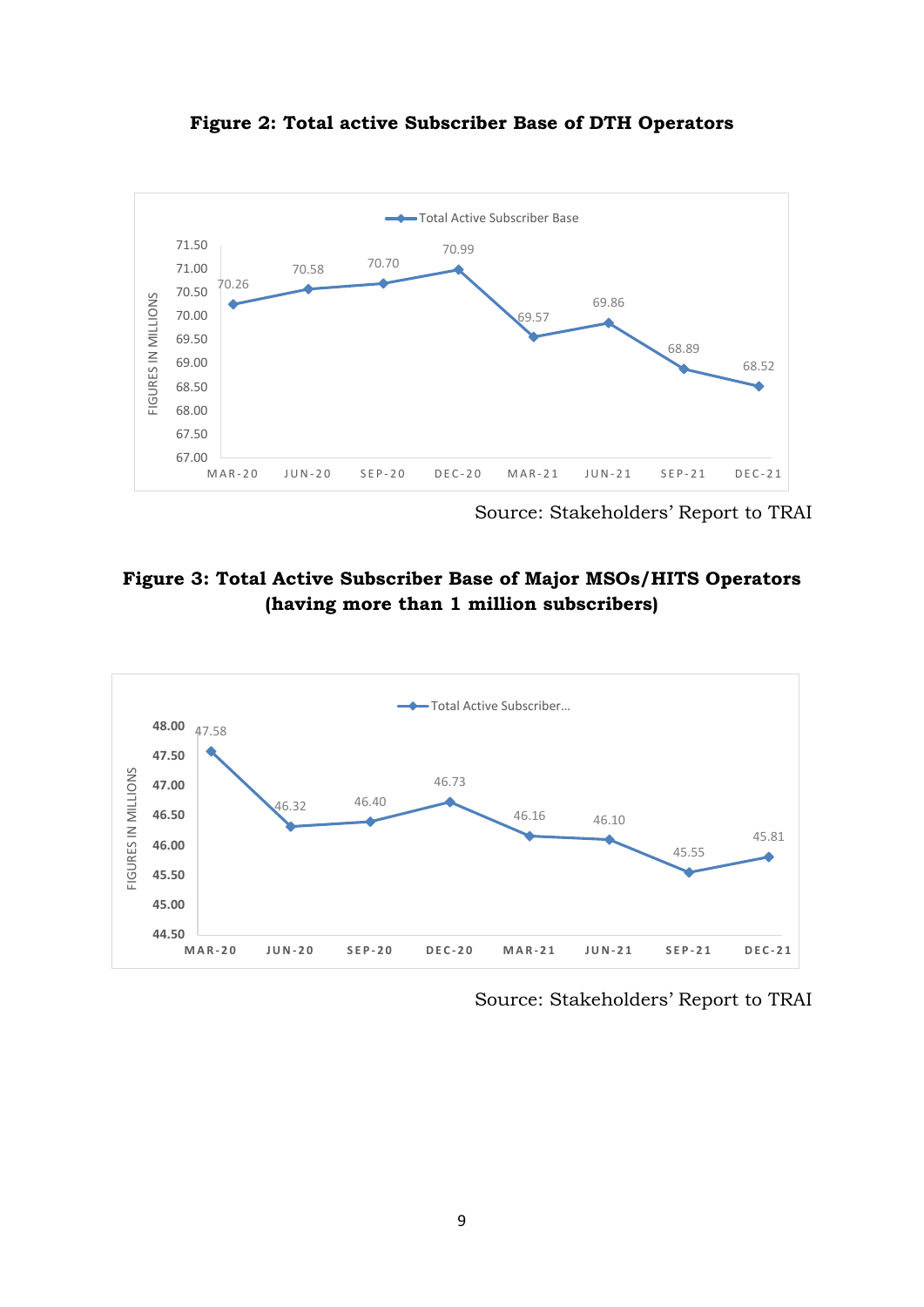

**Figure 4: Growth of revenue of broadcasters and DPOs**

Source: KPMG in India's Media & Entertainment Report 2020



**Figure 5: Advertisement revenue of broadcasters**

Source: KPMG in India's Media & Entertainment Report 2020

1.23 Easy availability of the TV content on the Over The Top (OTT) platforms/ Apps is also posing a serious challenge to the traditional cable/dish TV services. In 2013, there were only a couple of OTT platforms in India with very few viewers. However, during last two to three years the number and type of such platforms have increased manifolds. As per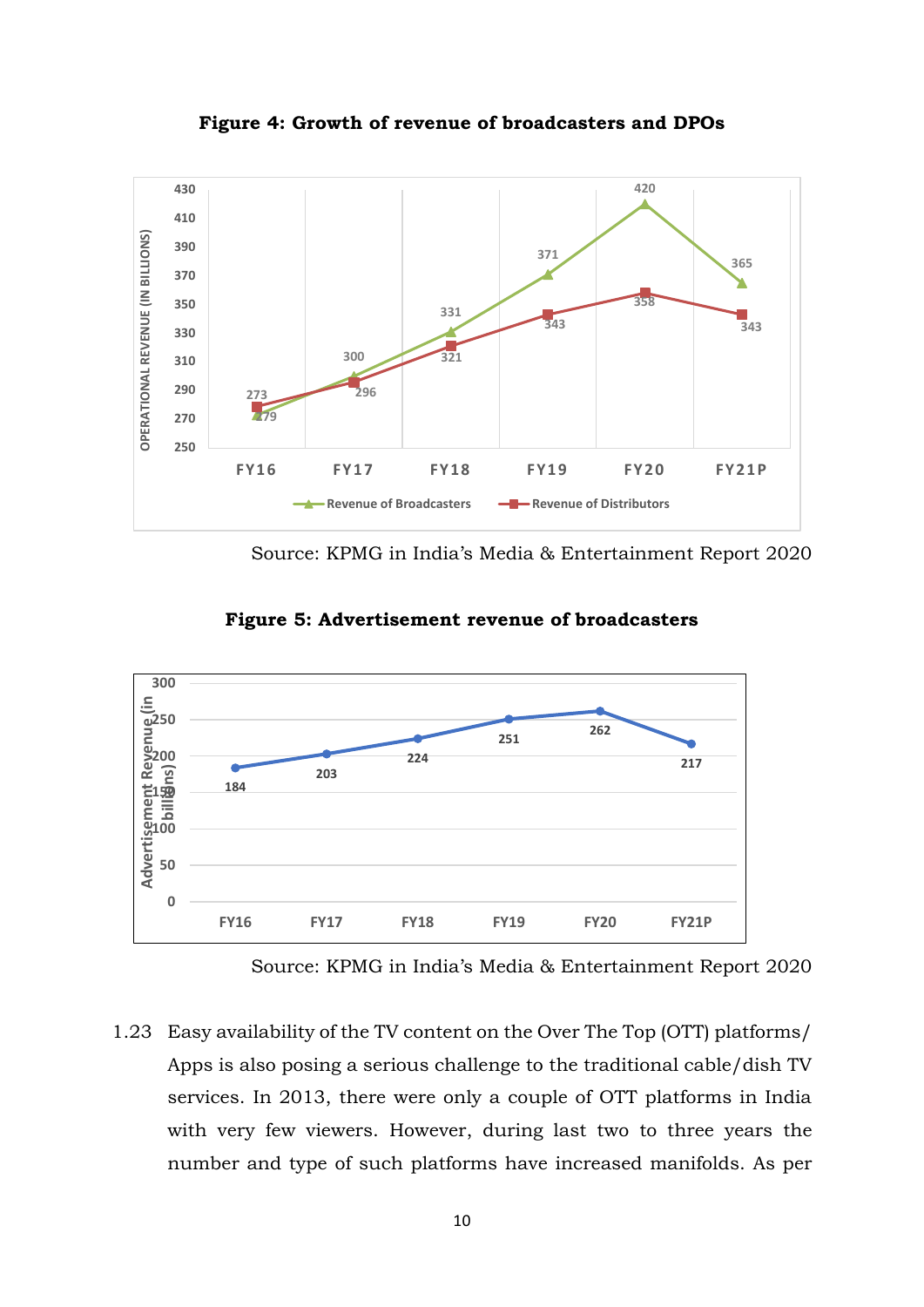industry report, in 2020 there were over 40 OTT video platforms in India with 400 million customers which are expected to grow to 555 million in the year 2022.

|                                        | OTT Video customer base (in<br>million) |               |               |  |
|----------------------------------------|-----------------------------------------|---------------|---------------|--|
|                                        | <b>FY 20</b>                            | <b>FY 21P</b> | <b>FY 22P</b> |  |
| Total Online Video viewers<br>in India | 400                                     | 486           | 555           |  |
| Total SVOD subscribers in<br>India     | 22                                      | 40            | 57            |  |
| Total SVOD subscriptions<br>in India   | 22                                      | 41            | 62            |  |

**Table 2: Growth of OTT Video customers**

**Source:** KPMG in India's Media & Entertainment Report 2020<sup>3</sup>

1.24 Figure 5 depicts growth of revenues of OTT and digital video services. In the 2020 financial year (FY) despite an overall slump in the economy, digital and OTT sector registered a growth of 26 per cent, the highest growth amongst other segments of the M&E sector.



**Figure 5: Growth of revenues of OTT and digital video**

**Source:** KPMG in India's Media & Entertainment Report 2020

<sup>3</sup> [https://assets.kpmg/content/dam/kpmg/in/pdf/2020/09/year-off-script-kpmg-india-media-and](https://assets.kpmg/content/dam/kpmg/in/pdf/2020/09/year-off-script-kpmg-india-media-and-entertainment-2020.pdf)[entertainment-2020.pdf](https://assets.kpmg/content/dam/kpmg/in/pdf/2020/09/year-off-script-kpmg-india-media-and-entertainment-2020.pdf)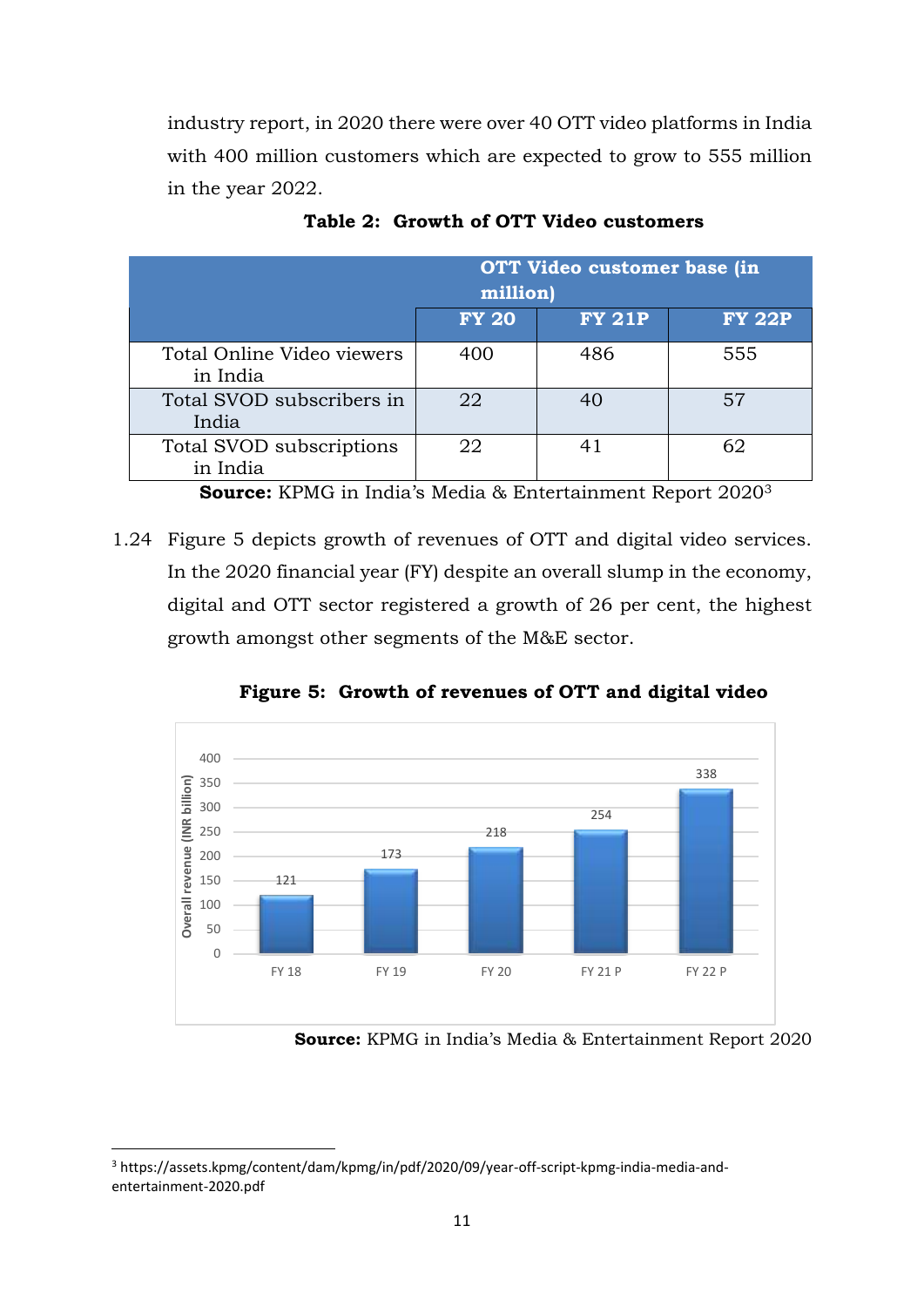- 1.25 Above trends indicate that the television broadcasting sector is facing challenges not only due to pandemic but also due to other geo-political conditions. It is important for a regulator to be aware and address the issues for enabling the industry. During the interactions, Stakeholders have made it clear, that implementation of Tariff Amendment Order 2020 in its current form will cause large scale disruptions. This may aggravate the current issues faced by the sector.
- 1.26 Almost all the stakeholders opined that the tariffs announced by the broadcasters will cause large-scale changes in consumer offerings. The DPOs/ LCOs will have to obtain revised choices possibly from every consumer. The stakeholders suggested and requested TRAI that to enable smooth implementation of new regulatory framework 2020 and also to avoid likely disruption for consumers, some provisions of the New Regulatory Framework 2020 may be put up for revision through appropriate consultation.
- 1.27 To deliberate on the issues related to pending implementation of New Regulatory Framework 2020 and suggest a way forward, a committee consisting of members from Indian Broadcasting & Digital Foundation (IBDF), All India Digital Cable Federation (AIDCF) & DTH Association was constituted under the aegis of TRAI (**Annexure IV**). The broad terms of reference of the Committee were as below:
	- a) To look into process of smooth implementations of New Regulatory Framework 2020 keeping in view consumers convenience in exercising informed choices and suggest measures thereof (if any).
	- b) To identify issues of concern and suggest measures for overall growth of the broadcasting sector.
- 1.28 The purpose of the committee was to provide a platform and facilitate discussions among various stakeholders to come out on a common agreed path for smooth implementation of Tariff Amendment Order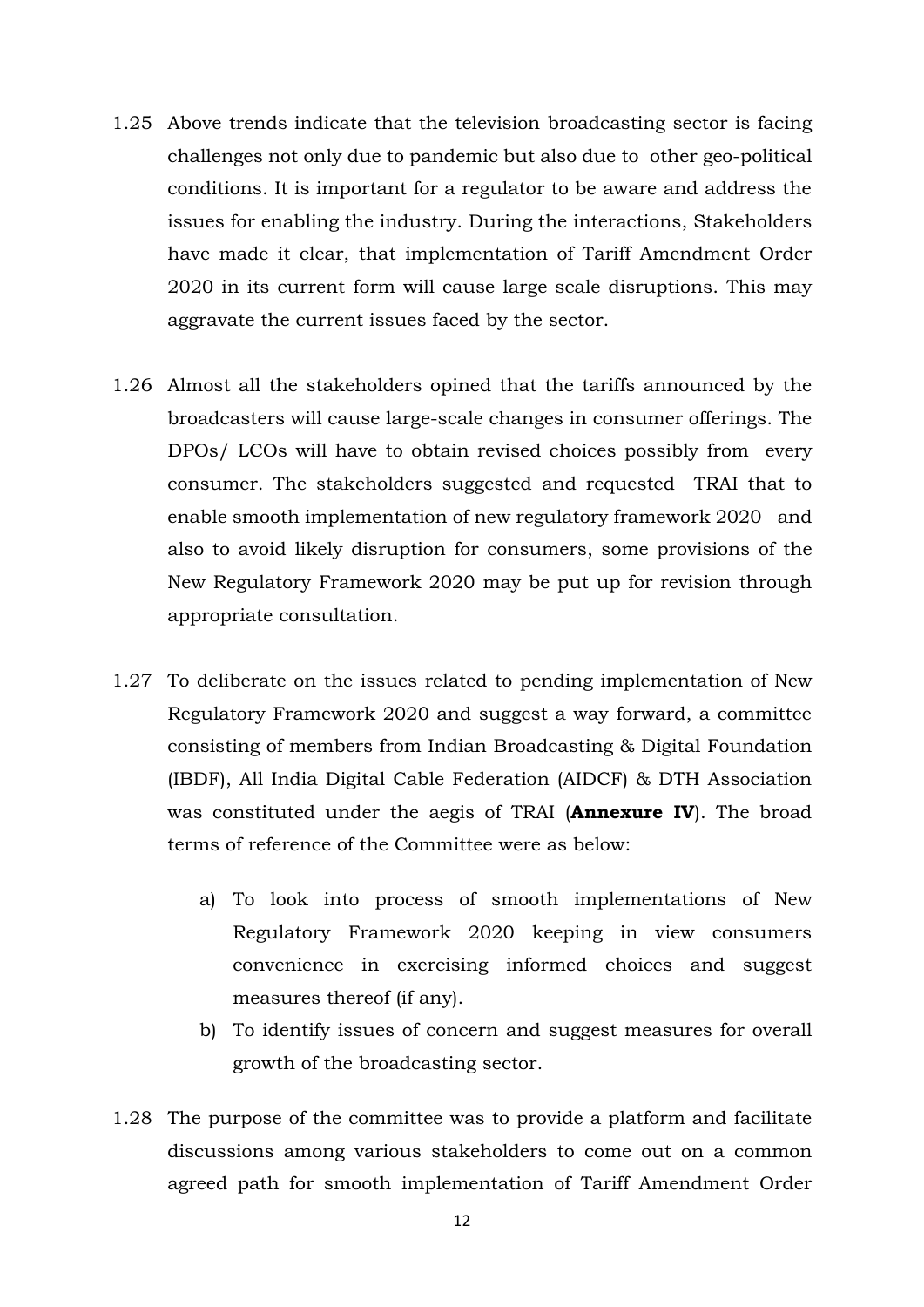2020. Stakeholders were advised to come out with an implementation plan with minimum disruptions and hassles to the consumers while implementing the New Regulatory Framework 2020. It was noted that the consumers exercise their choices differently based on their preferences. In general, the consumers of DTH platforms make use of online portals and apps. Whereas consumers served by Local Cable Operators (LCO), still prefer to convey their choices to their LCO either by filling choices on a predefined form or over the telephone. Therefore, any changes in consumer offering will entail greater efforts on part of LCOs and in turn MSOs.

- 1.29 The committee held discussions on 23rd December 2022 (Attached at **Annexure V**). Stakeholders listed following issues which in their opinion required review:
	- a. The proposed tariffs by broadcasters through their RIOs submitted in compliance to NTO 2.0 Tariff Orders would cause significant increase in the tariffs to consumers. The consumer price rise, if any is required to be limited to a reasonable limit.
	- b. The proposed RIOs by Broadcasters may cause significant changes in the packages, especially due to keeping popular channels at higher ala-carte prices, not being part of bouquets. This enjoins DPO to make very large number of plans and package offerings. Therefore, the DPOs require support from broadcasters so that they do not have to make large number of plans/ bouquets.
	- c. Considering facts mentioned above, there is a need to simplify the process of exercising choices by consumers so that no channel should be provided to consumers without explicit consent. Consumers should have facility to remove any channel.
	- d. Same product (television Channel) should be offered on same price whether on Linear Television, Free Dish or Subscription based Video on Demand.
	- e. Stakeholders suggested that more than two more years have passed since NTO 2.0 amendments and more than three years have passed with NTO 1.0 implementations, since then, there is no change in prices of bouquet or a-la- carte channels. This has kept industry under stress in terms of providing quality product to the end consumers. As such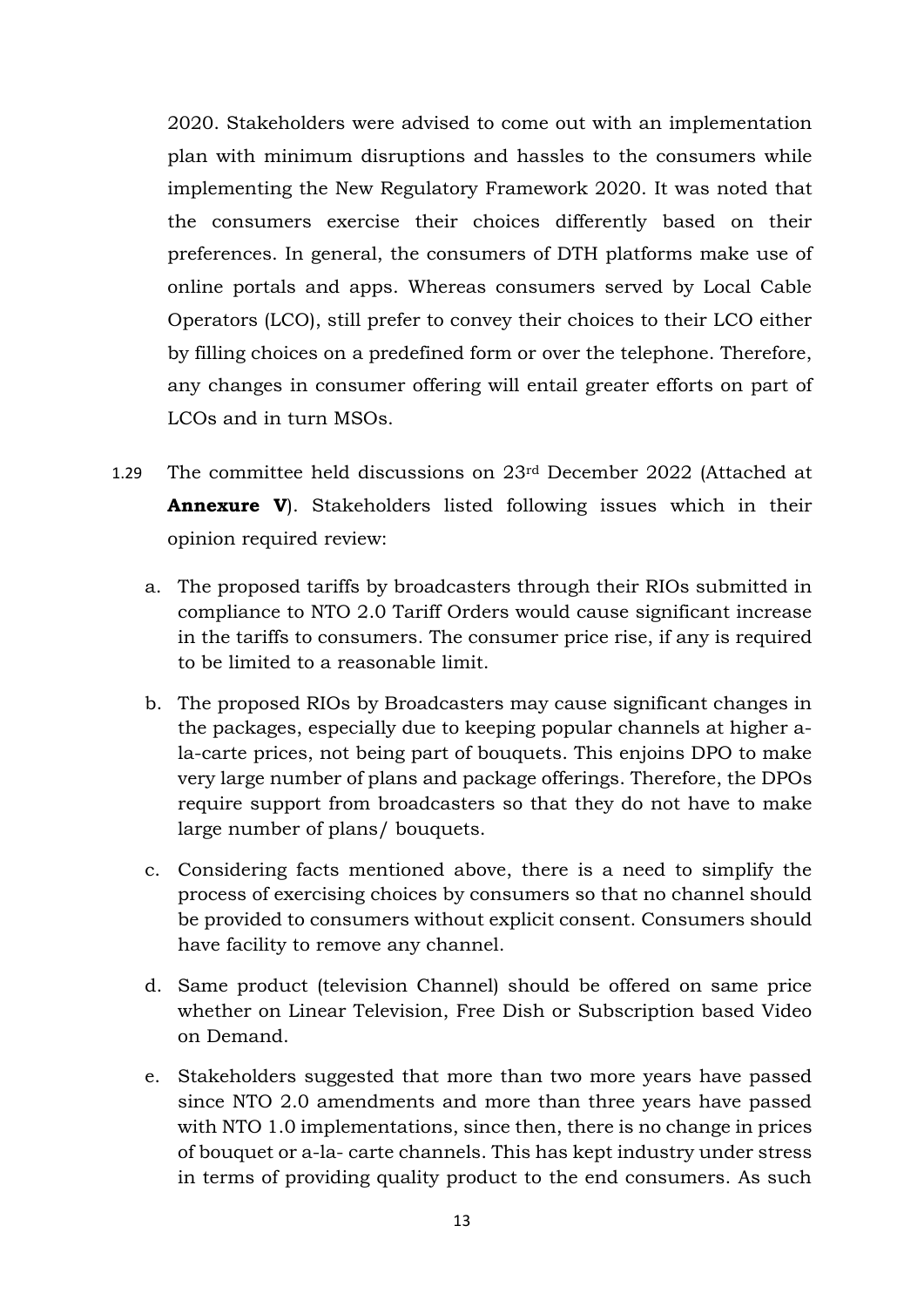restoring the MRP ceiling for bouquet inclusion to unamended tariff order level of Rs. Nineteen (19/-) would be appropriate.

- f. The above provision shall also help in maintaining bouquet structure by ensuring all popular channels within ceiling limits of bouquet. Additionally, this will also create bare minimum hassles to consumers in exercising their choices under new tariffs, as most of the tariffs may continue in its current form.
- g. Allowing additional fifteen (15 %) percent incentive to DPOs for bouquets as well, as has been provided for a-la-carte channel (It was pointed by the chair that the said provision pertains to Interconnection regulations and is not part of Tariff Order).
- h. The second twin condition may be reviewed to enhance the discount on sum of MRP of a-la-carte of pay channels forming part of the bouquet to fifty percent. This will enable the broadcasters to crosssubsidize the packages.
- i. Revision in the ceiling of Network Capacity Fee (NCF) of Rs 130/-.
- j. In case of multi-TV home, broadcaster should also offer MRP of their channels for each additional TV connection, beyond the first TV connection, @ 40% of the MRP declared for the first TV connection. This will help consumers in saving cost of subscribing pay channels on multiple televisions.
- k. Review of ceiling of fifteen percent (15%) on discount on sum of a-lacarte channels of MRP of that bouquet available for DPOs.
- l. Stakeholder suggested that TRAI should take immediate corrective measures and implement revised tariff by 1st April 2022. All DPOs present insisted that to properly implement new tariffs they will require sufficient time as prescribed.
- 1.30 From various representations received and discussions of different associations (including LCO groups and Consumers) held with TRAI, stakeholders raised various challenges, inter-alia as below:
	- a. Every Distributor of the television channel would be required to make necessary changes aligned to new RIOs in their service offerings.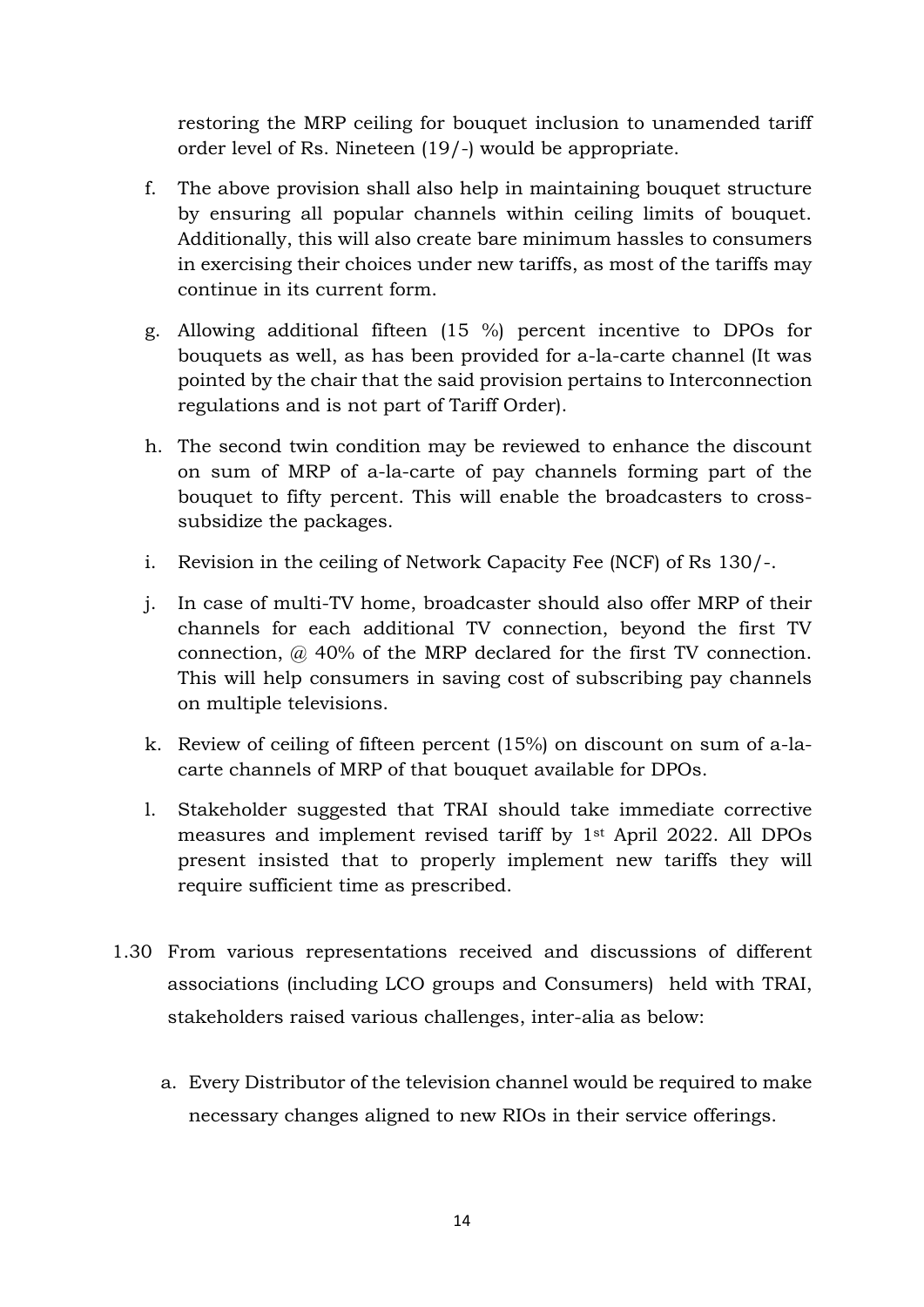- b. Due to change in composition of packaging in bouquets, almost every consumer would be required to submit his/her new choices to the distributor concerned.
- c. New tariffs would require wide scale changes in service configuration in IT Systems by distributors.
- d. The transition would entail huge effort on part of Local Cable Operators and consumers as well as on IT systems.
- 1.31 It is worth noting that some of these challenges though arise every-time, whenever there is a change in tariff offerings. Such changes may occur either due to regular business practice of price revision or due to changes in TRAI regulations/ tariff orders. However, such changes impact only particular type/ class of consumers who have subscribed the effected tariffs. In the instant case, proposed RIOs by the broadcasters are likely to impact almost every composition of tariff offerings and thereby would pose challenges mentioned above.
- 1.32 The Stakeholders' Committee, however, requested TRAI to immediately address critical issues which could remove the impediments for smooth implementation of Tariff Amendment Order 2020. Stakeholders also listed other issues for subsequent consideration by TRAI. All members of the stakeholders' committee observed that urgent action is required to manage smooth transition and to avoid inconvenience to consumers.
- 1.33 In the meanwhile, keeping in view the pandemic situation in the country and requests received from stakeholders for extension of time for implementation of New Regulatory Framework 2020, TRAI vide its letter dated 03.02.2022<sup>4</sup> has further extended the time limit for implementation of New Regulatory Framework 2020. Accordingly, broadcasters & DPOs have been asked to submit compliance report on "Implementation plan- New Regulatory Framework 2020" by 28th February 2022 & 31st March 2022 respectively. Further all the DPOs

<sup>4</sup> https://trai.gov.in/sites/default/files/Implementaion\_03022022\_4.pdf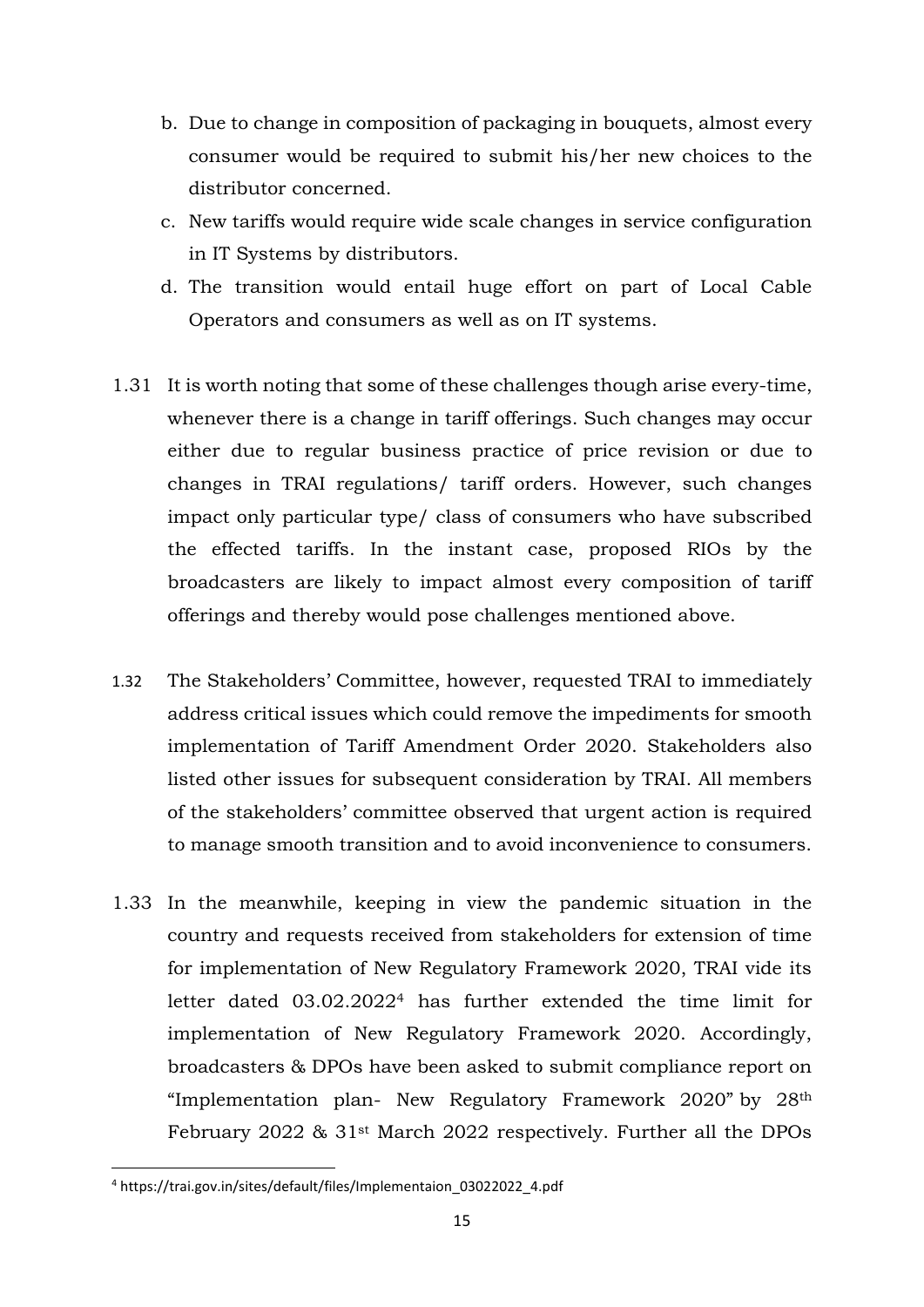are required to ensure that with effect from 1st June 2022 services to the subscribers are provided as per the bouquets or channels opted by the subscribers.

1.34 In order to address the issues as identified by the stakeholders' committee; the Authority is issuing this consultation paper for seeking stakeholders' comments on points / issues which are pending for full implementation of New Regulatory Framework. The details of such issues are deliberated in chapter 2 of this consultation paper. The chapter 3 provides summary of issues for consultation.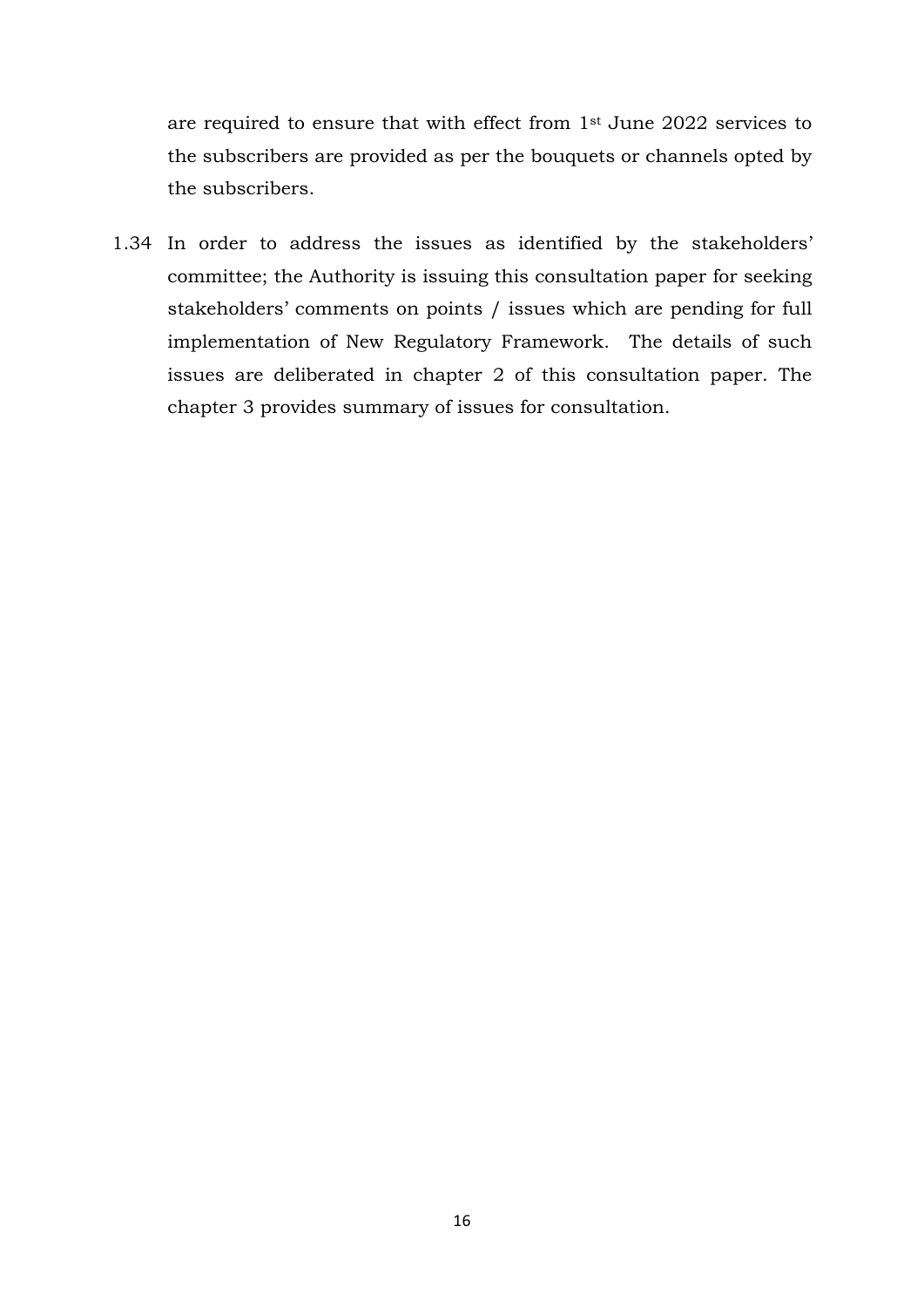## **Chapter 2 Issues related to New Regulatory Framework**

- 2.1 The New Regulatory Framework 2020 was made effective w.e.f. 1<sup>st</sup> January 2020 and is law as on date. As illustrated in para 1.3 and 1.5 of chapter 1 and summarized in Annexure II all provisions related to NCF, multi-TV homes and long-term subscriptions have already been implemented and due benefits have accrued to consumers at large.
- 2.2 The provisions of New Regulatory Framework 2020, pending for implementations are mainly related to tariff framework covering bouquets of channels and discount structures on formation of bouquets. These issues were further deliberated by stakeholders' committee as mentioned in para 1.28. The stakeholders' committee, while identifying impediments related to smooth and full implementation of regulatory framework 2020, had also mentioned some other issues, which were either implemented or required a separate consultative process. Many of these issues require wider review and were not covered under the scope of previous consultations held for New Regulatory Framework 2020.
- 2.3 Accordingly, the deliberations below, highlight only those issues which are currently essential to be addressed for full and smooth implementation of New Regulatory Framework 2020.

#### **A. Ceiling on MRP of channels provided as a part of Bouquet:**

2.4 While framing the new regulatory framework 2017, the Authority noted that it is impractical to determine the price of a television channel. In this regard the Authority observed that generally a channel consists of number of the programs. The cost of the production of different programs varies based on the actors, setup cost, script, copy rights, and other miscellaneous factors. Various programs on a given channel also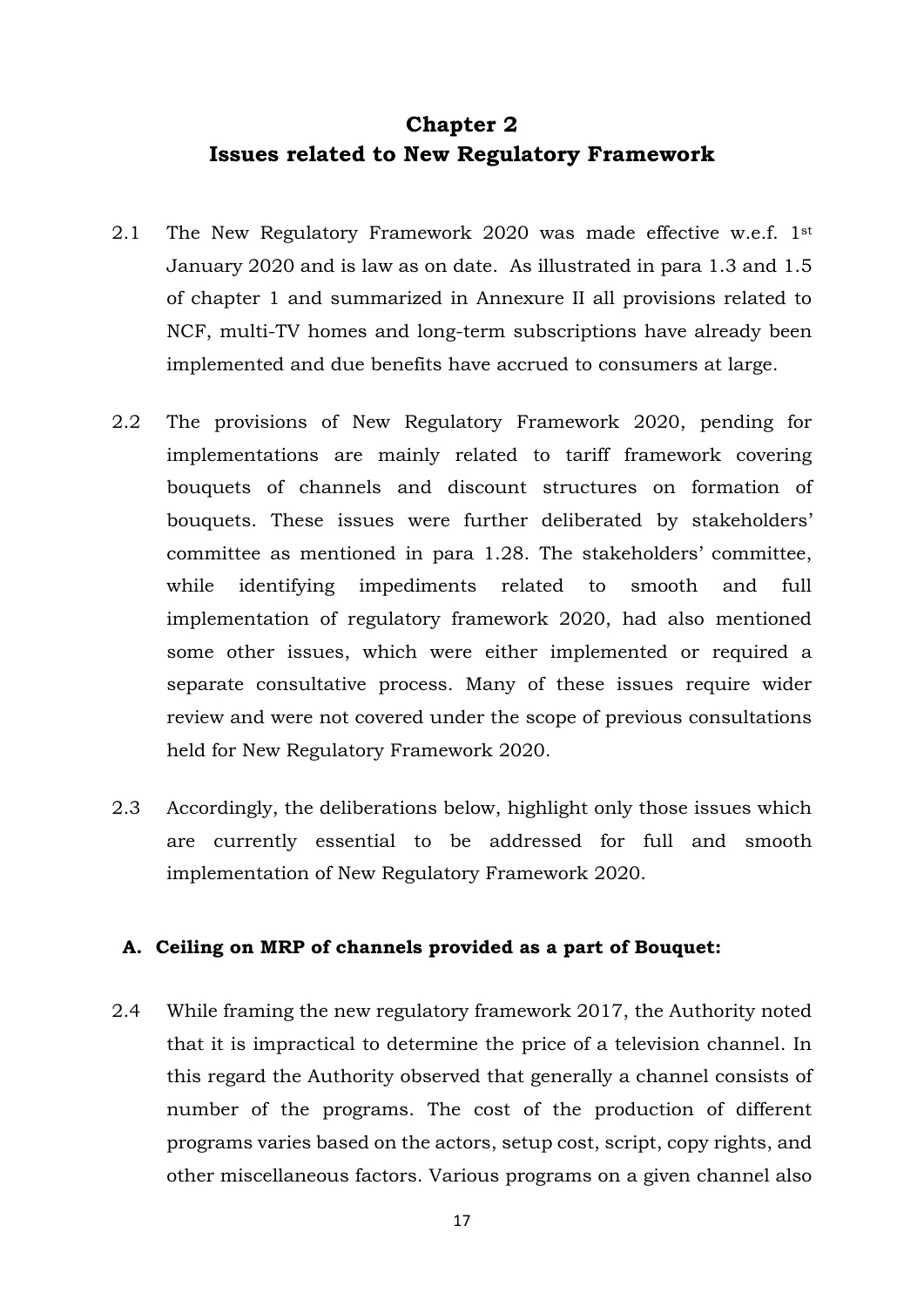get changed frequently based on their Television Rating Points (TRP) and advertisement potential. Hence, determining the cost of production of a program on a television channel at all times is an extremely difficult process, perhaps almost impossible to derive through a fixed mathematical/statistical model. Moreover, such determination of price would be dynamic in nature and may vary with change in programs in a channel and programs on television channels change dynamically. Accordingly, the Authority in the Tariff Order 2017 did not prescribe any ceiling on the prices of channels and left it to the broadcasters to decide the prices of their channels.

- 2.5 Revenue generated from a program on a channel is not only through subscription but also through advertisement. The rates of advertisement also vary based on popularity, reach, timing and viewership of a program. Sometimes, broadcasters create a mix of programs on a given channel. It is possible that one popular program may help in generating more revenues as compared to other programs. Similarly, broadcasters create multiple television channels to serve interests of different groups of consumers. Sometimes, advertisement revenue generated from popular channels may offset the cost of production of other channels. The pricing of a channel or packaging of various programs in a channel and packaging of channels in a bouquet are guided by the business strategy of individual broadcaster.
- 2.6 A broadcaster is free to offer its pay channels in the form of bouquet(s) to customers. While subscribing to the bouquet, a customer may not be aware of the price of each channel forming the bouquet. Abnormal high price of a pay channel may result in higher price of a bouquet leading to an adverse impact on subscribers' interests. Some stakeholders opined that bundling of channels complicates and obscures their pricing. Prices are obscured because subscribers do not always understand the relationship between the bundled price and a price for each component of the bundle. However, the bundling of channels offers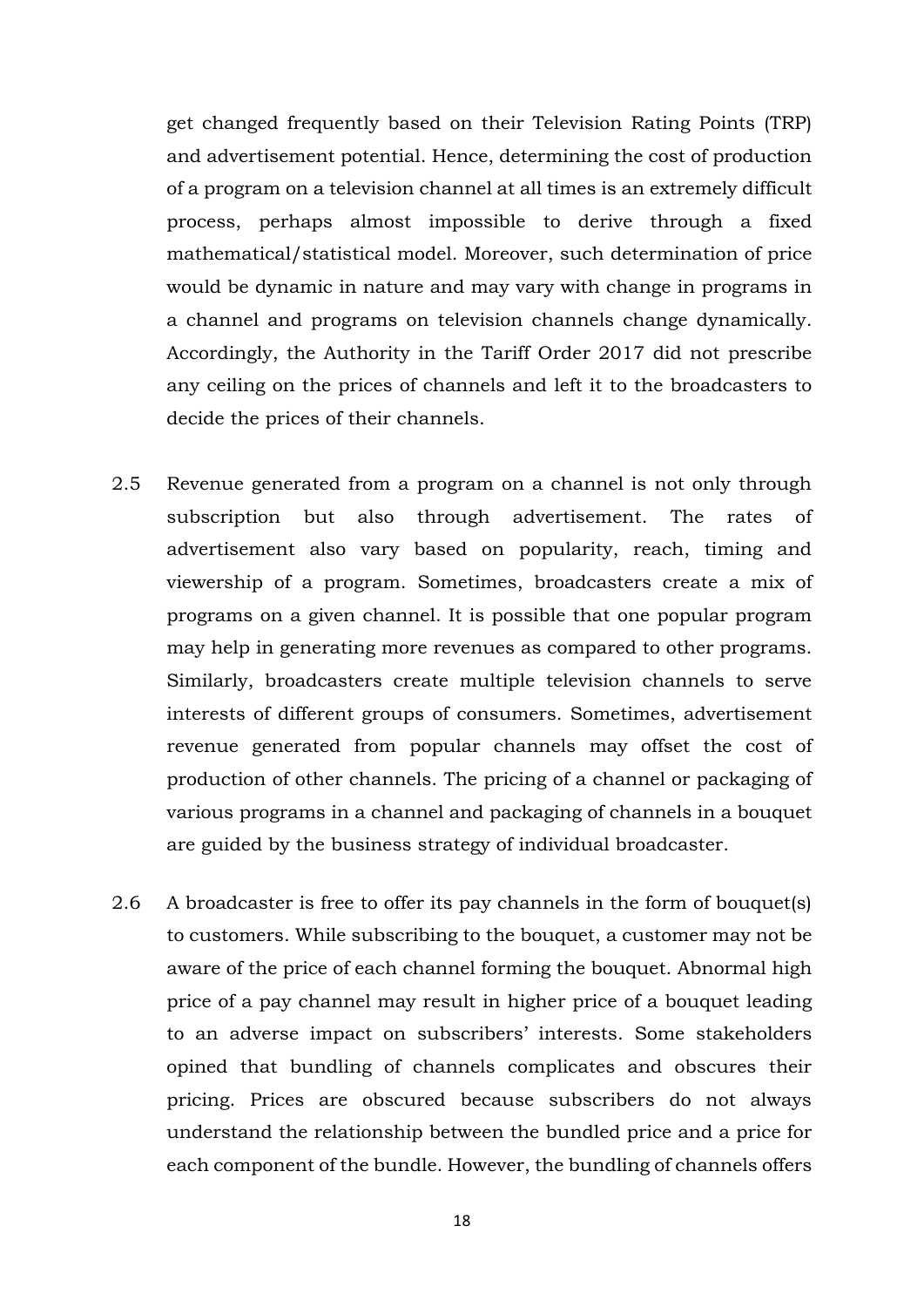convenience to the subscribers as well as services providers in subscription management.

- 2.7 Considering the perverse pricing effect of the bouquets and to protect the interests of subscribers, the Authority has followed a principle of prescribing a ceiling of MRP of television channel for keeping it as part of any bouquet.
- 2.8 In the Tariff Amendment Order 2020, the Authority prescribed the ceiling of Rs 12/- on the MRP of any channel to be part of a bouquet. However, in the RIOs published by the broadcasters in compliance to the New Regulatory Framework 2020, MRP of most of the popular channels has been fixed above Rs 12/-. As a result, most of the popular channels cannot be made part of the bouquets and are to be provided to subscribers only on a-la-carte basis. Stakeholders have raised concerns that in case the New Regulatory Framework 2020 is implemented as per RIOs submitted by broadcasters, it will entail huge efforts in obtaining revised choices. Further in some cases, this implementation may lead to market disruption as almost every consumer would be required to submit fresh choices. As explained earlier, many consumers still provide choices manually and therefore such consumers may face inconvenience and service blackout owing to non-submission of fresh choices.
- 2.9 During the discussions with stakeholders, it emerged that consumers' benefits are of prime importance. Further, there are capacity limitations of IT Systems, which limit the capacity of distributors in handling surge in requests for changes in service offerings. The members of stakeholders' committee<sup>5</sup> observed that most of the consumers submit their choices only during the last days. In the past, during the implementation of New Regulatory Framework 2017, the Authority had to consider and accept provision of best-fit packages for bulk of the

<sup>5</sup> Refer para 1.21 for details of the Stakeholders' Committee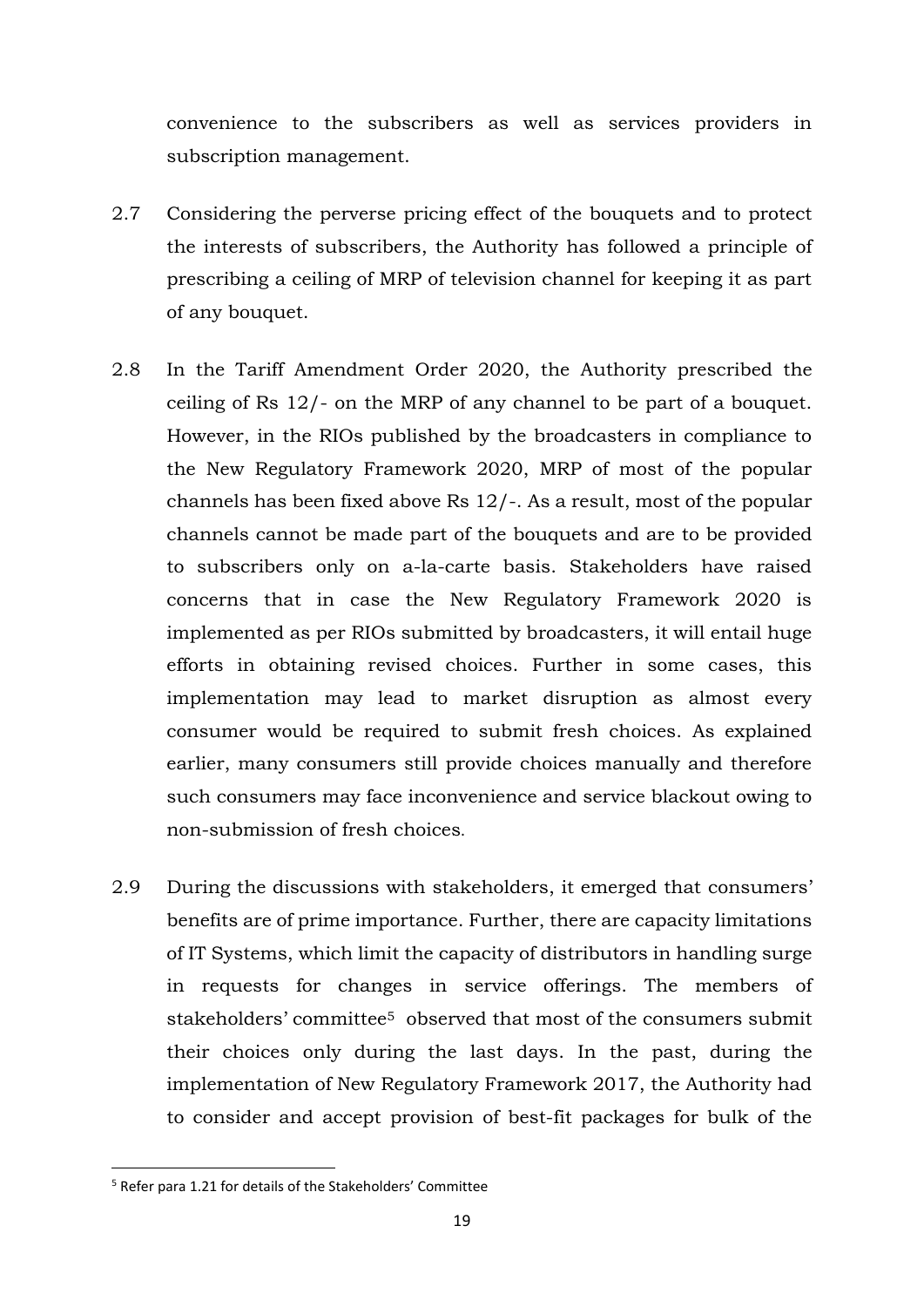consumers, as in-spite of multiple extensions of implementation timelines the customers were not able to exercise their options and complete the processes.

2.10 It has been noticed that some consumers are not comfortable in selecting the channels of their choices, due to their inability to use IT systems and understanding the packages offered by distributors/ broadcasters. Stakeholders also suggested that in order to have smooth implementation, popular channels of the broadcasters may need to be made available in the bouquets offered to consumers by broadcasters as well as DPOs.

#### **Issues for consultation:**

- **Q1. Should TRAI continue to prescribe a ceiling price of a channel for inclusion in a bouquet?** 
	- **a. If yes, please provide the MRP of a television channel as a ceiling for inclusion in a bouquet. Please provide details of calculations and methodology followed to derive such ceiling price.**
	- **b. If no, what strategy should be adopted to ensure the transparency of prices for a consumer and safeguard the interest of consumer from perverse pricing?**

**Please provide detailed reasoning/ justifications for your comment(s).**

**Q2. What steps should be taken to ensure that popular television channels remain accessible to the large segment of viewers. Should there be a ceiling on the MRP of pay channels? Please provide your answer with full justifications/reasons.**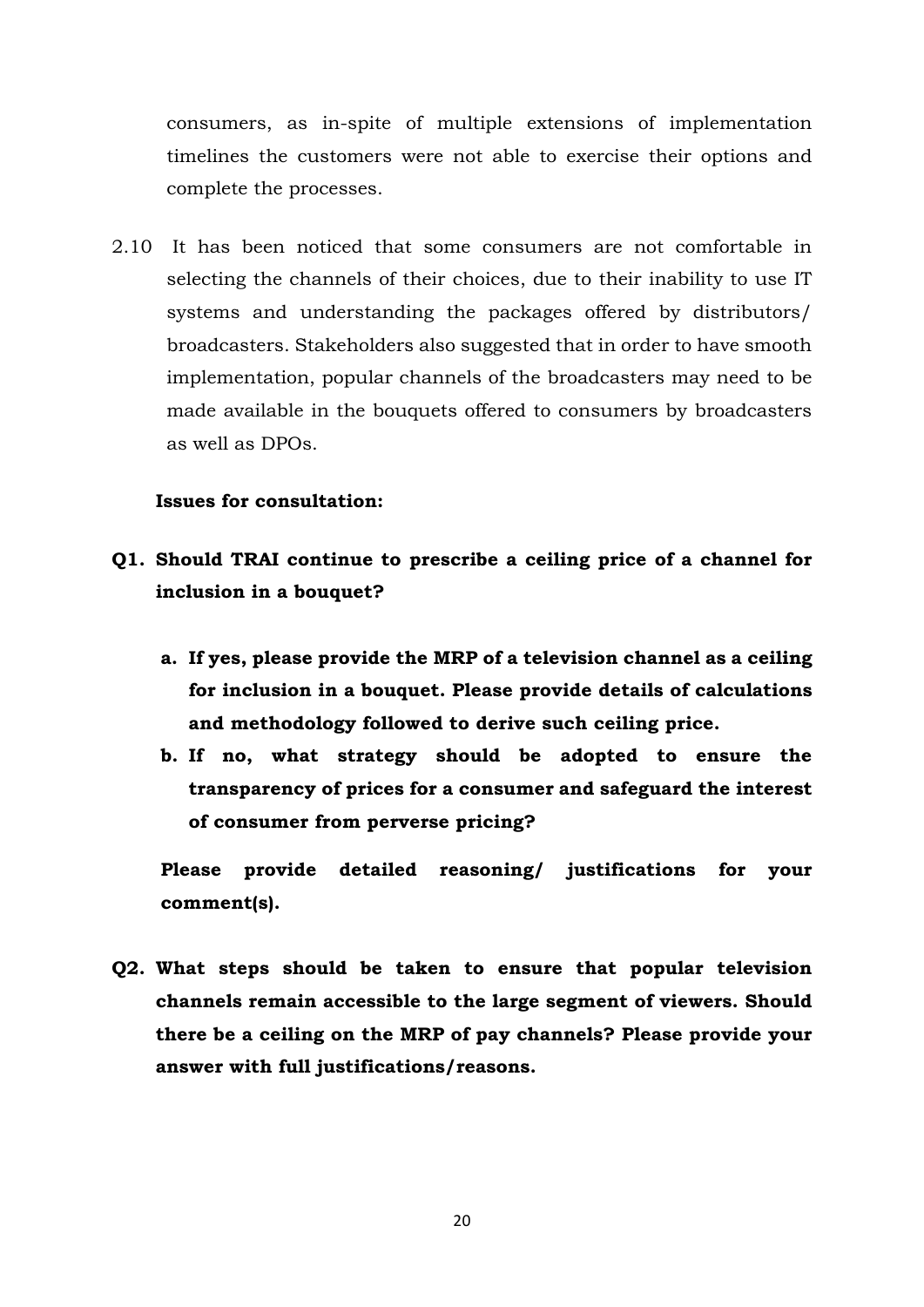#### **B. Ceiling on Discount structure on Bouquet pricing:**

- 2.11 The members of the Stakeholders' Committee have unanimously suggested that the ceiling on discount that a broadcaster could offer while forming a bouquet of pay channels (over the sum of MRPs of all the pay channels in that bouquet) requires a review by TRAI.
- 2.12 In the Tariff Order 2017, the Authority had prescribed a maximum discount of 15% that a broadcaster could offer while forming its bouquet of pay channels over the sum of MRPs of all the pay channels in that bouquet. Hon'ble High Court Madras in its judgment held that the capping of price of bouquets at 85% of the sum of a-la-carte prices of the pay channels, as provided for in the third proviso to clause 3(3) of the Tariff Order 2017, *is arbitrary and un-enforceable*.
- 2.13 However, Supreme Court in its judgment dated 30<sup>th</sup> October 2018 while considering the limited question of TRAI's powers to regulate, inter-alia observed that subscribers are forced to take bouquets if the a-la-carte rates of the pay channels are much higher. Relevant para of the Judgement is reproduced below:

"*37. It can thus be seen that both the Regulation as well as the Tariff Order have been the subject matter of extensive discussions between TRAI, all stake holders and consumers, pursuant to which most of the suggestions given by the broadcasters themselves have been accepted and incorporated into the Regulation and the Tariff Order. The Explanatory Memorandum shows that the focus of the Authority has always been the provision of a level playing field to both broadcaster and subscriber. For example, when high discounts are offered for bouquets that are offered by the broadcasters, the effect is that subscribers are forced to take bouquets only, as the a-la-carte rates of the pay channels that are found in these bouquets are much higher. This results in perverse pricing of bouquets visà-vis individual pay channels. In the process, the public*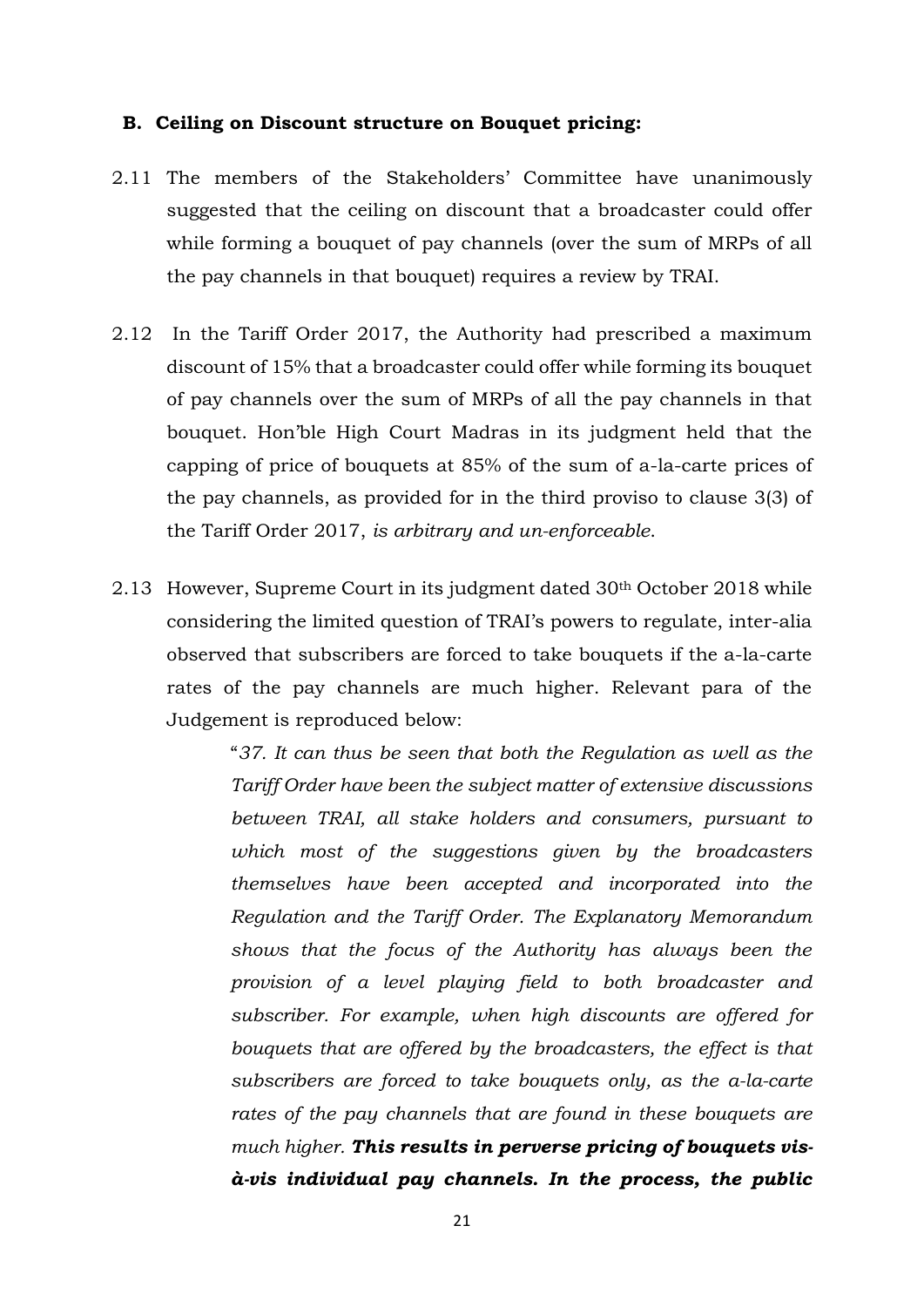*ends up paying for unwanted channels, thereby blocking newer and better TV channels and restricting subscribers' choice. It is for this reason that discounts are capped. While doing so, however, full flexibility has been given to broadcasters to declare the prices of their pay channels on an a-la-carte basis. The Authority has shown that it does not encroach upon the freedom of broadcasters to arrange their business as they choose. Also, when such discounts are limited, a subscriber can then be free to choose a-la-carte channels of his choice. Thus, the flexibility of formation of a bouquet, i.e., the choice of channels to be included in the bouquet together with the content of such channels, is not touched by the Authority. It is only efforts aimed at thwarting competition and reducing a-la-carte choice that are, therefore, being interfered with. Equally, when a ceiling of INR 19 on the maximum retail price of pay channels which can be provided as a part of a bouquet is fixed by the Authority, the Authority's focus is to be fair to both the subscribers as well as the broadcasters. INR 19 is an improvement over the erstwhile ceiling of INR 15.12 fixed by the earlier regulation which nobody has challenged. To maintain the balance between the subscribers' interests and broadcasters' interests, again the Authority makes it clear that broadcasters have complete freedom to price channels which do not form part of any bouquet and are offered only on an a-la-carte basis. As market regulator, the Authority states that the impugned Regulation and Tariff Order are not written in stone but will be reviewed keeping a watch on the developments in the market. We are, therefore, clearly of the view that the Regulation and the Tariff Order have been made keeping the interests of the stakeholders and the consumers in mind and are intra vires the regulation power contained in Section 36 of the TRAI Act*…….. (**emphasis supplied**)"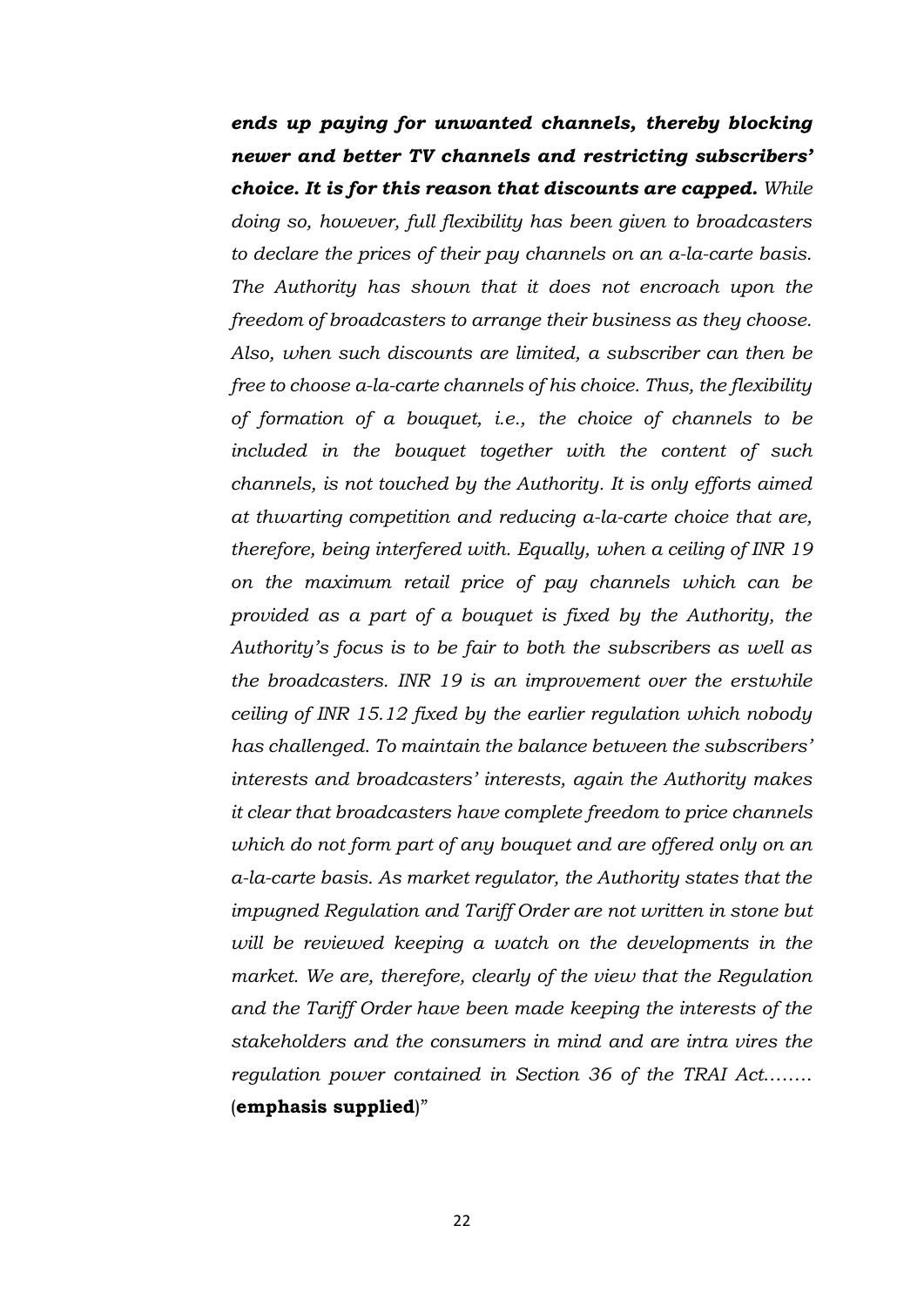2.14 In the Tariff Order 2020, the Authority prescribed a relationship between sum of a-la-carte price of channels and bouquet prices in form of the twin conditions:

*"…*

- *(a) the sum of maximum retail prices per month of the a-la-carte pay channels forming part of a bouquet shall in no case exceed one and half times of the maximum retail price per month of such bouquet; and*
- *(b) the maximum retail price per month of any a-la-carte pay channel, forming part of such a bouquet, shall in no case exceed three times the average maximum retail price per month of a pay channel of that bouquet:*

*It has been clarified that if the maximum retail price of a bouquet is Rs. 'X' per month per subscriber and there are 'Y' number of pay channels in that bouquet, then the average maximum retail price per month of a pay channel of the bouquet shall be Rs. 'X' divided by 'Y'*."

- 2.15 While prescribing the above twin conditions, the Authority in the explanatory memorandum annexed to the Tariff Amendment Order 2020 mentioned the following:
	- "29. *The Authority has carefully assessed the situation and the submissions/suggestions by the stakeholders. For addressing the consumer concern, the possible options could be (i) to regulate or cap a-la-carte prices of channels; or (ii) to place reasonable restrictions on the formation of bouquets, without affecting the flexibility of the market players, either on pricing of channels or packaging channels in bouquets.*
		- *30. Prescribing a cap on discount while forming bouquets is in line with the observation of the Hon'ble Supreme court in para 37 of its judgement dated 30.10.2018, which is already reproduced in para 6. Here it is worth noting that prescribing cap on discount while forming a bouquet is not anti-consumer. A cap can be prescribed to ensure that a-la-carte prices declared by the broadcasters are reasonable on one hand and protect the consumers' right to choose channels of their choice on a-la-carte basis on the other hand. However, the Authority has decided not to reintroduce the cap of*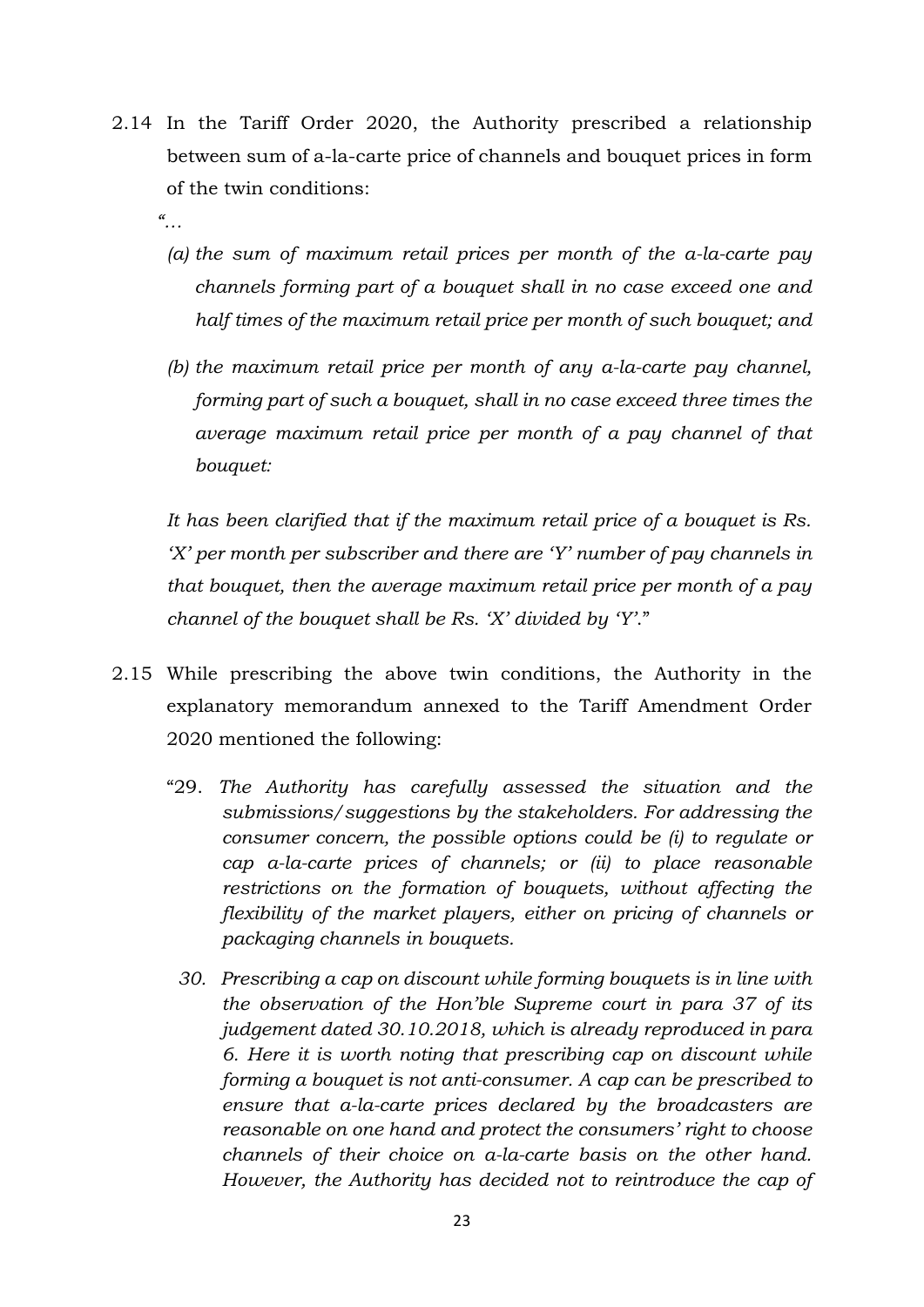*fifteen percent at this juncture for two reasons. Firstly, the Authority also agree with the views expressed by stakeholders including broadcasters about the need for having regulatory stability, allowing flexibility in pricing, wider choice of channels for consumers etc. Secondly, so are the complexity of factors involved, it is extremely difficult, if not impossible, to arrive at an ideal number as cap on discounts on bouquets offered by the broadcasters. None of the stakeholders, including those who supported a cap, could suggest a scientific method to arrive at that single figure, so as to ward off or to stand the test of a legal challenge, on the ground of arbitrariness.*

- *31. In the absence of a scientific method to arrive at a single figure to operate as a cap on discounts and it's possible impact on the regulatory framework already rolled out as expressed by the stakeholders, the other option before the Authority is to identify a method that can establish a link between bouquet prices and a-lacarte prices, that can strike a balance between the right of broadcasters to price the channels and right of consumers to choose channels as a bouquet or on a-la-carte basis. As pointed out by certain stakeholders, the Authority noted that there has been an industry accepted method, linking prices of individual channels and bouquets which was in vogue for a considerable time.*
- *32. In the analogue era, broadcasters were making channels available at wholesale level to DPOs, and not directly to customers as at present. During that period, the tariff order dated 4thOctober 2007 had prescribed a relationship, between a-la-carte rates of TV channels forming part of bouquet and bouquet rates provided by the broadcasters to the distributors at the wholesale level, in the form of following 'Twin Conditions':*
	- *a) the sum of the a-la-carte rates of the pay channels forming part of such a bouquet shall in no case exceed one and half times of the rate of that bouquet of which such pay channels are a part; and*
	- *b) the a-la-carte rates of each pay channel, forming part of such a bouquet, shall in no case exceed three times the average rate of a pay channel of that bouquet of which such pay channel is a part.*
- *33. The above conditions were prescribed to ensure that an effective a*la-carte choice was available to distributors without being *handicapped by perverse pricing of bouquets by broadcasters at*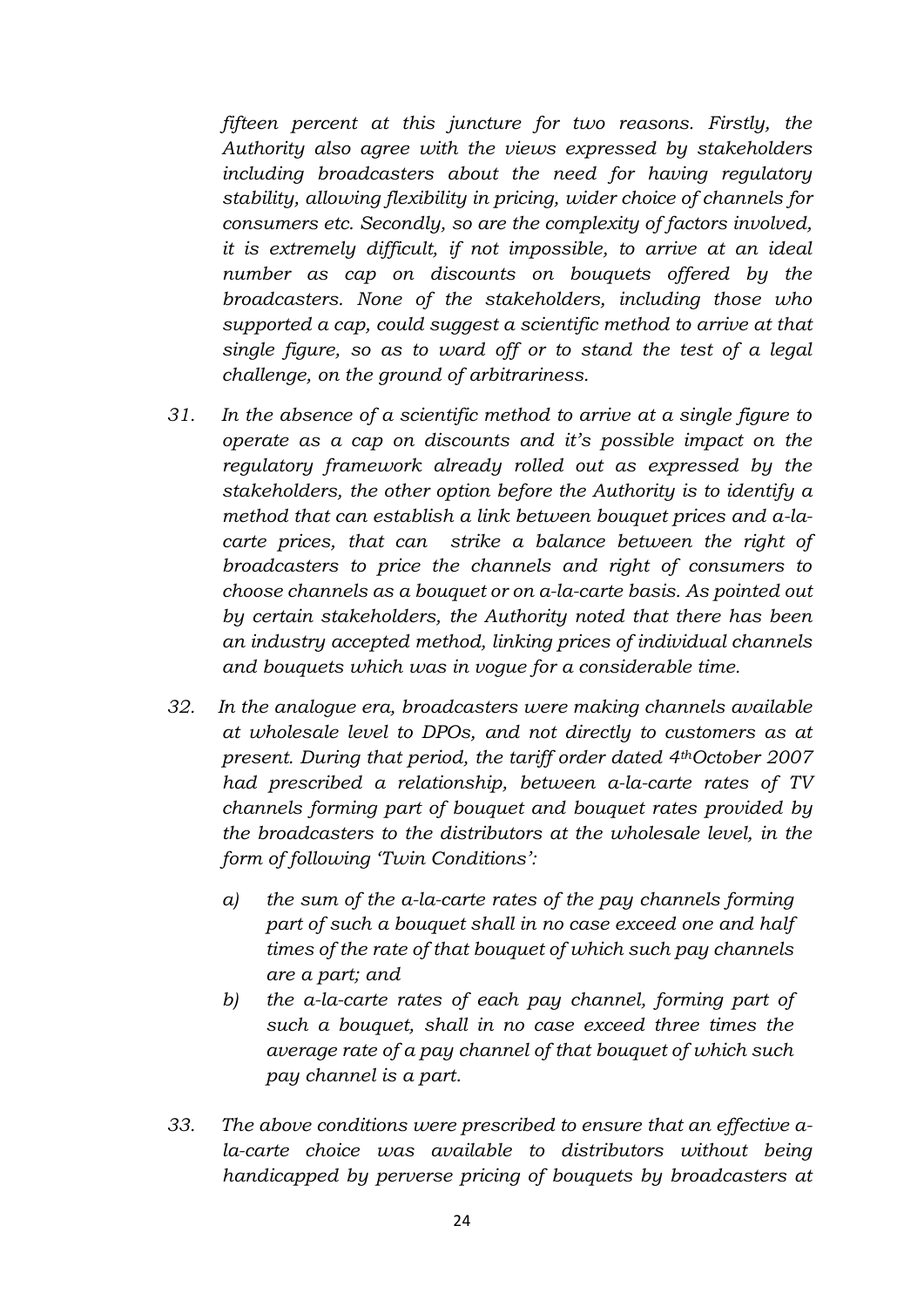*the wholesale level. The present situation is similar, with individual subscribers taking the place of DPOs. This methodology was well accepted to the industry, they adhered to the twin conditions and this was in vogue till the Tariff Order 2017 came into effect. This being a tested and accepted method by the stakeholders and the problem at hand is of similar nature, the Authority has decided to adopt these twin conditions to link the prices of broadcaster bouquets and its constituent channels."*

- 2.16 The first condition of the 'Twin conditions' was prescribed to prevent perverse pricing of bouquets vis-à-vis individual pay channels, whereas the second condition was prescribed to ensure that a bouquet contains channels with homogeneous prices.
- 2.17 Hon'ble High Court of Judicature at Bombay, vide its Judgement dated 30th June 2021 upheld the validity of New Regulatory Framework 2020 except for the condition of average test provided in the second condition of the Twin Conditions citing the following reasons:

*97. Thus, while eliciting comments on the cap on discount on the sum of à-la-carte channels forming part of bouquet i.e. the 1st twin condition (Aggregate Test) which was proposed for consultation, the Authority has categorically used the expression "whether there is a need to reintroduce…". However, we find that there is no question posted in the Consultation Paper for the 2020 Tariff Order Amendment seeking comments on the 2nd twin condition (Average Test). The twin conditions were not something new. As a matter of fact the "twin conditions'' find a mention in Chapter-2 of the Consultation Paper itself under the title "Evolution of Tariff Orders for Broadcasting and Cable services" which gives the brief history of how the Tariff Orders for Broadcasting and Cable services had evolved. If the Authority wanted to introduce the 2nd twin condition (Average Test), in our view, it ought to have been candid and ought to have posed the question whether there was a need to "introduce" or "reintroduce" the 2nd twin condition (Average Test) at the retail level i.e. whether there was a need to "introduce" or "reintroduce" a cap on the average price per month of an à-la-carte pay channel which forms part of a bouquet and how many times should that average be fixed. It needs to borne in mind that the impugned 2020 Tariff Order was only an amendment to the principal 2017 Tariff Order and the questions posed for consultation in the Consultation Paper therefore ought to have more intelligible to elicit proper responses and in that sense the consultation must be an effective and meaningful consultation.*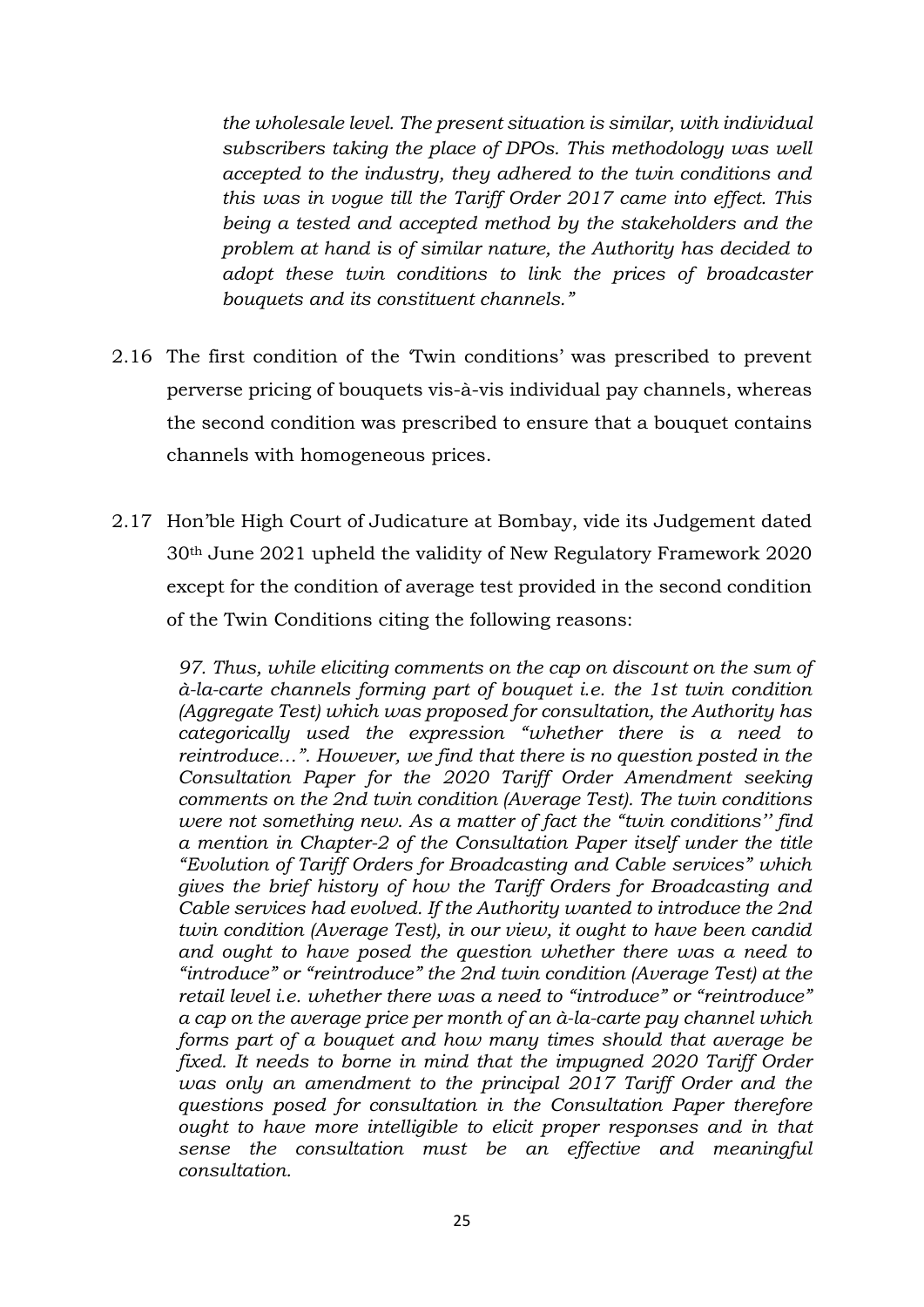#### *……… ……..*

*100. We therefore hold that 2nd twin condition (Average Test) contained in the proviso to clause (3)(b) of the 2020 Tariff Order Amendment vizthe maximum retail price per month of any à-la-carte pay channel, forming part of such a bouquet, shall in no case exceed three times the average maximum price per month of a pay channel of that bouquet - is manifestly arbitrary and infringes the Petitioners' fundamental rights under Article 14 of the Constitution. The 2nd twin condition (Average Test) is contrary to clause 11(4) of the TRAI Act which mandates the Authority to ensure transparency, and is liable to be set aside and accordingly set aside. The fact that the said 2nd twin condition (Average Test) was not proposed by the Authority even in the principal 2017 Tariff Order shows that the 2nd twin condition (Average Test) is severable from the rest of the provisions of the impugned 2020 Tariff Order Amendment.*

- 2.18 As the second of the twin condition has been set aside, the purpose of prescribing the two conditions has got impaired. One has to ascertain, whether the first of the twin condition is independently implementable or not. Furthermore, is it sufficient for fulfilling the desired objective?
- 2.19 The prime reason for prescribing the maximum permissible discount on the MRP of a bouquet was to enable consumer choice through a-la-carte offering and prevent skewed a-la-carte and bouquet pricing.
- 2.20 The possibility to forcing bouquets over a-la-carte choice by using higher discounts can be further understood by an example given in table 3 below. Assuming, a broadcaster has a total of 25 pay channels out of which only 5 are driver channels. The table reflects the effect of changing the permissible discount on the sum of a-la-carte channels for bouquet price: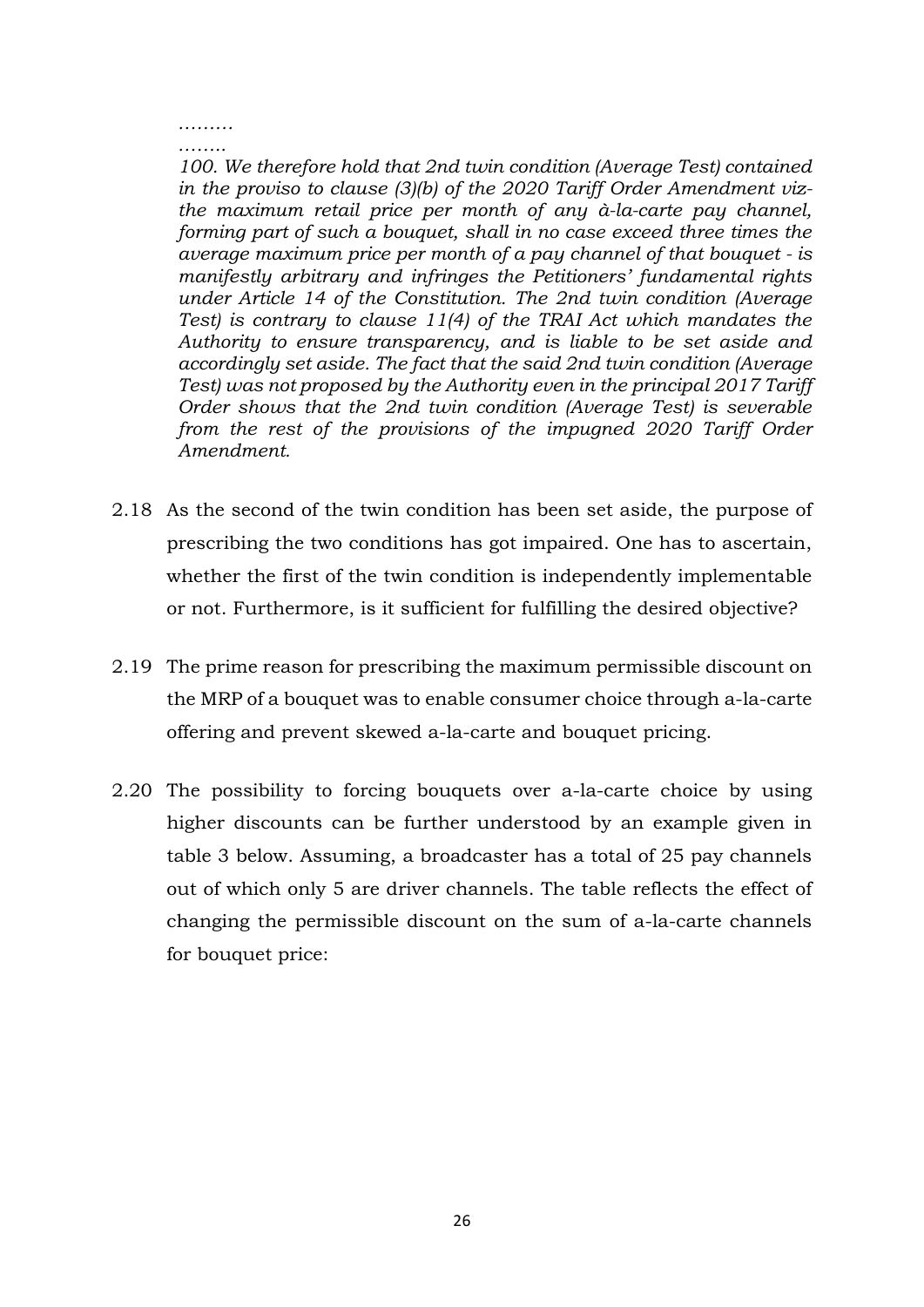| Table - 3: Effect of varying the Discount on Sum of a-la-carte prices of<br>constituent TV Channels on final price of bouquet for consumers |                                                                                                 |                         |                         |                         |                             |                        |
|---------------------------------------------------------------------------------------------------------------------------------------------|-------------------------------------------------------------------------------------------------|-------------------------|-------------------------|-------------------------|-----------------------------|------------------------|
| <b>Channels</b>                                                                                                                             | MRP of Bouquet after % discount on Sum of MRPs of all Ala Carte Channels<br>forming the Bouquet |                         |                         |                         |                             |                        |
|                                                                                                                                             | MRP of a-<br>la-carte<br>channels                                                               | With<br>25%<br>discount | With $33\%$<br>discount | With $40\%$<br>discount | <b>With 50%</b><br>discount | With $60%$<br>discount |
| Channel 1                                                                                                                                   | 12                                                                                              |                         |                         |                         |                             |                        |
| Channel 2                                                                                                                                   | 12                                                                                              |                         |                         |                         |                             |                        |
| Channel 3                                                                                                                                   | 10                                                                                              |                         |                         |                         |                             |                        |
| Channel 4                                                                                                                                   | 10                                                                                              |                         |                         |                         |                             |                        |
| Channel 5                                                                                                                                   | 6                                                                                               |                         |                         |                         |                             |                        |
| Sum of<br>a-la-carte<br>prices of 5 driver pay<br>channels                                                                                  | 50                                                                                              | 60                      | 54                      | 48                      | 40                          | 32                     |
|                                                                                                                                             |                                                                                                 |                         |                         |                         |                             |                        |
| of a-la-carte<br>Sum<br>prices of 20 non-<br>driver pay channels                                                                            | 30                                                                                              |                         |                         |                         |                             |                        |
| Total price of 35 a-la-<br>carte pay channels                                                                                               | 80                                                                                              |                         |                         |                         |                             |                        |

2.21 In case the amount of discount offered by the broadcaster, over the sum of a-la-carte prices of pay channels, while forming the bouquet of those pay channels is very high (60%), the price of bouquet becomes much lower than the sum of a-la-carte prices. Such price is even lower than the combined MRP of driver/ popular television channels. This reflects a possible example of perverse pricing, where a consumer is getting more channels in the bouquet while paying even less than the most popular/ driver channels included in the bouquet. Such amount of discount is anti-consumer as it discourages a-la-carte selection of channels. As the amount of discount on formation of bouquet decreases, the difference between the prices of bouquet and the sum of a-la-carte prices also decreases. In case the amount of discount is lower, the price of bouquet becomes higher than the sum of a-la-carte prices of driver channels; thereby encouraging a subscriber to choose a-la-carte channels of his choice.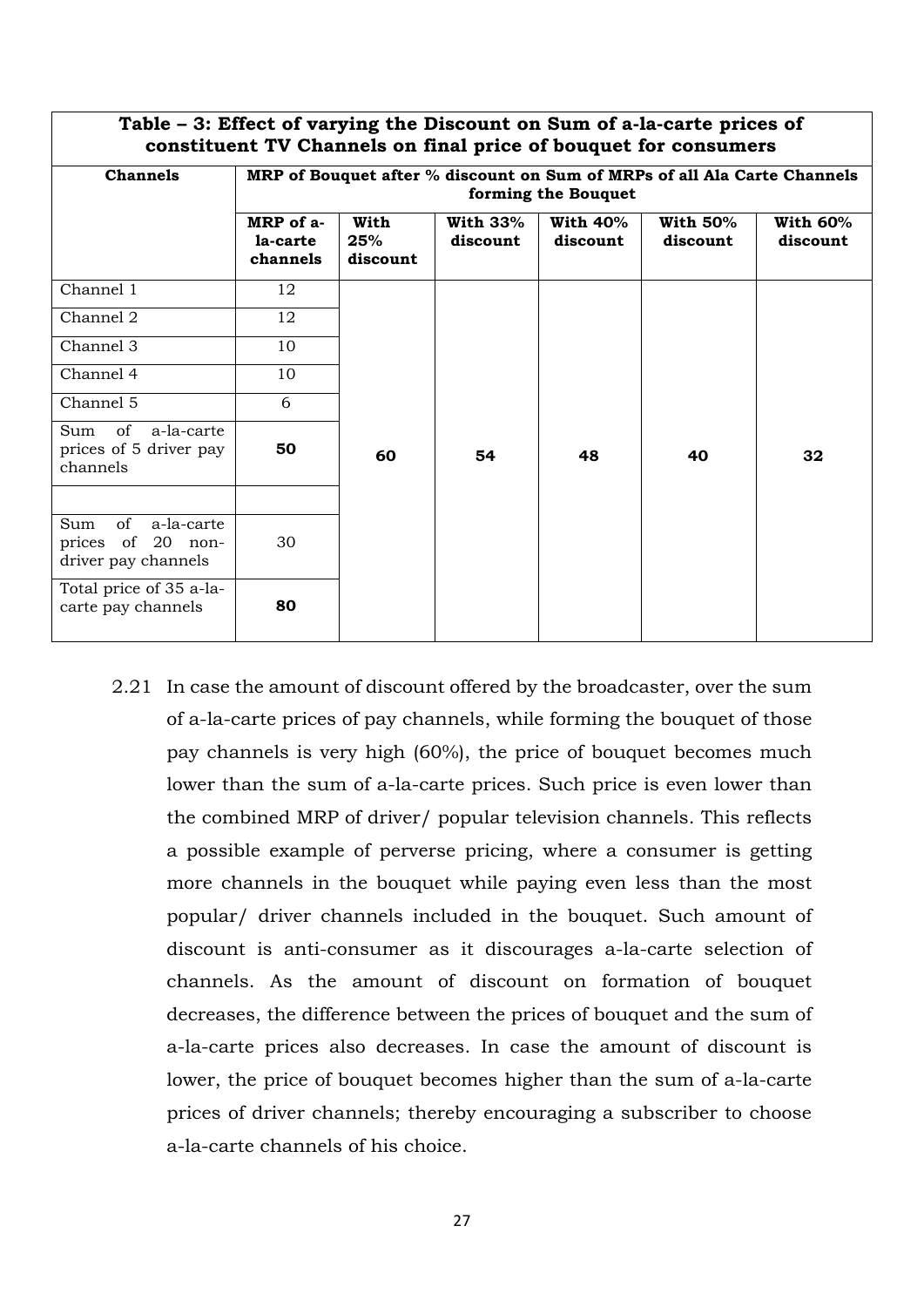- 2.22 However, some stakeholders argue that it is part of packaging strategy of the service providers. Some economic analysts have examined the effects of bundling on consumer welfare. Crawford and Yurukoglu in their 2011 paper titled<sup>6</sup>, The Welfare Effects of Bundling in Multichannel Television Market' conclude that, '*Any implementation or marketing costs of à la carte could make it worse for all'.* Therefore, one may claim that bouquets provide a consumer with wider choice while helping the broadcasters gain additional consumers. There is another argument that with the introduction of transparent tariff display in Electronic Program Guide (EPG), the consumer is easily aware of the factual price of any television channel. Therefore, following a hypothesis that the consumer knows what is best for her/ him, there is no need for regulatory intervention. However, this may not be true/ correct in all situations.
- 2.23 As explained in Table-3, para 2.21 above, it is further observed that channel prices in a bouquet may vary widely, ranging from few paise to as high as ceiling limit of an a-la-carte channel forming the bouquet. This causes clubbing of low value non popular channels with high priced popular channels and therefore creates non-homogeneity in bouquet composition. This strategy of broadcasters' makes subscribers to opt for bouquets, those are not their choices. This practice may not be curbed only by capping on discount on sum of a-la-carte prices in a bouquet. Therefore, there is a reason to ensure that an effective a-lacarte choice is available to consumers without being susceptible to perverse pricing of bouquets and to maintain homogeneity in type of television channels within a bouquet. This type of non-homogeneous bundling may be discouraged by building an inter-se relationship between the maximum retail price per month of a pay channel in a bouquet and average price of all the pay channels forming that bouquet.

<sup>&</sup>lt;sup>66</sup> 'The Welfare Effects of Bundling in Multichannel Television Markets' by Gregory S. Crawford and Ali Yurukoglu, April 2011, Working paper accessed on January 14, 2022 [https://web.stanford.edu/~ayurukog/bundling\\_welfare.pdf](https://web.stanford.edu/~ayurukog/bundling_welfare.pdf)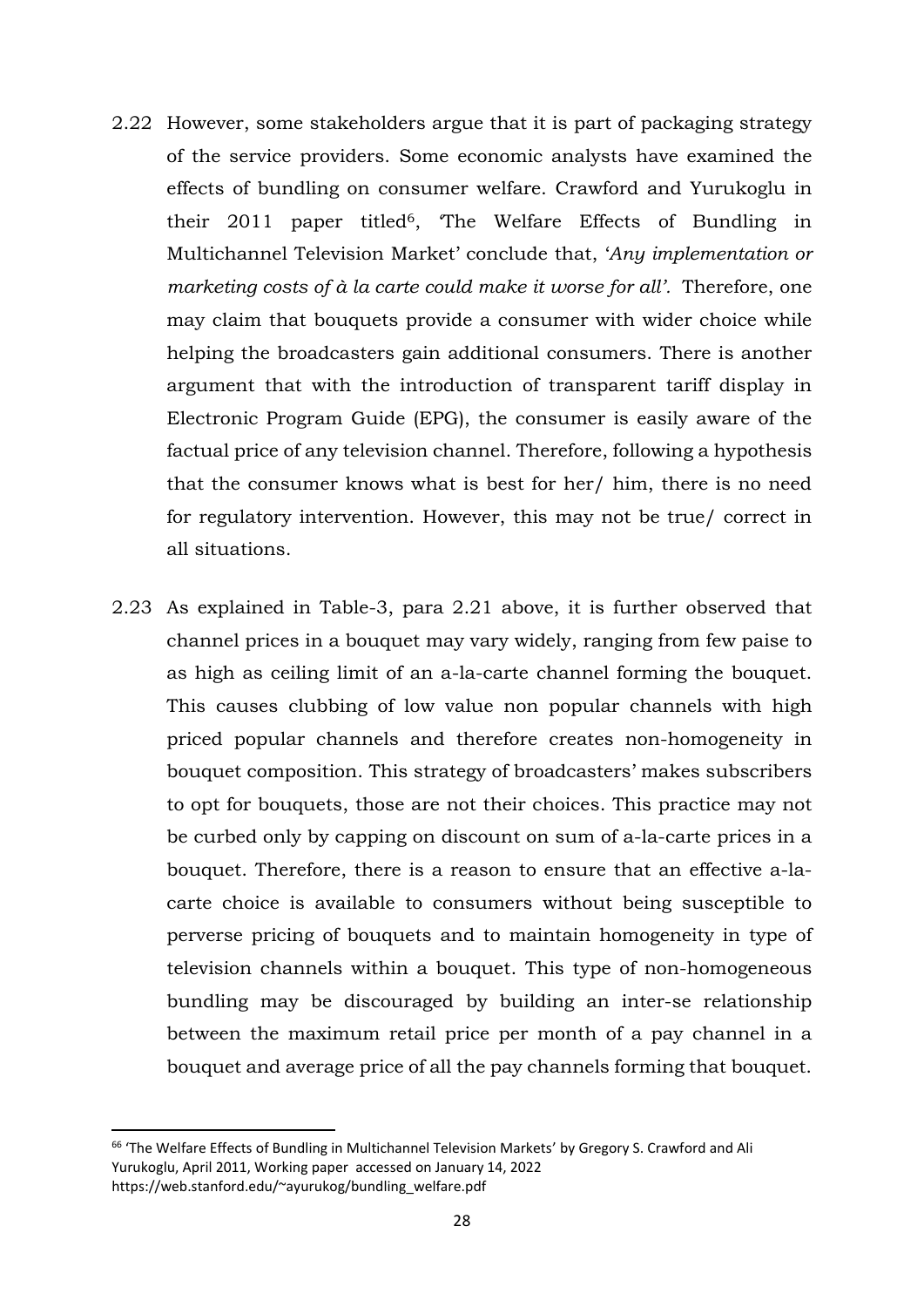- 2.24 TRAI on its own has advocated light touch regulations. However, given that the television channels constitute a specific product, one channel is not substitutable by other television channel. Individual consumer preference decides which television channel is subscribed by her/ him. Therefore, in a multi-channel scenario, each channel constitutes a nonsubstitutable product fulfilling the choice and need of a certain set of consumers. In such a scenario, and to control perverse pricing, a ceiling on discount offered in a bouquet enables some semblance in price of ala-carte channel vis-à-vis its effective price in a bouquet.
- 2.25 Apropos the above discussions, stakeholders are requested to give their comments on the following with justifications:
- **Q3. Should there be ceiling on the discount on sum of a-la-carte prices of channels forming part of bouquets while fixing MRP of bouquets by broadcasters? If so, what should be appropriate methodology to work out the permissible ceiling on discount? What should be value of such ceiling? Please provide your comments with justifications.**
- **Q4. Please provide your comments on following points with justifications and details:**
	- **a. Should channel prices in bouquet be homogeneous? If yes, what should be an appropriate criteria for ensuring homogeneity in pricing the channels to be part of same bouquet?**
	- **b. If no, what measures should be taken to ensure an effective a-lacarte choice which can be made available to consumers without being susceptible to perverse pricing of bouquets?**
	- **c. Should the maximum retail price of an a-la-carte pay channel forming bouquet be capped with reference to average prices of all pay channels forming the same bouquet? If so, what should be the relationship between capped maximum price of an a-la-carte**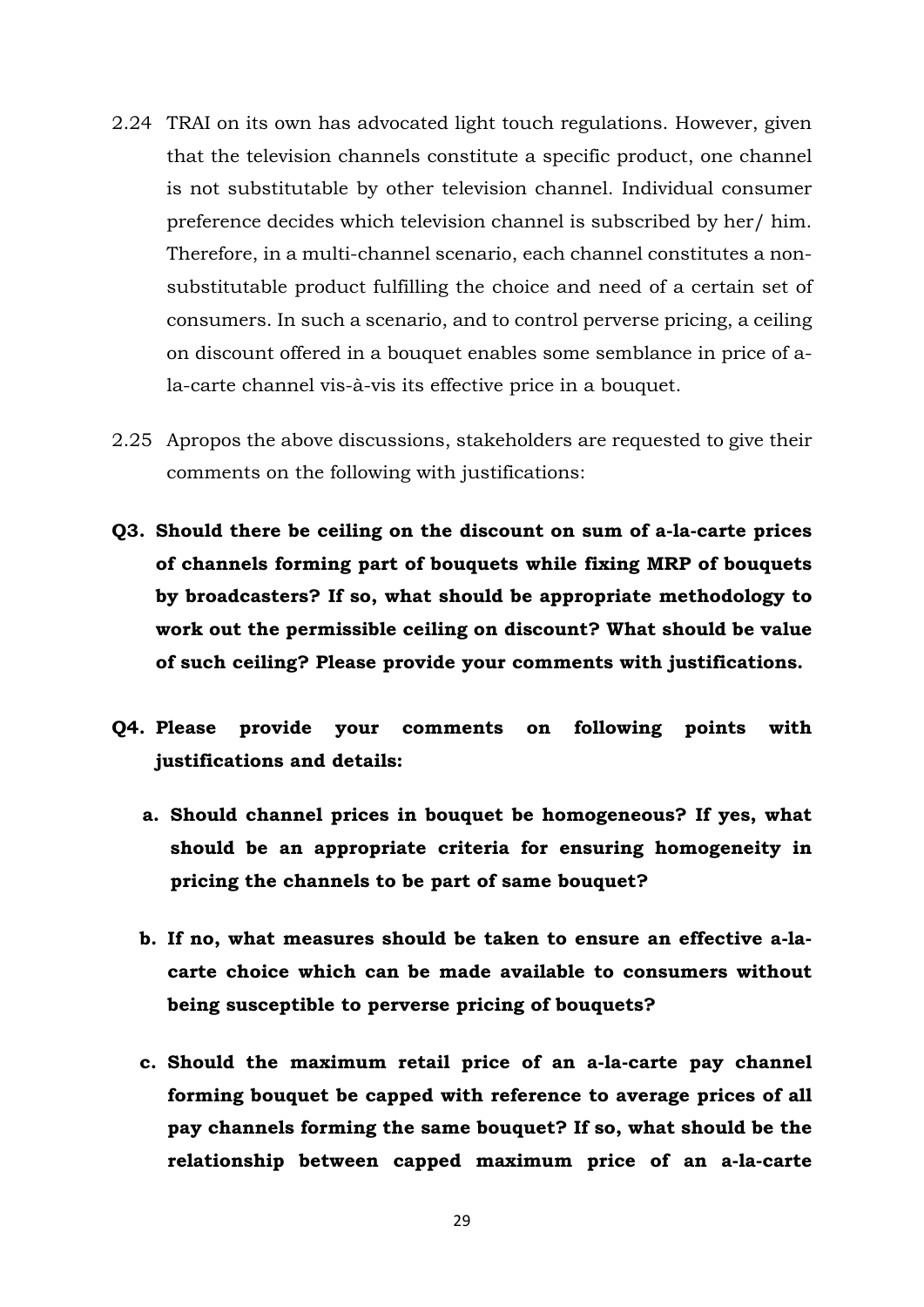**channel forming the bouquet and average price of all the pay channels in that bouquet? Or else, suggest any other methodology by which relationship between the two can be established and consumer choice is not distorted.** 

**Q5. Should any other condition be prescribed for ensuring that a bouquet contains channels with homogeneous prices? Please provide your comments with justifications.**

#### **C. Additional discount offered by broadcasters to DPOs:**

2.26 As per sub-regulation 4 of Regulation 7 of Interconnection Regulation 2017, a broadcaster is permitted to offer discount of maximum of 15% on the MRP of pay channel or bouquet of pay channels to DPOs in addition to distribution fee. The sub-regulation 4 of Regulation 7 is reproduced below:

*"(4) It shall be permissible to a broadcaster to offer discounts, on the maximum retail price of pay channel or bouquet of pay channels, to distributors of television channels, not exceeding fifteen percent of the maximum retail price:*

*Provided that the sum of distribution fee declared by a broadcaster under sub-regulation (3) and discounts offered under this subregulation in no case shall exceed thirty five percent of the maximum retail price of pay channel or bouquet of pay channels, as the case may be:*

*Provided further that offer of discounts, if any, to distributors of television channels, shall be on the basis of fair, transparent and non-discriminatory terms:*

*Provided also that the parameters of discounts shall be measurable and computable."*

2.27 In this regard, sub-regulation 12 of Regulation 10 of Interconnection Regulation 2017, which prohibits a broadcaster to incorporate any provision requiring DPOs give a guarantee for a minimum subscriber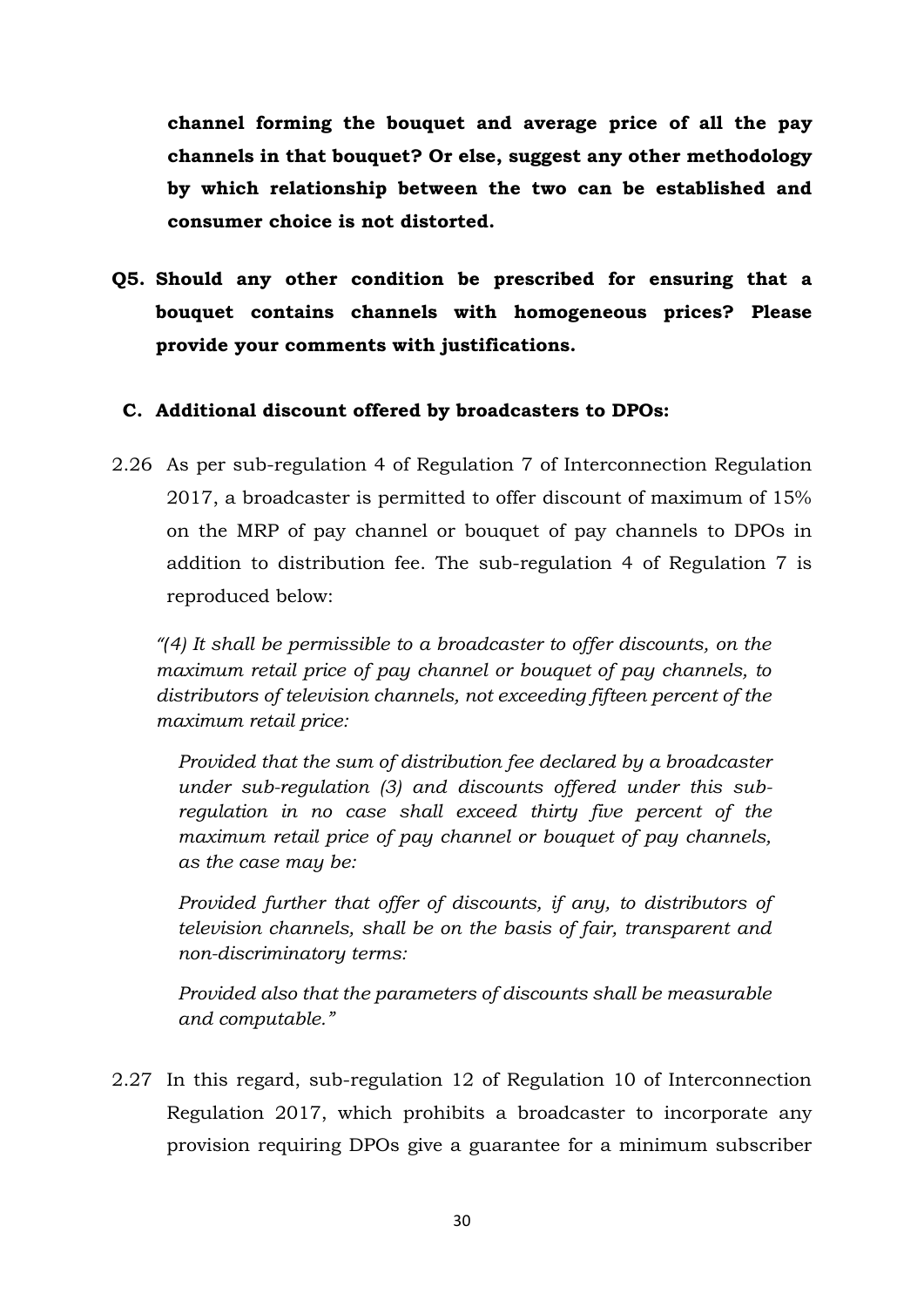base or a minimum subscription percentage for its channels, is also reproduced below:

*"(12) A broadcaster shall not incorporate any provision, directly or indirectly in its interconnection agreement with a distributor of television channels which requires such distributor of television channels to give a guarantee for a minimum subscriber base or a minimum subscription percentage for the channels offered by the broadcaster and any agreement to contrary shall be void.*

*Explanation: For removal of doubt, it is clarified that any discount, offered as an incentive by a broadcaster on the maximum retail price of the pay channel or the bouquet of pay channels, based on actual number of subscribers or actual subscription percentage, recorded in a month shall not amount to guarantee for a minimum subscriber base or a minimum subscription percentage for its channel."*

- 2.28 During implementation of New Regulatory Framework 2017, the Authority observed that some broadcasters were offering discount of 15% as an incentive only on subscription of certain minimum subscription of bouquets of pay channels to DPOs. The Authority also noted that offer of penetration-based incentives on the bouquets, by the broadcasters to the DPOs, may lead to pushing of bouquets by DPOs to consumers, in order to avail penetration-based incentives. This approach was defeating one of the main objectives of the new regulatory framework of promoting the consumer choice either to accept bouquet or a-la-carte channels as per his/her choice.
- 2.29 Accordingly, the sub-regulation 4 of Regulation 7 was amended for offering discount of 15% by broadcasters to DPOs only on MRP of a-lacarte pay channels.
- 2.30 As mentioned in chapter one, during discussions representatives of DPOs suggested that broadcasters should be allowed to offer additional fifteen (15 %) percent discount to DPOs on bouquets of pay channels as well, as has been permitted for a-la-carte channels.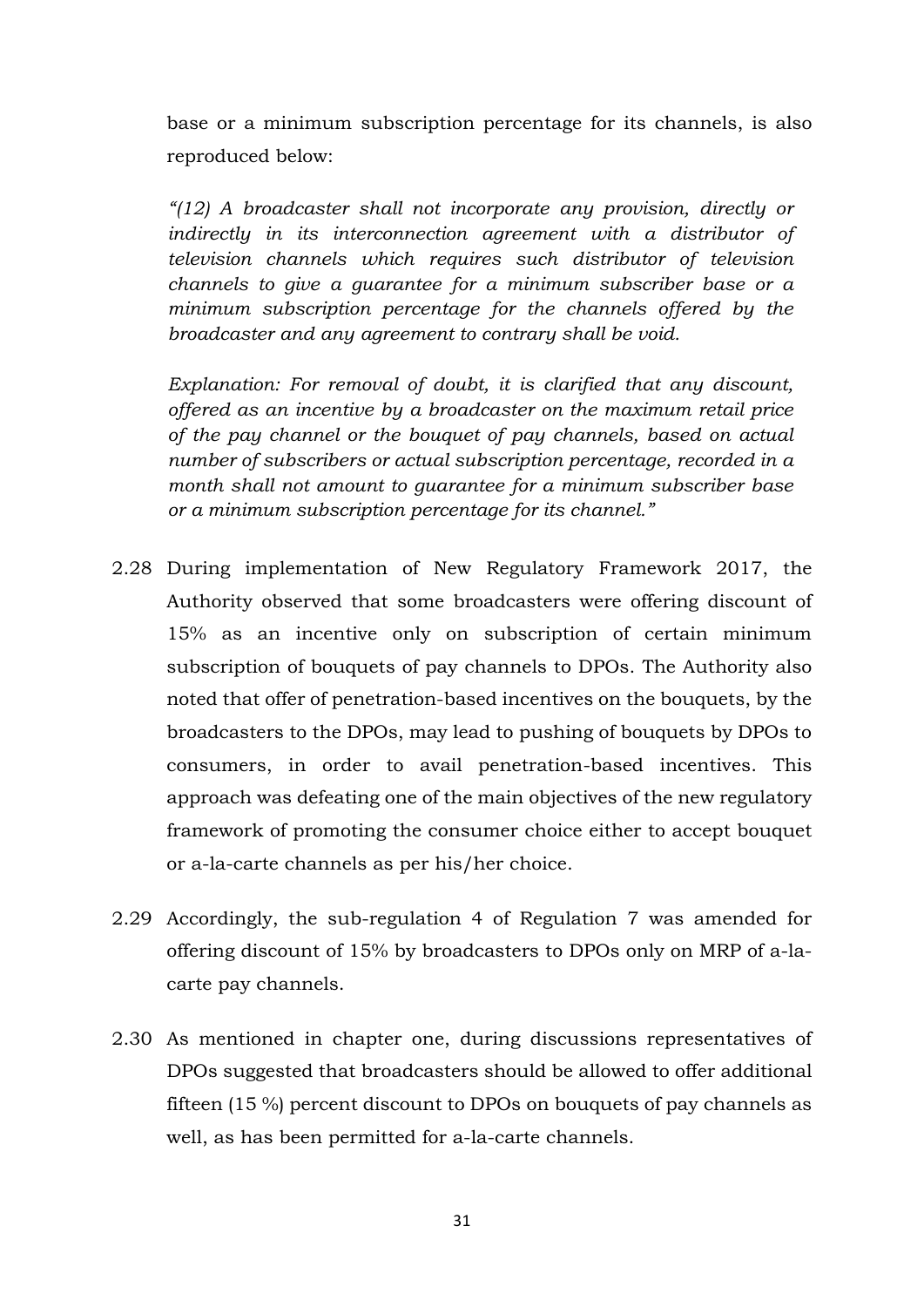- 2.31 In order to remove discriminatory approach for promoting subscription of either a-la-carte channels or bouquet and provide due opportunities to the end consumers to subscribe channels of their choices whether in bouquet or on a-la-carte basis, apropos the above discussions, stakeholders are requested to give their comments on the following with justifications:
- **Q5. Should there be any discount, in addition to distribution fee, on MRP of a-la-carte channels and bouquets of channels to be provided by broadcasters to DPOs? If yes, what should be the amount and terms & conditions for providing such discount? Please provide your comments with justifications.**
	- **D. Any other matter related to the issues raised in present consultation**
- **Q6. Stakeholders may provide their comments with full details and justification on any other matter related to the issues raised in present consultation.**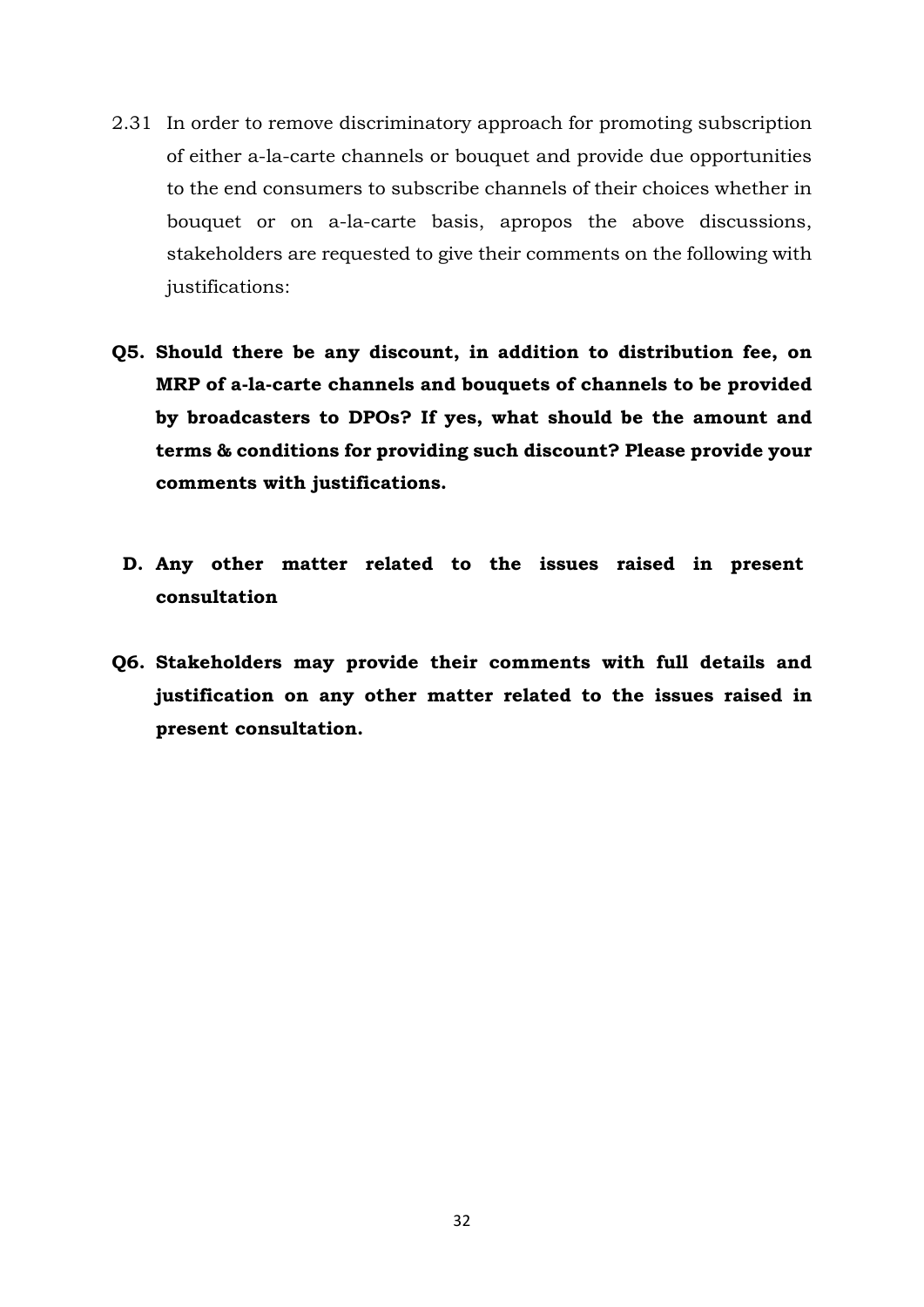# **Chapter 3 Summary of Issues for Consultation**

- **Q1. Should TRAI continue to prescribe a ceiling price of a channel for inclusion in a bouquet?** 
	- **a. If yes, please provide the MRP of a television channel as a ceiling for inclusion in a bouquet. Please provide details of calculations and methodology followed to derive such ceiling price.**
	- **b. If no, what strategy should be adopted to ensure the transparency of prices for a consumer and safeguard the interest of consumer from perverse pricing?**

**Please provide detailed reasoning/ justifications for your comment(s).**

- **Q2. What steps should be taken to ensure that popular television channels remain accessible to the large segment of viewers. Should there be a ceiling on the MRP of pay channels? Please provide your answer with full justifications/reasons.**
- **Q3. Should there be ceiling on the discount on sum of a-la-carte prices of channels forming part of bouquets while fixing MRP of bouquets by broadcasters? If so, what should be appropriate methodology to work out the permissible ceiling on discount? What should be value of such ceiling? Please provide your comments with justifications.**
- **Q4. Please provide your comments on following points with justifications and details:**
	- **a. Should channel prices in bouquet be homogeneous? If yes, what should be an appropriate criteria for ensuring homogeneity in pricing the channels to be part of same bouquet?**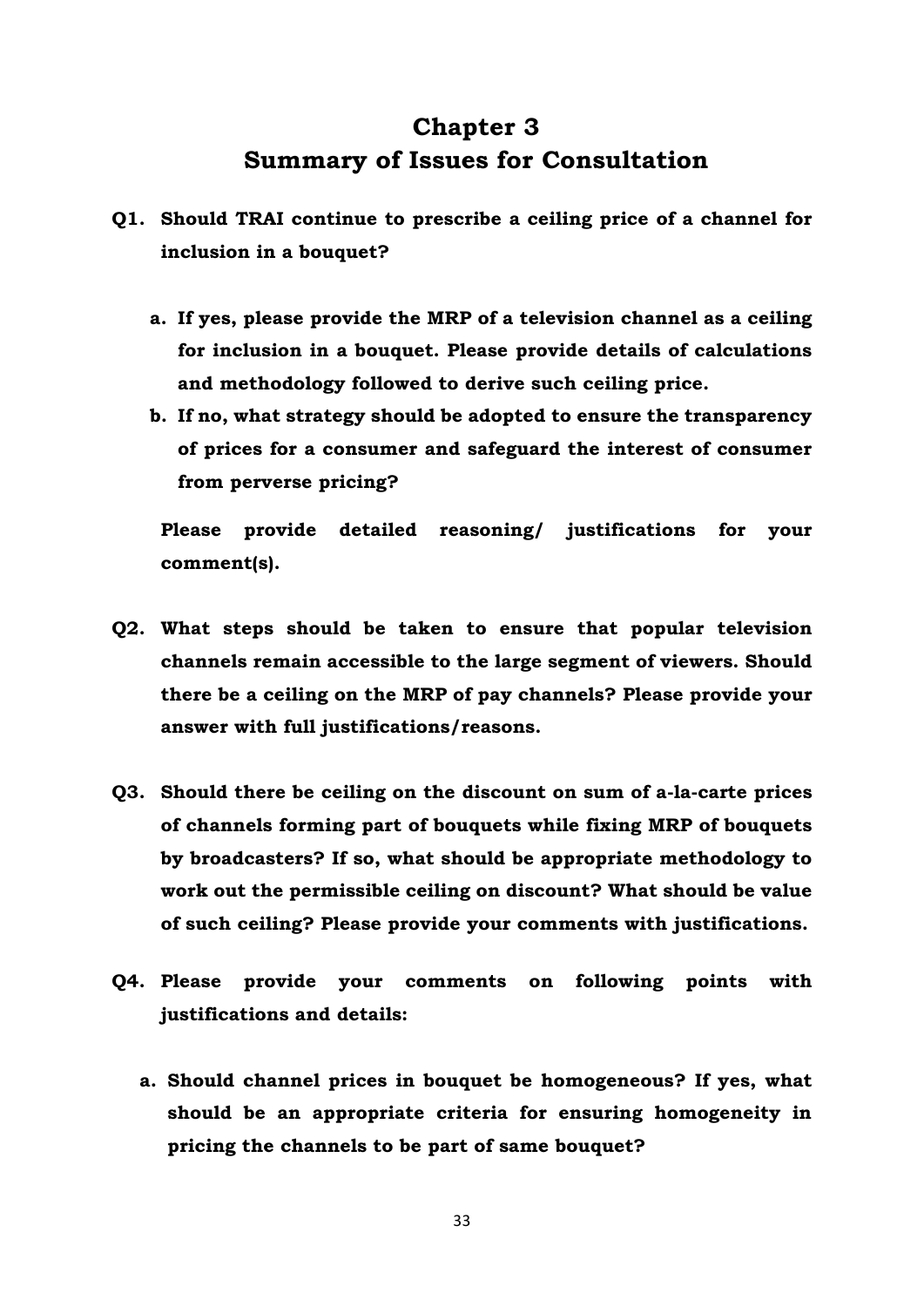- **b. If no, what measures should be taken to ensure an effective a-lacarte choice which can be made available to consumers without being susceptible to perverse pricing of bouquets?**
- **c. Should the maximum retail price of an a-la-carte pay channel forming bouquet be capped with reference to average prices of all pay channels forming the same bouquet? If so, what should be the relationship between capped maximum price of an a-la-carte channel forming the bouquet and average price of all the pay channels in that bouquet? Or else, suggest any other methodology by which relationship between the two can be established and consumer choice is not distorted.**
- **Q5. Should any other condition be prescribed for ensuring that a bouquet contains channels with homogeneous prices? Please provide your comments with justifications.**
- **Q6. Should there be any discount, in addition to distribution fee, on MRP of a-la-carte channels and bouquets of channels to be provided by broadcasters to DPOs? If yes, what should be the amount and terms & conditions for providing such discount? Please provide your comments with justifications.**
- **Q7. Stakeholders may provide their comments with full details and justification on any other matter related to the issues raised in present consultation.**

34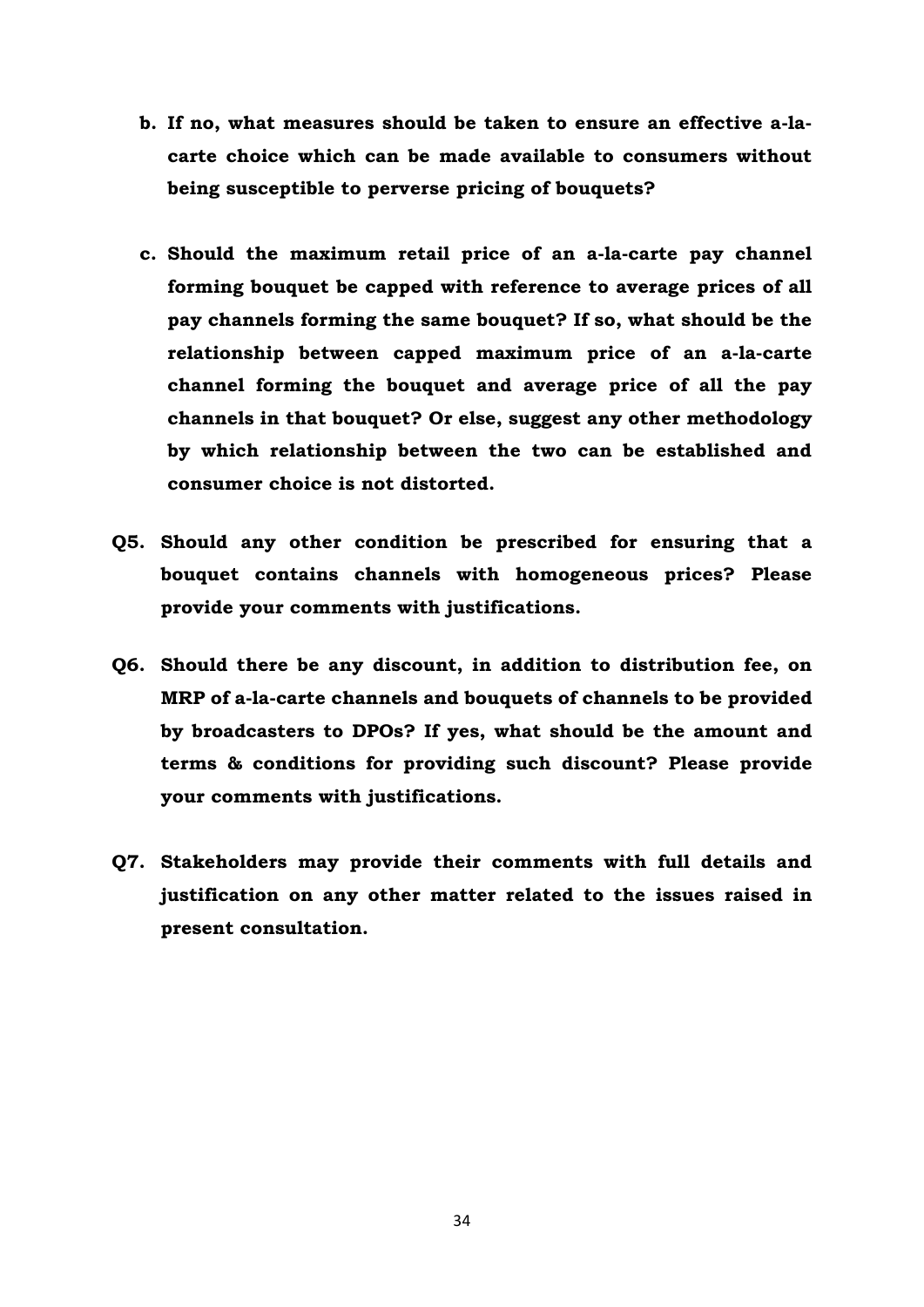### **Annexure-I**

### **Salient features of New Regulatory Framework 2017**

#### **For Consumers**

- A consumer becomes real decision maker of what she/he views and has complete freedom to choose what he/she wishes to watch and pay only for that. It is mandated that all channels have to be offered on a-la-carte basis and the MRP has to be declared. Same way, the MRP of the Bouquet has to be published.
- Flexibility has been given to the DPOs to drop such channel which do not command reasonable subscription thereby increasing the capacity to carry more channels of consumer choice.
- Consumer is not required to pay any subscription fee for a FTA channel if he subscribes to one.
- The service providers have been mandated to give full information regarding channel prices on Electronic Program Guide.
- Consumer gets clarity of the product offered and is not fleeced by smart packaging. It has been mandated that FTA channels can't be clubbed with Pay channels in a Bouquet. Further, HD channels can't be clubbed with the SD version of the same channel, so that the consumer has complete clarity with respect to what is on offer.

#### **For Broadcasters**

- For the first time since 2004, Broadcaster has become master of their channels, with full price forbearance. Broadcaster can now fix maximum retail price (MRP) of a pay channel for consumers. The concept of broadcaster giving channels to DPO on wholesale price and DPO retailing it to consumer is given a go by.
- All price caps which operated since 2004 in the analogue mode and fixing of rates of channels by broadcasters keeping frozen analogue rates as the basis in the addressable system has been removed. Broadcaster can price its channels and fix MRP for the consumer under complete forbearance.
- Flexibility has also been provided to broadcaster to offer bouquet of channels for the consumers and prescribe MRP of the same.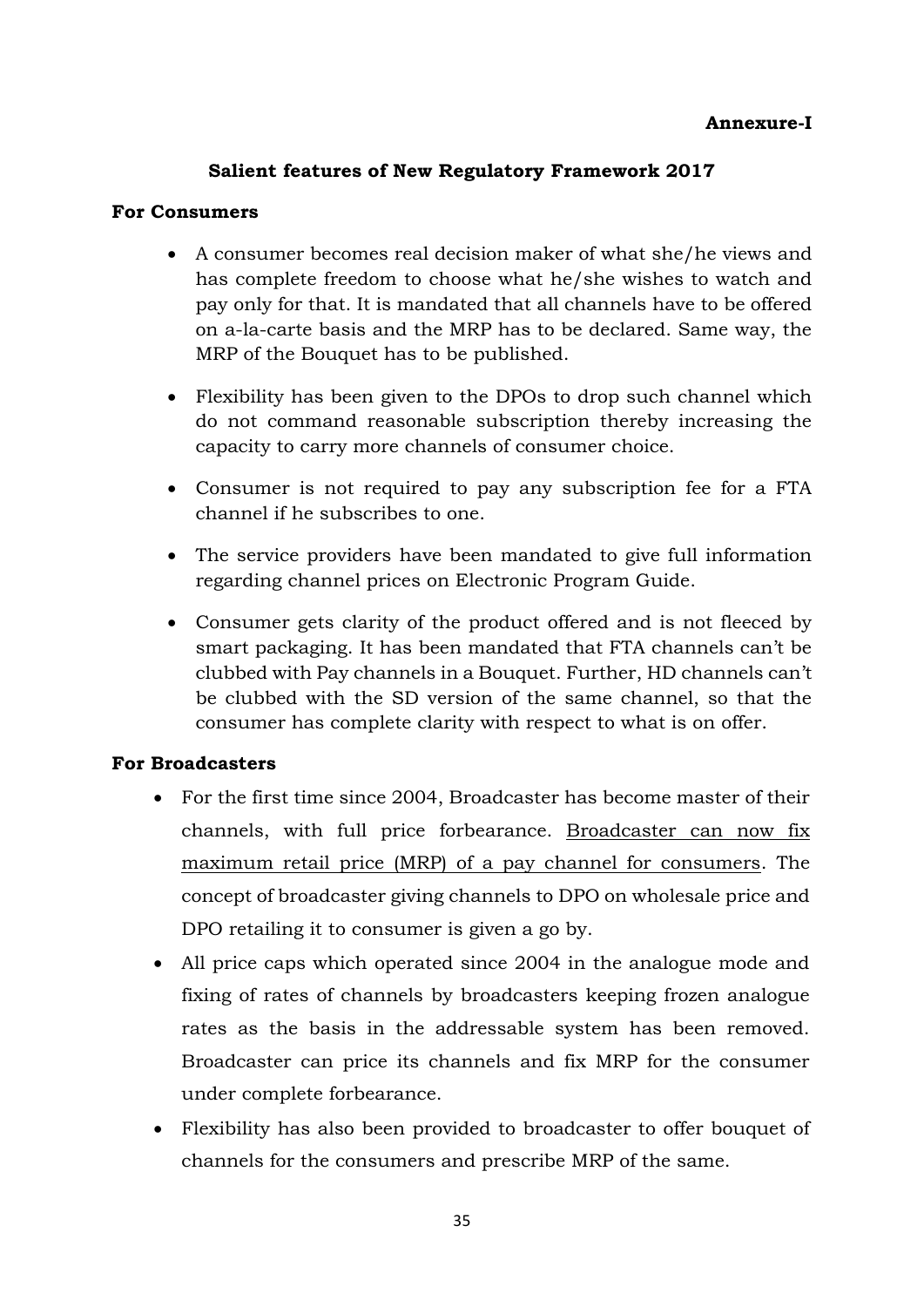- The bouquet(s) offered by the broadcasters to consumers shall be provided by the DPOs to the consumers without any alteration in composition of the bouquet(s).
- For Channels a "Must carry" provision has been prescribed for all types of distribution platforms, thereby removing entry barrier for any broadcaster. All DPOs are required to publish an RIO giving details of carriage fee. Transparent and slab-wise pricing of channel carriage fee is mandated, thereby benefitting any broadcaster who gets more eyeballs.
- Mandatory provision of Electronic Program Guide (EPG) to ensure that all channels are available to the consumers transparently.
- To ensure the smooth revenue flow in the value chain and thereby reducing the disputes, a provision of mandatory and transparent third party audits of DPOs to ensure true reporting of subscriber base has been provided.
- Automated system generated subscriber reports to be made available by DPOs to all broadcasters, thereby improving transparency has been provided for.

### **For DPOs**

- Broadcasters have been mandated to publish an RIO giving transparent and non-discriminatory terms including discounts (if any) based on measurable parameters. This would enable DPOs in getting non-discriminatory deals on a transparent basis and scope of disputes would be reduced.
- Broadcasters have to enter into agreements with DPOs on the basis of RIO only. No mutual negotiations de hors the RIO is permitted.
- DPOs are empowered as they can now sign and send the RIO published by any broadcaster and it is treated as binding agreement.
- Standard format for subscription reports by DPOs and Audit mechanism has been provided.
- Independent source of revenue for DPOs in form of Network Capacity fee so that they can upgrade their network and services.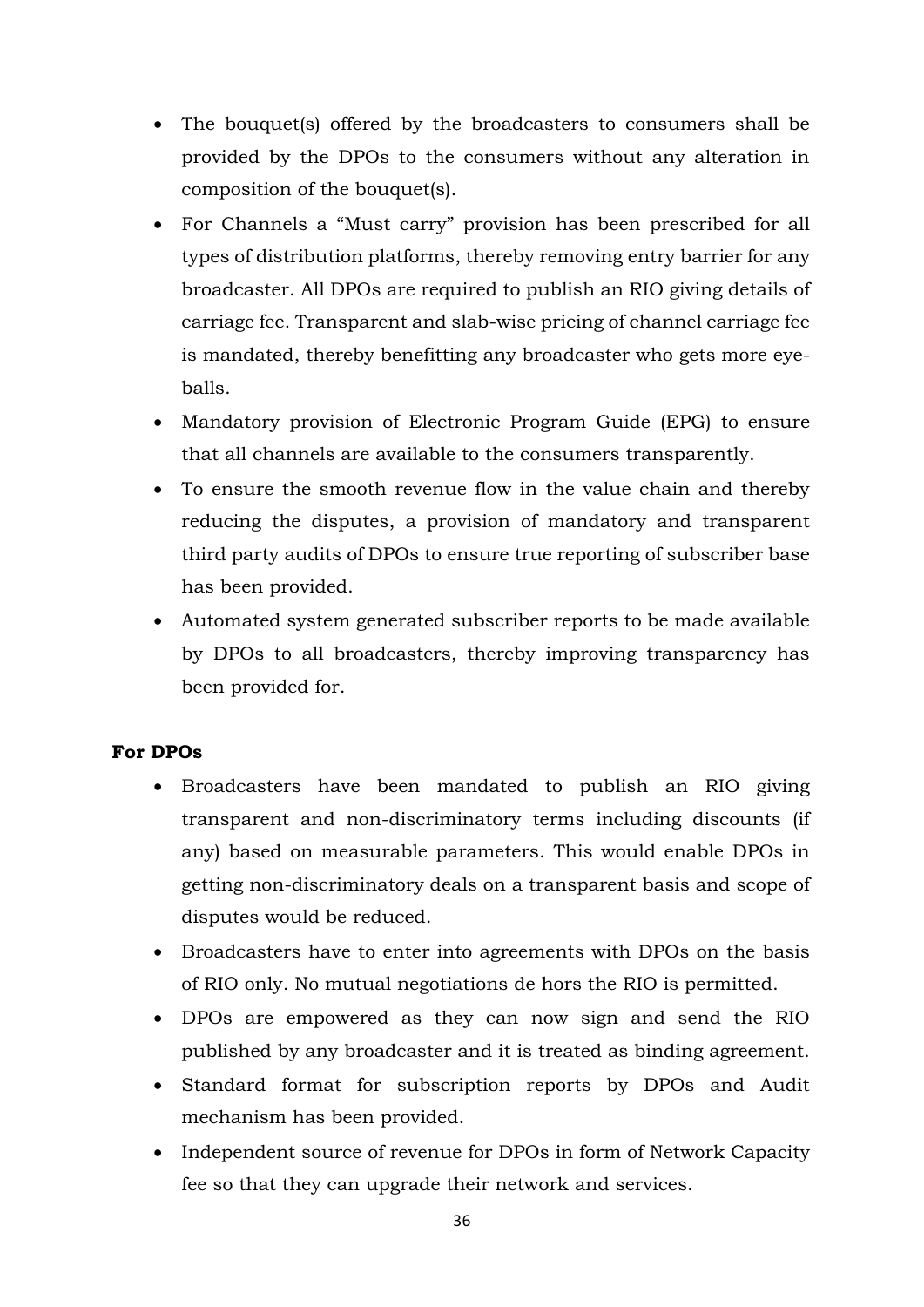• Cost of channel and cost of network has been made independent of each other.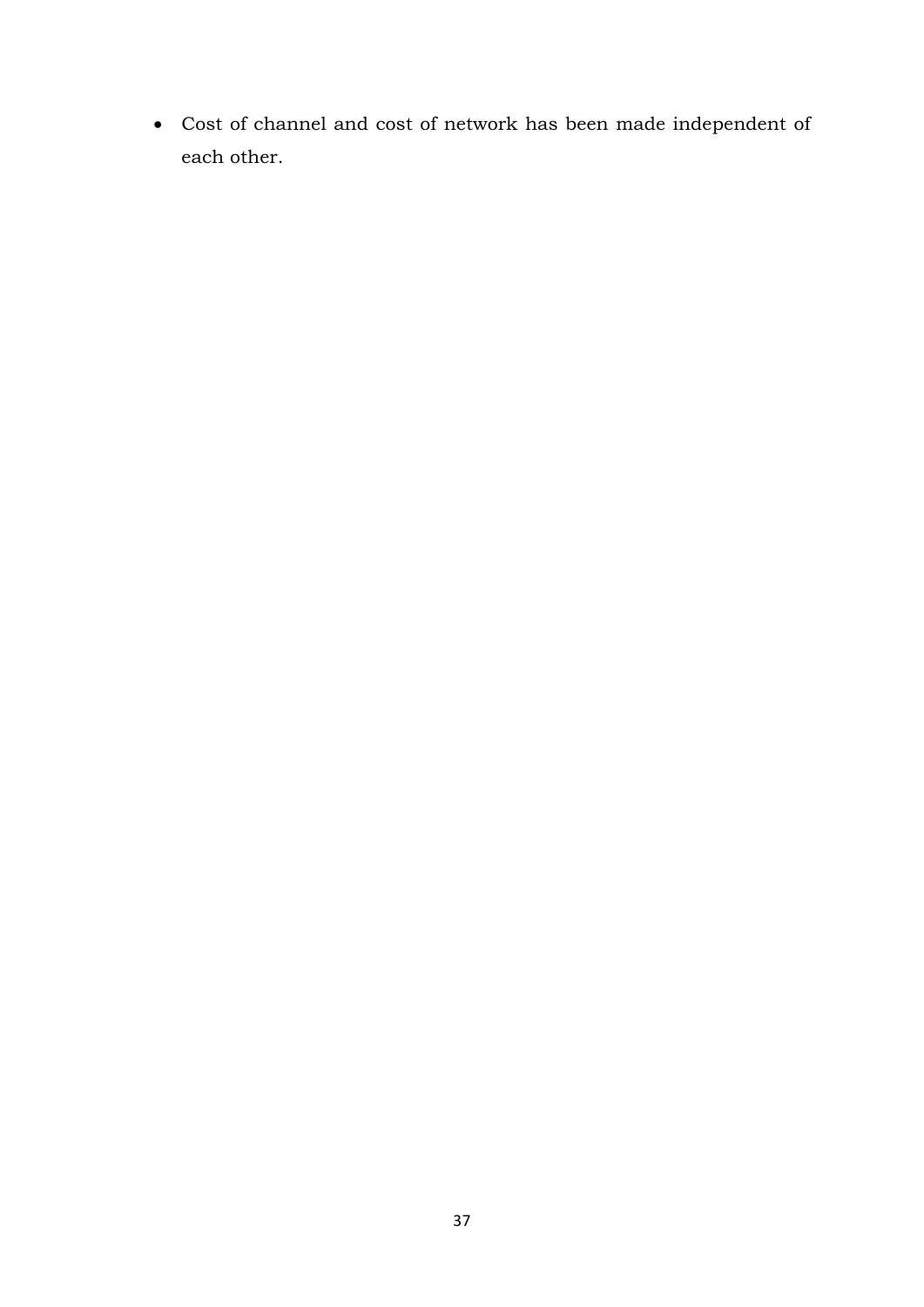#### **Annexure-II**

### **Salient features of New Regulatory Framework 2020**

#### **Benefit for Consumers**

- Increase in number of SD channels from 100 to 200 in the NCF of maximum Rs. 130/- per month.)
- More than 200 SD channels in the NCF of maximum Rs. 160/- per month.
- NCF for 2nd TV connection and onwards in multi TV homes not more than 40% of declared NCF per additional TV.
- Subscribers can choose different set of channels for each TV connection in a multi TV home
- Reduction of ceiling price on MRP of pay channels for inclusion in bouquet from Rs. 19/- to Rs. 12/-.
- Reasonable restrictions on number of bouquets offered by broadcasters - Number of bouquets of pay channels not to be more than number of pay channels offered by a broadcaster.
- MRP of a channel should not be more than the MRP of any bouquet containing that channel in order to bring further reasonableness in the bouquet formation and pricing.

#### **Benefit for Broadcasters**

- Reduced amount of carriage fee 20 paise per subscriber per month for SD channels with a cap of Rs. 4 lakh per month payable by a broadcaster to a DPO in a month for carrying a channel in the country.
- More channels will be pushed in same NCF hence additional revenue to them (200 Channels in Rs 130 and unlimited in Rs 160)
- Broadcasters' freedom to fix price of their channels continued
- Certainty in placement of channel ((EPG regulated)
- More consumption of TV services as NCF for multi TV regulated

### **Benefit for DPOs**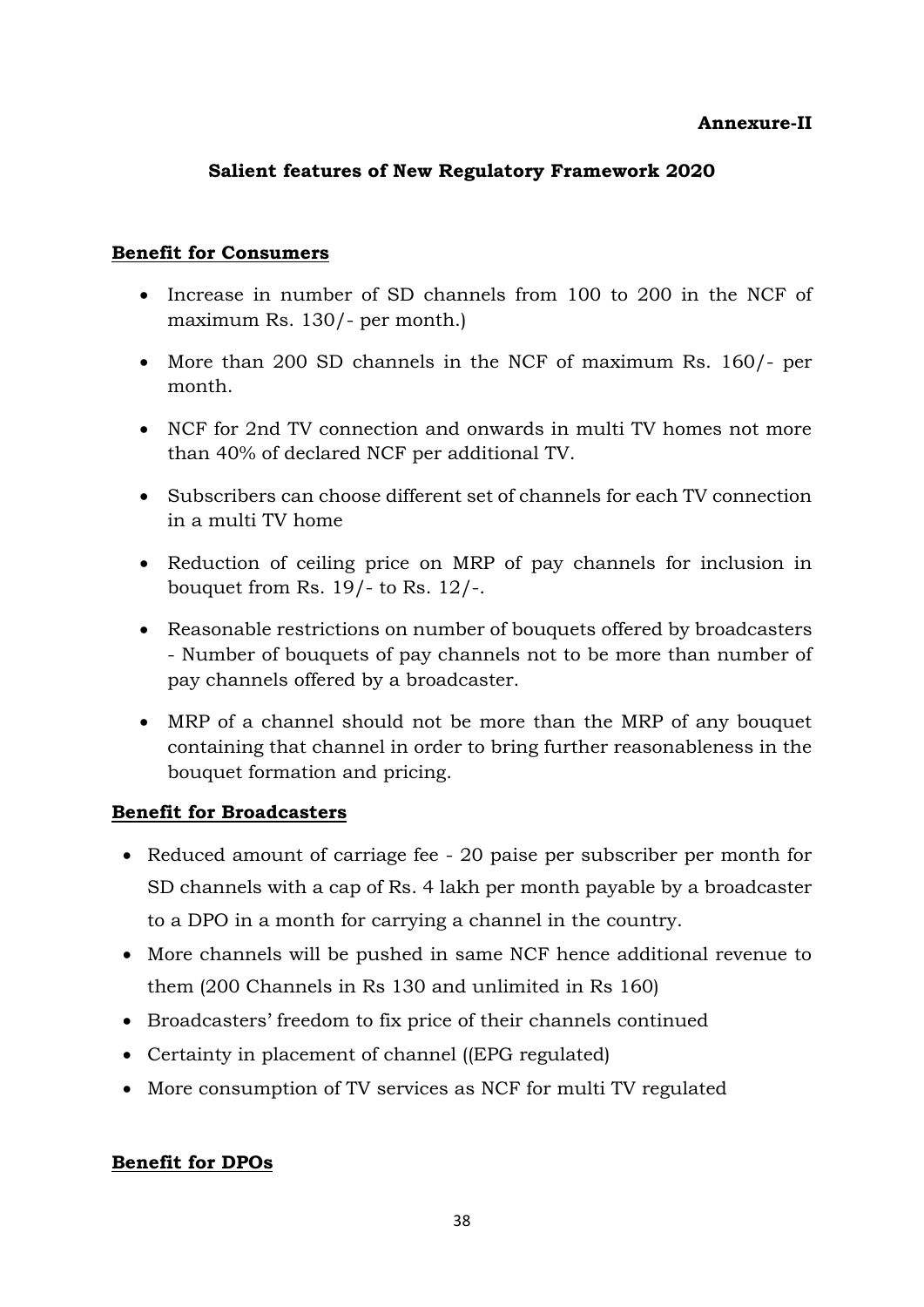- Flexibility to DPOs to declare different NCFs for different geographical regions/areas within their service areas
- DPOs may offer discounts on NCF and DRP on long term subscriptions of duration of 6 months and above.
- Flexibility in Display of TV channels on Electronic Program Guide (EPG) however channels of a particular language in a genre are to be displayed together consecutively and one television channel shall appear at one place only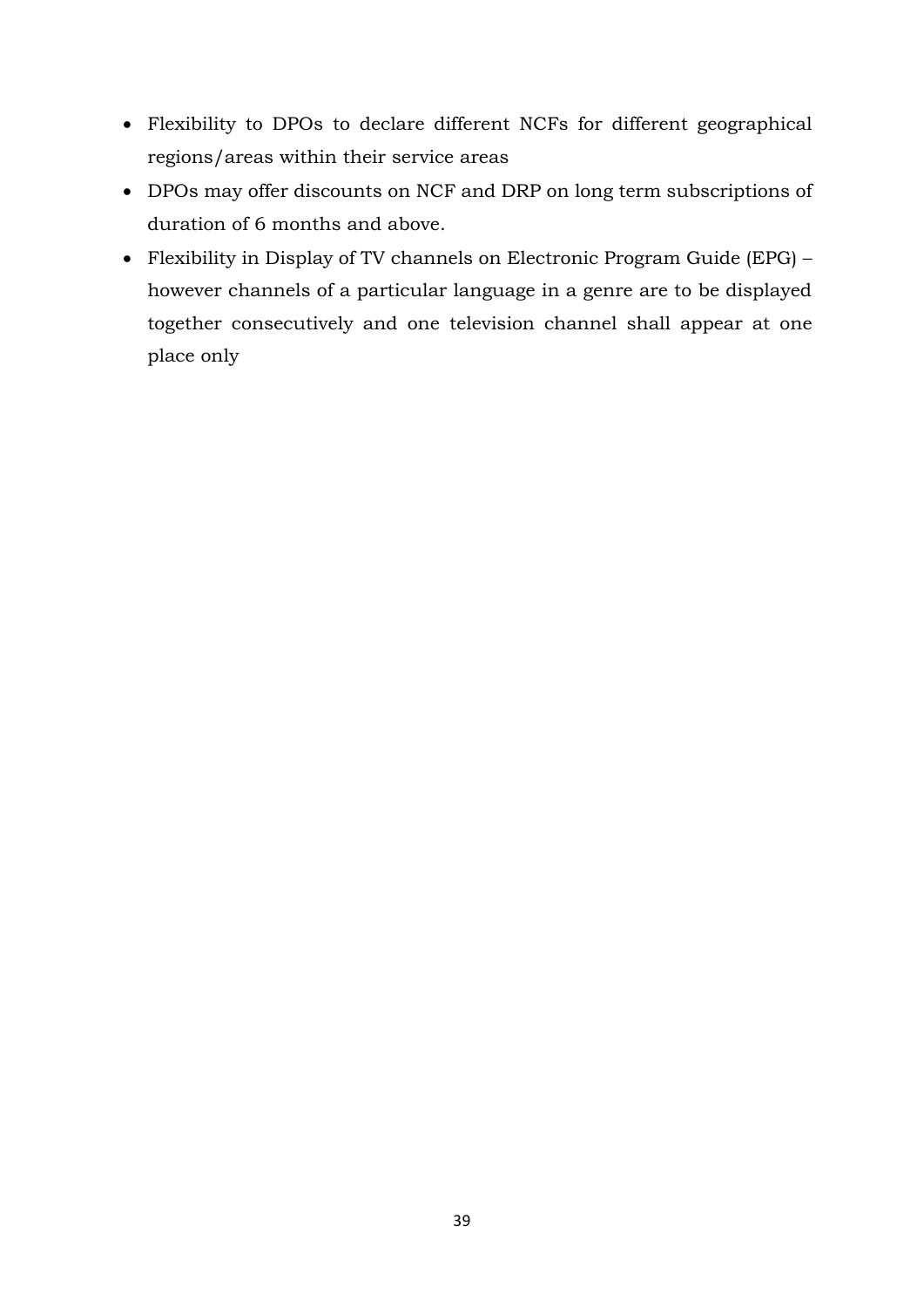#### **Annexure-III**



F. No. RG-8/1/(9)/2021-B &CS

Dated: 12.10.2021

Subject: Compliance Report of various provisions of the New Regulatory framework 2020

TRAI has notified the Telecommunication (Broadcasting and Cable) Services Interconnection (Addressable Systems) Regulations, 2017; the Telecommunication (Broadcasting and Cable) Services Standards of Quality of Service and Consumer Protection (Addressable Systems) Regulations, 2017; and the Telecommunication (Broadcasting and Cable) Services (Eighth) (Addressable Systems) Tariff Order, 2017, on 03.03.2017.

The said regulatory framework was amended on 01.01.2020 vide the  $2.$ Telecommunication (Broadcasting and Cable) Services Interconnection (Addressable Systems) (Second Amendment) Regulations, 2020; the Telecommunication (Broadcasting and Cable) Services Standards of Quality of Service and Consumer Protection (Addressable Systems) (Third Amendment) Regulations, 2020; and the Telecommunication (Broadcasting and Cable) Services (Eighth) (Addressable Systems) Tariff (Second Amendment) Order, 2020 (hereinafter collectively referred as "New Regulatory Framework 2020").

Ţ. Some broadcasters and other stakeholders challenged the New Regulatory Framework 2020 in various High Courts, including the Hon'ble High Court of Bombay vide Writ Petition (L) No. 116 of 2020 and other connected matters therewith.

The Hon'ble High Court of Judicature at Bombay, vide its Judgement dated 30<sup>th</sup> June 4. 2021 passed in the Writ Petition No 680 of 2020 [(WP (L) No 116 of 2020)], titled as the "Film and Television Producers Guild of India Ltd & Another vs The Union of India & Another" and other connected matters therewith, has upheld the validity of New Regulatory Framework 2020 except for the condition of average test provided in the third proviso to sub-clause (3) of clause 3 of the Tariff Amendment Order 2020.

Accordingly, all such broadcasters who have not complied so far, are required to S. comply with all provisions of New Regulatory Framework 2020 as upheld by Hon'ble Court of Bombay and report compliance to the Authority within 10 days of issue of this letter.

ARVIND INSURANCE ARRANGEMENT SCHOOL ARRAIGNMENT

Advisor (B&CS)

To.

Bennett, Coleman & Company Limited The Times of India Building, Dr D N Road, Mumbai - 400001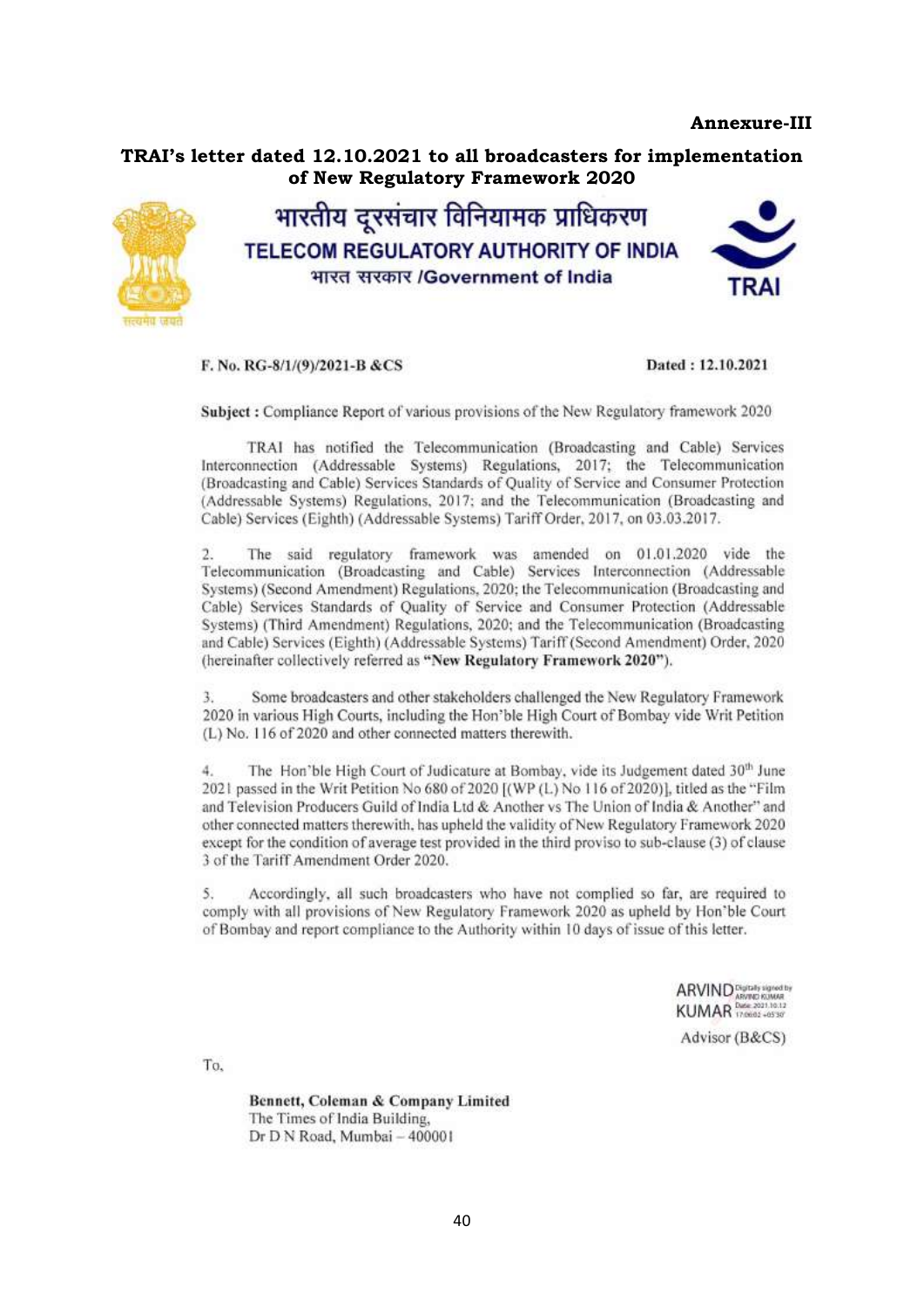#### **Annexure-IV**

#### **TRAI's letter dated 22.12.2021 regarding formation of Committee of Stakeholders**



F. No.: RG-8/1/(9)/2021-B&CS

Dated: 22<sup>nd</sup> December, 2021

To.

The Secretary General, Indian Broadcasting and Digital foundation B-304, Khelgaon Marg. New Delhi.

TRAI has notified the Telecommunication (Broadcasting and Cable) Services Interconnection (Addressable Systems) Regulations, 2017; the Telecommunication (Broadcasting and Cable) Services Standards of Quality of Service and Consumer Protection (Addressable Systems) Regulations, 2017; and the Telecommunication (Broadcasting and Cable) Services (Eighth) (Addressable Systems) Tariff Order, 2017, on 03.03.2017.

The said regulatory framework was amended on 01.01.2020 vide the Telecommunication  $\overline{2}$ (Broadcasting and Cable) Services Interconnection (Addressable Systems) (Second Amendment) Regulations, 2020; the Telecommunication (Broadcasting and Cable) Services Standards of Quality of Service and Consumer Protection (Addressable Systems) (Third Amendment) Regulations, 2020; and the Telecommunication (Broadcasting and Cable) Services (Eighth) (Addressable Systems) Tariff (Second Amendment) Order, 2020 (hereinafter collectively referred as "New Regulatory Framework 2020").

The Authority has received number of representations from various stakeholders including 3. Broadcasters, MSO/DPOs/DTHs and other groups, stating their concerns in smooth implementation of NTO-2.0 and also possible impacts on sector growth.

4. Having considered the concerns expressed by various stakeholders, Authority has decided to form a committee under the aegis of TRAI consisting of members from IBDF, AIDCF and DTH association. The broad terms of reference of the Committee are as below:

- a. To look into process of smooth implementations of New Regulatory Framework 2020 keeping in view consumers benefit and suggest measures thereof (if any). And
- b. To identify impediments with counter measures for overall growth of the broadcasting sector

 $5.$ You are requested to nominate maximum two (2) representatives from your organization for the above mentioned committee. The nominations along with their contact details & e-mail addresses etc, should reach to the undersigned by today evening.

> Digitally signed<br>by VINEET KUMAR<br>AGARWAL **VINEET** KUMAR KUMAR PORT AND THE 2021 12.22

(V. K. Agrawal) Joint Advisor (B&CS) Email: jtadvbcs-1@trai.gov.in Tel: 011-23664504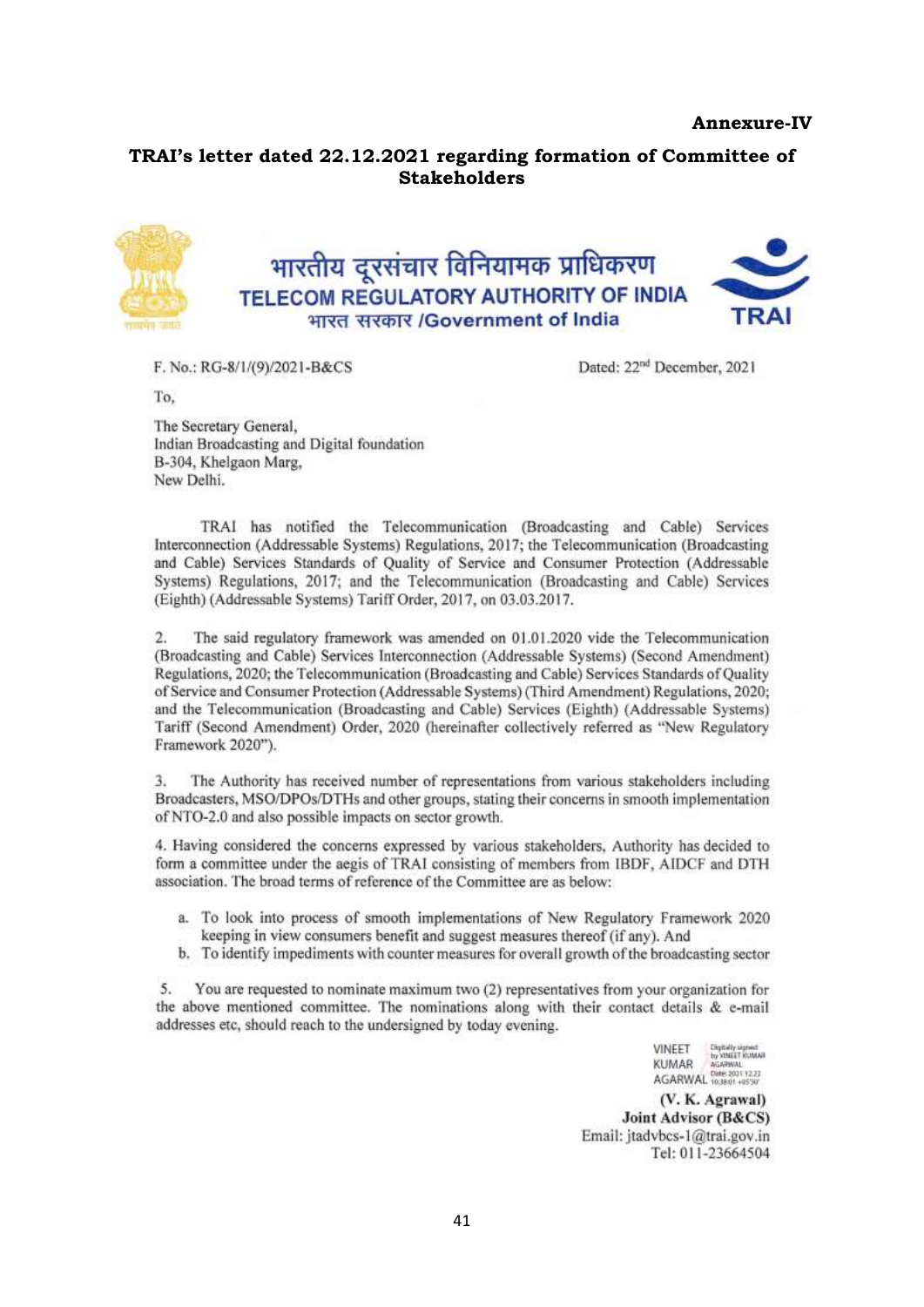#### **Record of Discussions of Committee of Stakeholders dated 23.12.2021**

- 1. The committee comprising of representatives of Indian Broadcasters' Digital Association, AIDCF, DTH Association and TRAI officials with Secretary TRAI as Chairman was formed vide letter No RG-8/1/(9)/2021- B & CS dated 22.12.2021.
- 2. A meeting with all the three stakeholders that is Broadcasters (IBDF), MSOs (AIDCF) and DTH Association was held on 23 December 2021. Following were present in this meeting:

#### A. **TRAI**

- i. Mr V. Raghunandan, Secretary, TRAI
- ii. Mr Mahendra Srivastava, Pr. Advisor (B&CS),
- iii. Mr Anil Kumar Bhardwaj, Advisor (B&CS),
- iv. Mr V. K. Agarwal, Jt. Advisor(B&CS),
- v. Mr Devendra Dwivedi, Jt. Advisor(B&CS),

#### B. **IBDF Representatives**

- i. Mr Rajesh Kaul, SONY
- ii. Mr Gurjeev Singh, Disney Star
- iii. Mr Amit Arora, TV 18
- iv. Mr Atul Das, ZEEL
- 

#### C. **AIDCF Representatives**

- i. Mr Anirudh Sinh Jadeja, President AIDCF
- i. Mr Anil Malhotra, SITI
- ii. Mr Ajay Singh, Hathway Digital
- iii. Mr Peeyush Mahajan, Fastway
- iv. Mr Yatin Gupta, GTPL Hathway
- v. Mr Manoj Chhangani, Secretary General, AIDCF

v. Mr Siddarth Jain, Secretary General, IBDF

#### D**. DTH Association Representatives**

| i. Mr Harit Nagpal, | President, DTH Association |  |
|---------------------|----------------------------|--|
|                     |                            |  |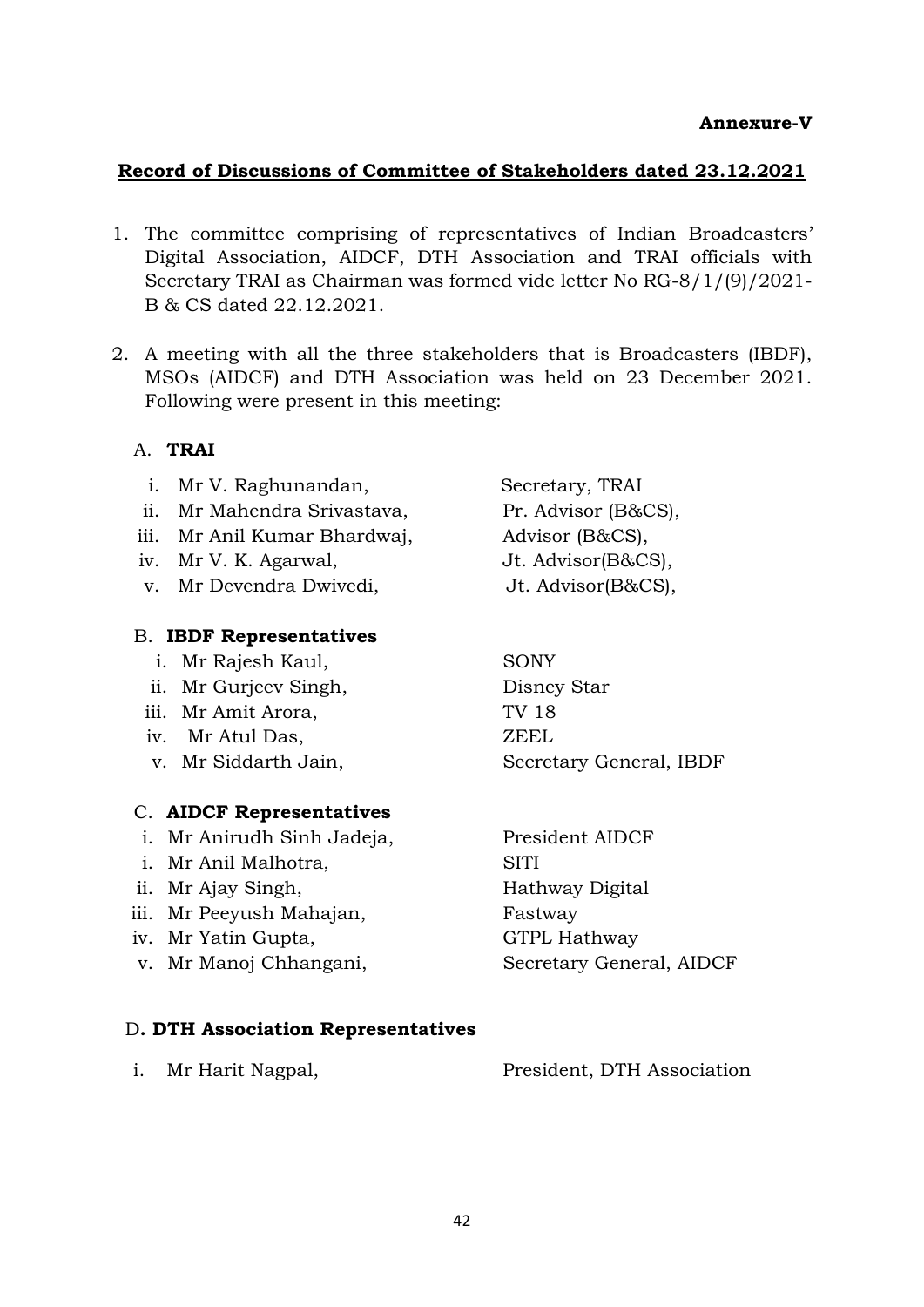- 3. Secretary TRAI, in the beginning, explained the purpose of constituting the purpose of this committee, by the Authority. The idea is to:
	- a) Look into process of smooth implementations of New Regulatory Framework 2020 keeping in view consumers convenience in exercising informed choices and suggest measures thereof (if any).
	- b) Identify issues of concern and suggest measures for overall growth of the broadcasting sector.
- 4. Secretary, TRAI further informed that the stakeholders can present their issues and challenges which require resolution by the Authority. It was suggested that they should also bring out ways and means which may be considered by the authority. The stakeholders should present common set of solutions in this meeting after due deliberation among themselves.
- 5. Based on the deliberations and discussions among the three stakeholders, the following points were put forward by the representatives of service providers:
	- a. The proposed tariffs by broadcasters through their RIOs submitted in compliance to NTO 2.0 Tariff Orders would cause significant increase in the tariffs to consumers. The consumer price rise, if any is required to be limited to a reasonable limits.
	- b. The proposed RIOs by Broadcasters may cause significant changes in the packages, especially due to keeping popular channels at higher ala-carte prices, not being part of bouquets. This enjoins DPO to make very large number of plans and package offerings. Therefore, the DPOs require support from broadcasters so that they do not have to make large number of plans/ bouquets.
	- c. Considering facts mentioned above, there is a need to simplify the process of exercising choices by consumers so that no channel should be provided to consumers without explicit consent. Consumers should have facility to remove any channel.
	- d. Same product (television Channel) should be offered on same price whether on Linear Television, Free Dish or Subscription based Video on Demand.
	- e. Stakeholders suggested that more than two more years have passed since NTO 2.0 amendments and more than three years have passed with NTO 1.0 implementations, since then, there is no change in prices of bouquet or a-la- carte channels. This has kept industry under stress in terms of providing quality product to the end consumers. As such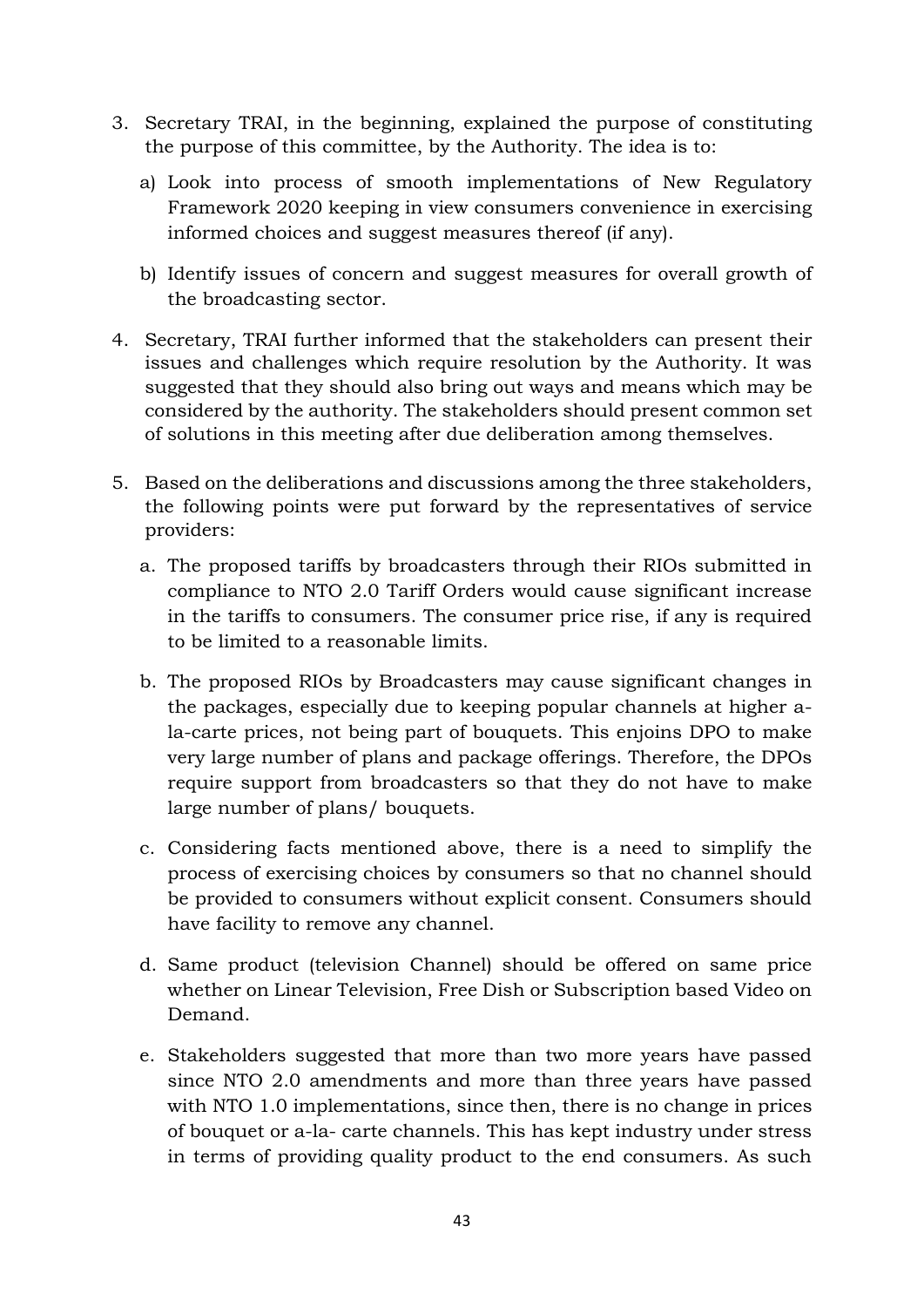restoring the MRP ceiling for bouquet inclusion to unamended tariff order level of Rs. Nineteen (19/-) would be appropriate.

- f. The above provision shall also help in maintaining bouquet structure by ensuring all popular channels within ceiling limits of bouquet. Additionally, this will also create bare minimum hassles to consumers in exercising their choices under new tariffs, as most of the tariffs may continue in its current form.
- g. Allowing additional fifteen (15 %) percent incentive to DPOs for bouquets as well, as has been provided for a-la-carte channel (It was pointed by the chair that the said provision pertains to Interconnection regulations and is not part of Tariff Order).
- h. The second twin condition may be reviewed to enhance the discount on sum of MRP of a-la-carte of pay channels forming part of the bouquet to fifty percent. This will enable the broadcasters to cross-subsidize the packages.
- i. Revision in the ceiling of Network Capacity Fee (NCF) of Rs 130/-.
- j. In case of multi-TV home, broadcaster should also offer MRP of their channels for each additional TV connection, beyond the first TV connection, @ 40% of the MRP declared for the first TV connection. This will help consumers in saving cost of subscribing pay channels on multiple televisions.
- k. Review of ceiling of fifteen percent (15%) on discount on sum of a-lacarte channels of MRP of that bouquet available for DPOs.
- l. Stakeholder suggested that the Authority should take immediate corrective measures and implement revised tariff by 1st April 2022. All DPOs present insisted that to properly implement new tariffs they will require sufficient time as prescribed.
- 6. The stakeholders opined that review of all the issues is required. The stakeholders, however, requested TRAI to address critical issues mainly related to implementation of NTO-2.0 Tariff Orders immediately by appropriate action. Other issues may be considered by TRAI later-on. Urgent action is necessary to manage smooth transition and also to avoid inconvenience for consumers arising out of impending new tariffs.
- 7. Stakeholders agreed with TRAI that consumers benefits are of prime importance. Stakeholders suggested that, for this, popular channel of the broadcasters need to be included in the bouquets offered to consumers by broadcasters as well as DPOs.